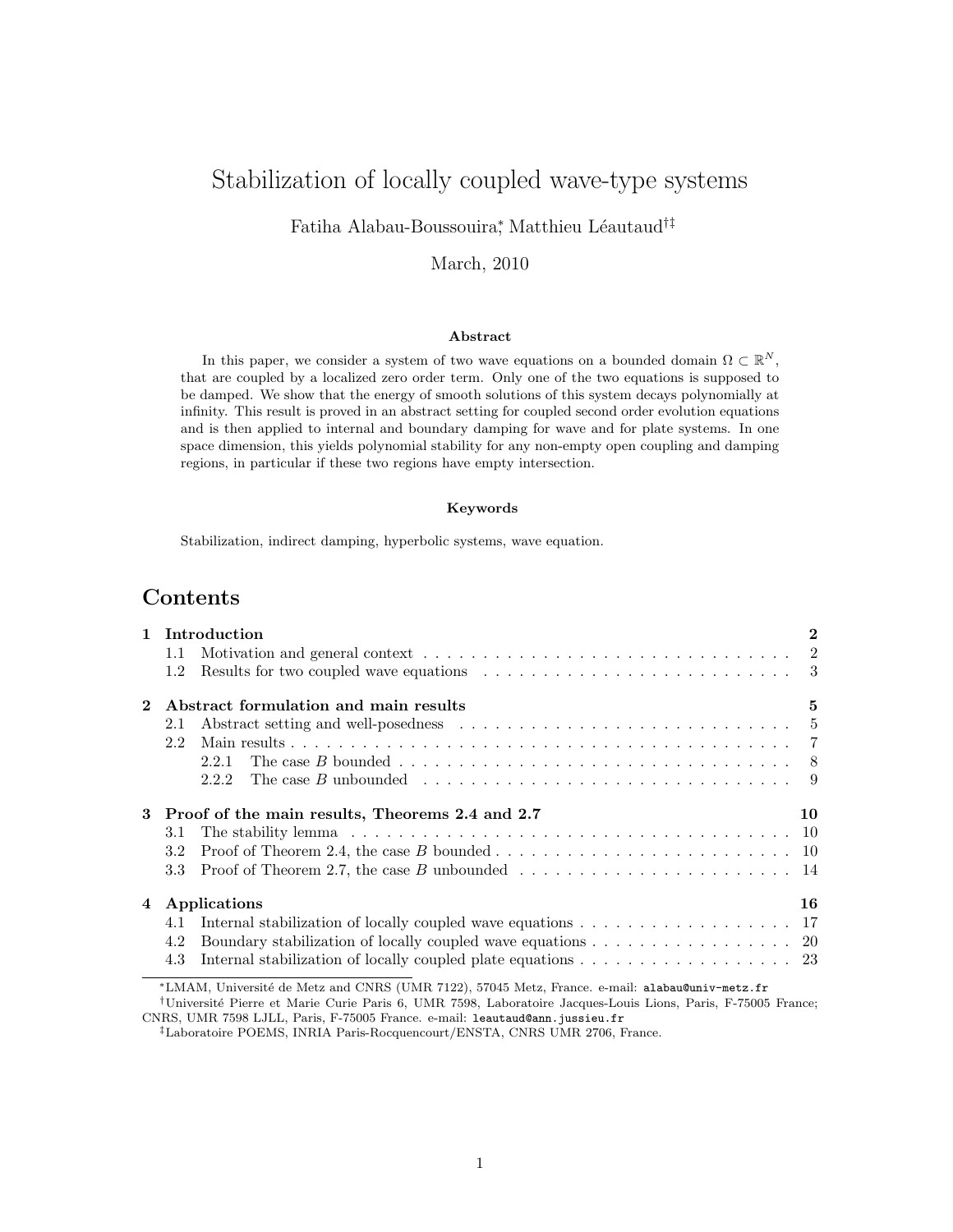# 1 Introduction

### 1.1 Motivation and general context

The decay properties for the energy of a solution of the damped wave equation are well known since the works [Lio], [Kom] and definitively [BLR92]. More precisely, given a bounded open domain  $\Omega \subset \mathbb{R}^N$  with boundary  $\Gamma = \partial \Omega$ , we consider either the internal damped wave equation

$$
\begin{cases}\n u'' - \Delta u + bu' = 0 & \text{in } (0, \infty) \times \Omega, \\
 u = 0 & \text{on } (0, \infty) \times \Gamma, \\
 (u, u')(0, \cdot) = (u^0(\cdot), u^1(\cdot)) & \text{in } \Omega,\n\end{cases}
$$
\n(1)

or the boundary damped wave equation

$$
\begin{cases}\n u'' - \Delta u = 0 & \text{in } (0, \infty) \times \Omega, \\
 \frac{\partial u}{\partial \nu} + l u + b u' = 0 & \text{on } (0, \infty) \times \Gamma_b, \Gamma_b \subset \Gamma, \\
 u = 0 & \text{on } (0, \infty) \times (\Gamma \setminus \Gamma_b), \\
 (u, u')(0, \cdot) = (u^0(\cdot), u^1(\cdot)) & \text{in } \Omega.\n\end{cases}
$$
\n(2)

Here,  $u = u(t, x)$ , u' denotes the time derivative of u and v stands for the outward unit normal to  $\Gamma$ . In these two cases, the dissipation is due to the damping term  $bu'$ , where  $b = b(x)$  is a non-negative function on  $\Omega$  in (1), on  $\Gamma$  in (2). The dissipation of the energy

$$
E(u(t)) = \frac{1}{2} \int_{\Omega} (|u'|^2 + |\nabla u|^2) dx \quad \text{or} \quad E(u(t)) = \frac{1}{2} \int_{\Omega} (|u'|^2 + |\nabla u|^2) dx + \frac{1}{2} \int_{\Gamma_b} l(x)u^2 d\gamma
$$

is given by

$$
E'(u(t)) = -\int_{\Omega} b(x)|u'|^2 dx \quad \text{or} \quad E'(u(t)) = -\int_{\Gamma_b} b(x)|u'|^2 d\gamma
$$

respectively in the internal and the boundary damping case. In both cases, the localization of the damping, supp(b) must satisfy some geometric conditions (see [BLR92], [Lio], [Kom]) in order for the energy of the solutions to decay exponentially, i.e., such that there exist two constants  $M, \kappa > 0$ satisfying

$$
E(u(t)) \le Me^{-\kappa t} E(u(0)), \qquad t > 0,
$$

for all initial data  $(u^0, u^1)$  of finite energy.

Besides, when no feedback is applied to the wave equation, i.e.,  $b = 0$  in  $\Omega$  in (1) or on  $\Gamma$  in (2), then the energy is conserved,  $E(u(t)) = E(u(0))$  for every  $t > 0$ .

The question we are interested in is what are the stability properties of the following systems, obtained by coupling an exponentially stable wave equation with a conservative one, that is

$$
\begin{cases}\nu''_1 - \Delta u_1 + \delta p u_2 + b u'_1 = 0 & \text{in } (0, \infty) \times \Omega, \\
u''_2 - \Delta u_2 + p u_1 = 0 & \text{in } (0, \infty) \times \Omega, \\
u_1 = u_2 = 0 & \text{on } (0, \infty) \times \Gamma, \\
u_j(0, \cdot) = u_j^0(\cdot), u'_j(0, \cdot) = u_j^1(\cdot), j = 1, 2 \text{ in } \Omega,\n\end{cases}
$$
\n(3)

in the case of internal damping, and

$$
\begin{cases}\nu''_{1} - \Delta u_{1} + \delta p u_{2} = 0 & \text{in } (0, \infty) \times \Omega, \\
u''_{2} - \Delta u_{2} + p u_{1} = 0 & \text{in } (0, \infty) \times \Omega, \\
\frac{\partial u_{1}}{\partial \nu} + l u_{1} + b u'_{1} = 0 & \text{on } (0, \infty) \times \Gamma_{b}, \Gamma_{b} \subset \Gamma, \\
u_{1} = 0 & \text{on } (0, \infty) \times (\Gamma \setminus \Gamma_{b}), \\
u_{2} = 0 & \text{on } (0, \infty) \times \Gamma, \\
u_{j}(0, \cdot) = u_{j}^{0}(\cdot), u'_{j}(0, \cdot) = u_{j}^{1}(\cdot), j = 1, 2 \quad \text{in } \Omega,\n\end{cases}
$$
\n(4)

in the case of boundary damping. Here,  $\delta > 0$  is a constant and  $p \ge 0$  denotes the coupling parameter. The case of a constant coupling  $p$  has already been treated in [ACK02] for (3) (internal damping)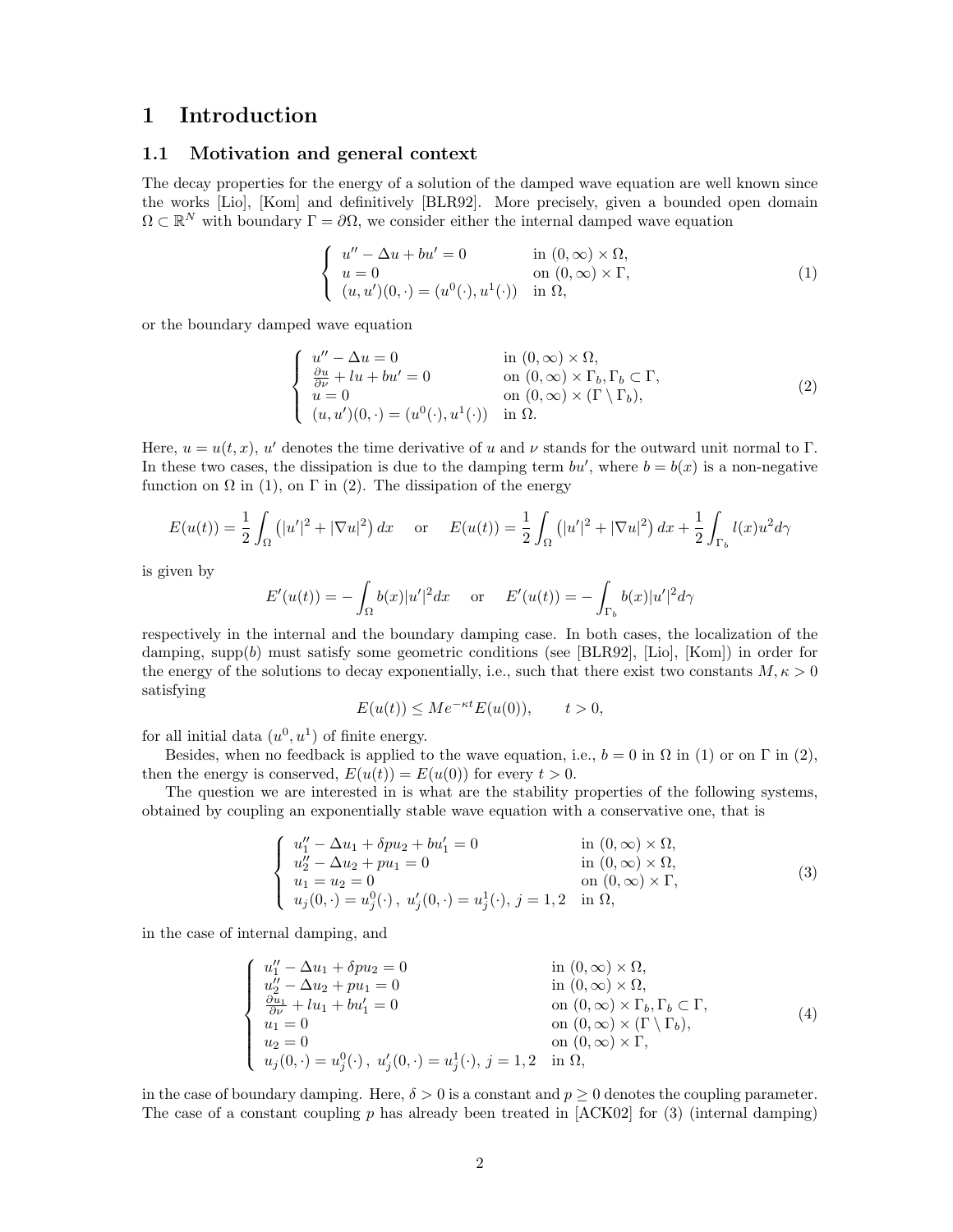and in [AB99], [AB02] for (4) (boundary damping). One of the goals of this paper is to generalize these results in cases where the coupling  $p = p(x)$  can vanish in some part of  $\Omega$ . It seems natural that we shall have to suppose some geometric conditions on the localization of the coupling, that is, on the support of the function  $p(x)$ . We here also point out the work [LZ99] where the exponential stabilization and the polynomial stabilization of a coupled hyperbolic-parabolic system are addressed.

In a more general setting, we are interested in the stability properties of systems of second order evolution equations coupling a conservative equation and an exponentially stable one. The abstract model that we shall refer to is the following

$$
\begin{cases}\nu_1'' + A_1 u_1 + \delta P u_2 + B u_1' = 0 & \text{in } V_1', \\
u_2'' + A_2 u_2 + P^* u_1 = 0 & \text{in } V_2', \\
(u_j, u_j')(0) = (u_j^0, u_j^1) & \in V_j \times H, \ j = 1, 2,\n\end{cases}
$$
\n(5)

where H and  $V_i \subset H$ ,  $j = 1, 2$  are separable real Hilbert space,  $A_i$  are positive unbounded selfadjoint operators on  $H$ . The coupling operator P is assumed to be bounded and  $P^*$  is its adjoint. The stabilization operator  $B$  will be supposed to be either bounded on  $H$  (which corresponds to the case of internal stabilization) or unbounded (which corresponds to the case of boundary stabilization). The total energy of a solution  $U = (u_1, u_2)$  of (5) is defined by

$$
E(U(t)) = \frac{1}{2} \left( \|u_1'\|_H^2 + \|A_1^{1/2}u_1\|_H^2 + \delta \|u_2'\|_H^2 + \delta \|A_2^{1/2}u_2\|_H^2 \right) + \delta(u_1, Pu_2)_H, \tag{6}
$$

where  $(\cdot, \cdot)_H$  denotes the inner product on H and  $\|\cdot\|_H$  the associated norm. Note that we have to consider different operators  $A_j$ , j = 1, 2, in order to treat the boundary damping case. In the applications to coupled wave equations,  $A_1$  and  $A_2$  will be the same Laplace operator, i.e., with the same speed of propagation, but with different boundary conditions.

The question is now: is the full system (5) stable, and if so, at which rate ?

In the papers [ACK02], [AB02], the authors prove that this system cannot be exponentially stable, since it is a compact perturbation of the decoupled system (obtained by taking  $P = 0$  in (5)), that is unstable. However, they prove that the energy decays at least polynomially at infinity, under the assumption that the operator  $P$  is coercive on  $H$ . Here, since we want to address locally coupled equations (see (3), (4) with  $p(x)$  locally supported), we have to remove the coerciveness assumption on P. We shall instead suppose that it is only partially coercive (see Assumption (A1) below). Note that we have to suppose the natural assumption that  $\delta$  and  $p^+ = ||P||_{\mathcal{L}(H)} = \sup{||Pv||_H, ||v||_H = 1}$ are sufficiently small so that the energy is positive.

In this paper, the main result concerning the abstract system (5) is a polynomial stability Theorem under certain assumptions on the operators  $P$  and  $B$  (see Theorem 2.4 in the case  $B$  bounded and Theorem 2.7 in the case B unbounded). This abstract result can then be applied to a large class of second order evolution equations. In Section 4, we treat the case of two locally coupled wave or plate equations, with an internal or a boundary damping. The problem that first motivated this work is the case (3) of partially internally damped wave equations. We now detail the results obtained for this problem, that sum up our study.

### 1.2 Results for two coupled wave equations

In this section, we consider problem (3) in a domain  $\Omega \subset \mathbb{R}^N$  with  $\mathcal{C}^2$  boundary. The damping function b and the coupling function p are two bounded real valued functions on  $\Omega$ , satisfying

$$
\begin{cases} 0 \leq b \leq b^+ \text{ and } 0 \leq p \leq p^+ \text{ on } \Omega, \\ b \geq b^- > 0 \text{ on } \omega_b, \\ p \geq p^- > 0 \text{ on } \omega_p, \end{cases}
$$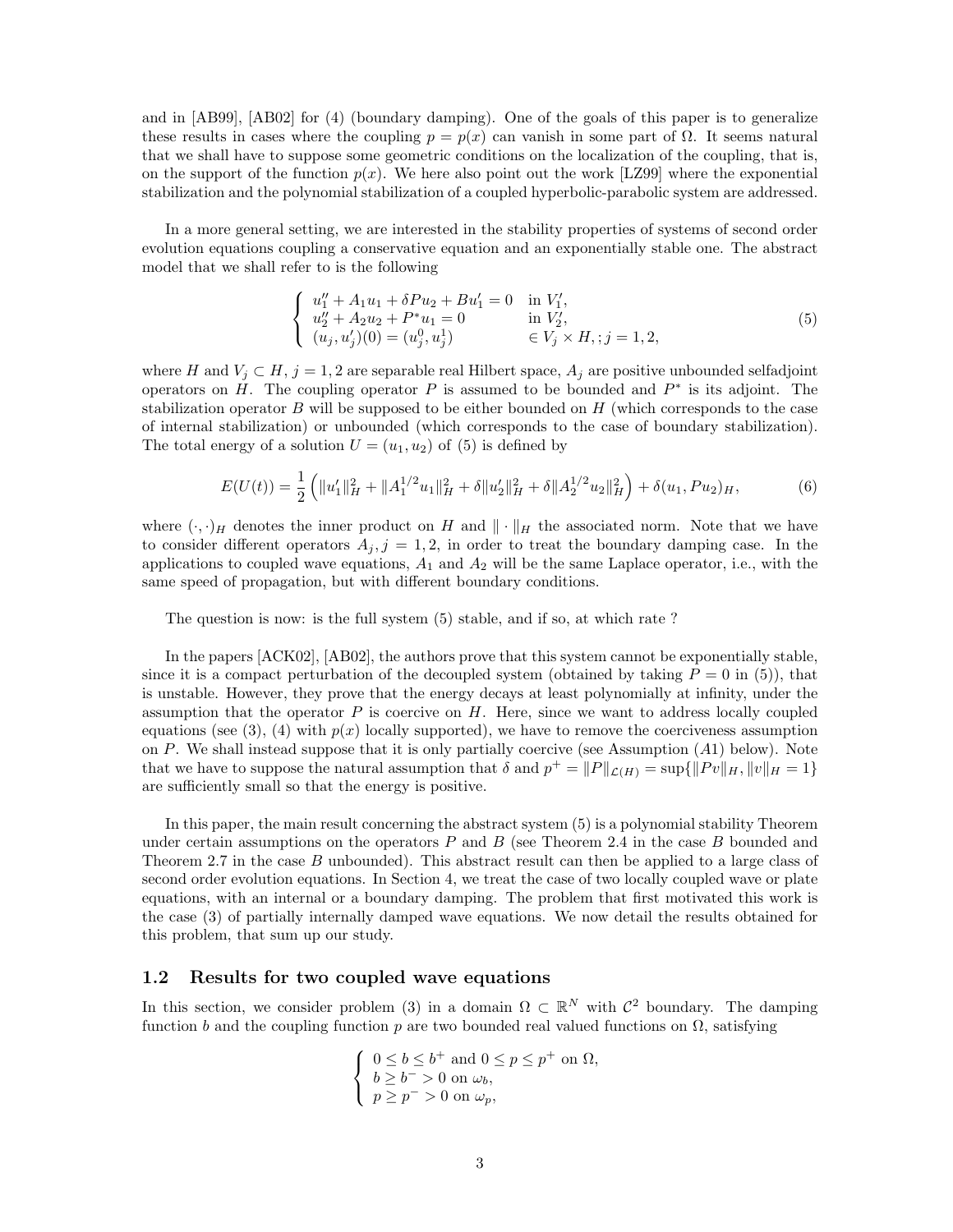for  $\omega_b$  and  $\omega_p$  two non-empty open subsets of  $\Omega$ . As usual for damped wave equations, we have to make some geometric assumptions on the sets  $\omega_b$  and  $\omega_p$  so that the energy of a single wave decays sufficiently rapidly at infinity. Here, we shall use the Piecewise Multipliers Geometric Condition (PMGC).

**Definition 1.1** (PMGC). We say that  $\omega \subset \Omega$  satisfies the PMGC if there exist  $\Omega_j \subset \Omega$  having Lipschitz boundary and  $x_j \in \mathbb{R}^N$ ,  $j = 1...J$  such that  $\Omega_j \cap \Omega_i = \emptyset$  for  $j \neq i$  and  $\omega$  contains a neighborhood in  $\Omega$  of the set  $\bigcup_{j=1}^J \gamma_j(x_j) \cup \left( \Omega \setminus \bigcup_{j=1}^J \Omega_j \right)$ , where  $\gamma_j(x_j) = \{ x \in \partial \Omega_j, (x - x_j) \cdot \nu_j(x) > 0 \}$ and  $\nu_j$  is the outward unit normal to  $\partial\Omega_j$ .

This geometric assumption was introduced in [Liu97] and further used in [AB04, AB05]. It is a generalization of the usual multiplier geometric condition of [Zua90], saying that  $\omega$  contains a neighborhood in  $\Omega$  of the set  $\{x \in \partial\Omega, (x-x_0)\cdot\nu(x) > 0\}$ , for some  $x_0 \in \mathbb{R}^N$ . For instance in dimension 2, the PMGC is satisfied in the case where  $\Omega$  is a disk and  $\omega$  a neighborhood of one diameter, a situation which is not covered by the condition of [Zua90]. However, the PMGC is of course much more restrictive than the sharp geometric condition proved in [BLR92] (saying for example in the previous case that the neighborhood of a radius is sufficient to obtain the same stability results).

We denote by  $\lambda$  the smallest eigenvalue of the Laplace operator on  $\Omega$ , with Dirichlet boundary conditions. We also have the identity  $\lambda = 1/C_p^2$ , where  $C_p$  is the Poincaré's constant of  $\Omega$ . Note that according to  $(6)$ , the energy of a solution U of  $(3)$  is defined by

$$
E(U(t)) = \frac{1}{2} \left( \|u_1'\|_{L^2(\Omega)}^2 + \|\nabla u_1\|_{L^2(\Omega)}^2 + \delta \|u_2'\|_{L^2(\Omega)}^2 + \delta \|\nabla u_2\|_{L^2(\Omega)}^2 \right) + \delta(pu_1, u_2)_{L^2(\Omega)},
$$

and is positive as soon as  $p^+ < \lambda$  and  $0 < \delta < \frac{\lambda}{p^+}$ . With this notations, we can state the stability theorem for system (3).

**Theorem 1.2.** (i) Suppose that  $\omega_b$  and  $\omega_p$  satisfy the PMGC and that  $b, p \in W^{q, \infty}(\Omega)$ . Then there exists  $p_* \in (0, \lambda]$  such that for all  $0 < p^+ < p_*$  there exists  $\delta_* = \delta_*(p^+, p^-) \in (0, \frac{\lambda}{p^+})$ , such that for all  $\delta \in (0, \delta_*)$ , the solution  $U(t) = (u_1(t), u_2(t), u'_1(t), u'_2(t))$  of (3) satisfies for  $n \in \mathbb{N}, n \leq q,$ 

$$
E(U(t))\leq \frac{c}{t^n}\sum_{i=0}^n E(U^{(i)}(0))\quad \forall t>0,\; U^0=(u_1^0,u_2^0,u_1^1,u_2^1)\in (H^{n+1}\cap H^1_0)^2\times (H^n\cap H^1_0)^2,
$$

where c is a constant depending on  $\delta$ ,  $p^+$ ,  $p^-$  and n. Besides, if  $U^0 \in (H_0^1)^2 \times (L^2)^2$ , then  $E(U(t))$  converges to zero as t goes to infinity.

(ii) If moreover either  $\omega_b \subset \omega_p$  or  $\omega_p \subset \omega_b$ , then the result holds for  $\delta_* = \frac{\lambda}{p^+}$ .

This theorem is a consequence of Theorem 2.4. The fact that problem (3) satisfies the assumptions of Theorem 2.4 is postponed in Section 4.1. Note that the constants  $p_*$  and  $\delta_*$  are explicit functions of the parameters of the problem and of the constants coming from the multiplier method. The smoothness assumption on the coefficients  $p$  and  $b$  comes from Lemma 2.6. If these parameters are not smooth, Theorem 1.2 is still valid for initial data in  $\mathcal{D}(\mathcal{A}_{P,\delta}^n)$  where the operator  $\mathcal{A}_{P,\delta}$  is defined in (9). But in this case, we cannot explicit the space  $\mathcal{D}(\mathcal{A}_{P,\delta}^n)$  in terms of classical Sobolev spaces.

Some comments can be made about this Theorem. One particularly interesting question for this type of coupled problem is the case  $\omega_b \cap \omega_p = \emptyset$ . This question first arised in the field of control theory for coupled evolution equations, and, to the authors' knowledge, is still unsolved. More precisely, consider the parabolic system

$$
\begin{cases}\nu'_1 - \Delta u_1 + \delta p u_2 = \mathbb{1}_{\omega_b} f & \text{in } (0, T) \times \Omega, \\
u'_2 - \Delta u_2 + p u_1 = 0 & \text{in } (0, T) \times \Omega, \\
u_1 = u_2 = 0 & \text{on } (0, T) \times \partial \Omega, \\
u_1(0, \cdot) = u_1^0, \ u_2(0, \cdot) = u_2^0 & \text{in } \Omega,\n\end{cases}
$$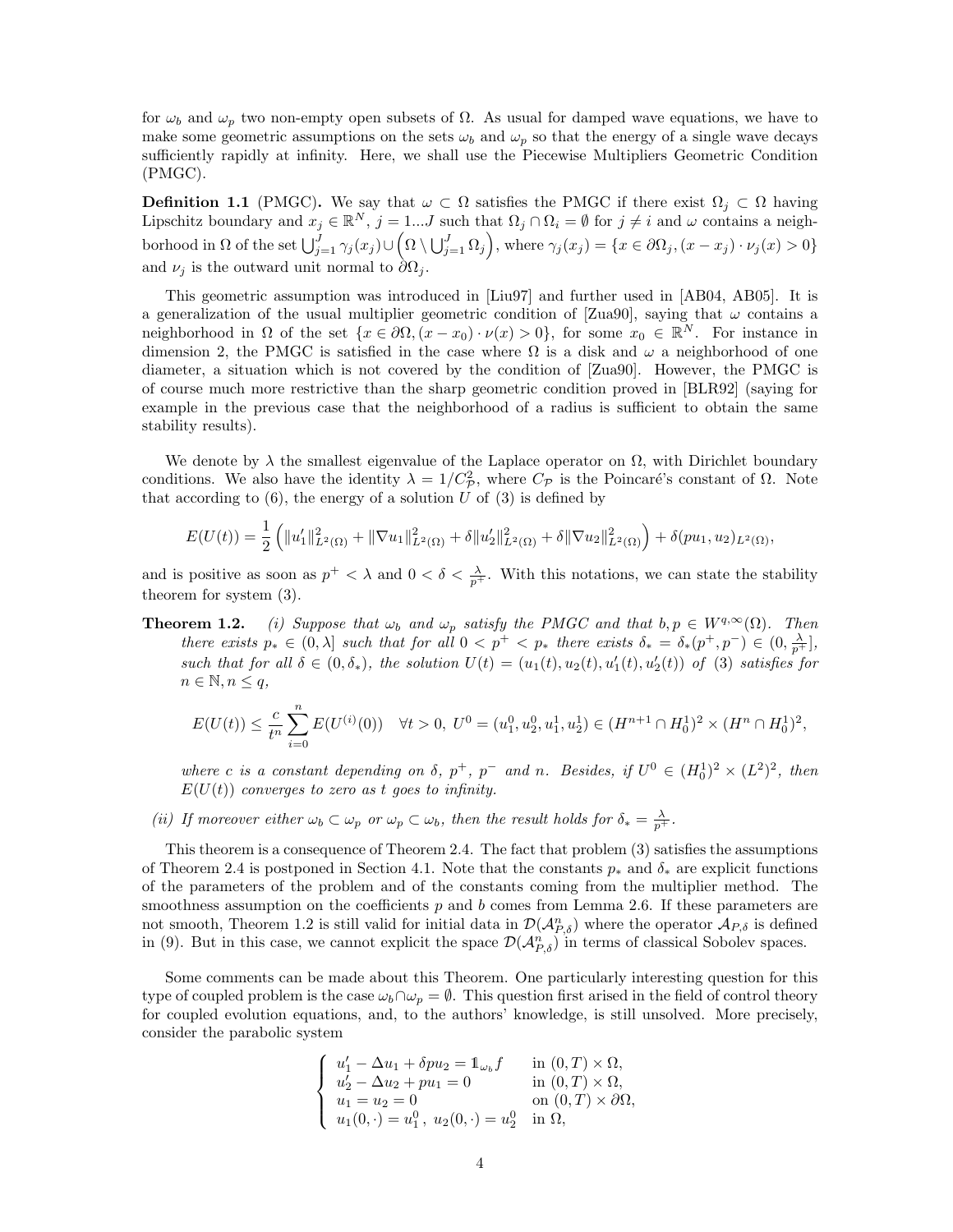or its hyperbolic counterpart

$$
\begin{cases}\nu''_1 - \Delta u_1 + \delta p u_2 = 1_{\omega_b} f & \text{in } (0, T) \times \Omega, \\
u''_2 - \Delta u_2 + p u_1 = 0 & \text{in } (0, T) \times \Omega, \\
u_1 = u_2 = 0 & \text{on } (0, T) \times \partial \Omega, \\
u_1(0, \cdot) = u_1^0, \ u_2(0, \cdot) = u_2^0 & \text{in } \Omega, \\
u'_1(0, \cdot) = u_1^1, \ u'_2(0, \cdot) = u_2^1 & \text{in } \Omega,\n\end{cases}
$$

where the function p and the subset  $\omega_b$  are the same as in the stabilization problem. In these two cases, the null-controllability problem under interest is the following: given a positive time  $T$  and initial data, is it possible to find a control function  $f$  so that the state has been driven to zero in time T? The Parabolic null-controllability problem is fully solved in the case  $\omega_b \cap \omega_p \neq \emptyset$  (see [Ter00], [AKBD06], [GBPG06], [Léa10]). However, this problem is open in the case  $\omega_b \cap \omega_p = \emptyset$ . Only the approximate controllability has been proved in [KT09] in this case for  $\delta = 0$ . Concerning the hyperbolic null-controllability problem, only the case of constant coupling  $p$  have been considered, to our knowledge, in [AB03] and [You09].

The second reason for which the case  $\omega_b \cap \omega_p = \emptyset$  is of particular interest in the stabilization problem (3) is that, in this case, we don't even know if the strong stability property holds, i.e., if the energy goes to zero as t goes to infinity. To our knowledge, the only strong stability result for system (3) is the following.

**Proposition 1.3.** Suppose that  $\omega_b \cap \omega_p \neq \emptyset$ . Then, the energy of every solution of system (3) goes to zero as t goes to infinity.

This is a direct consequence of the unique continuation property for the associated elliptic system proved in [Léa10, Proposition 5.1] and Lasalle's invariance Principle. However this unique continuation property is not known in the case  $\omega_b \cap \omega_p = \emptyset$  and the strong stability is open.

Now, concerning the stability Theorem 1.2, it first has to be noted that, in dimension  $N \geq 2$  the assumption that both  $\omega_b$  and  $\omega_p$  satisfy the PMGC implies that  $\omega_b \cap \omega_p \neq \emptyset$  (whereas this is not the case if  $\omega_b$  and  $\omega_p$  satisfy the optimal condition of [BLR92]). This Theorem is hence of particular interest in dimension  $N = 1$ . In this case,  $\Omega = (0, L)$  for some  $L > 0$ , and any non-empty open subinterval  $\omega$  satisfies the PMGC. As a consequence, we obtain the following corollary of Theorem 1.2 point  $(i)$ .

**Corollary 1.4.** Suppose that  $\Omega = (0, L)$ . Then, for any non-empty subsets  $\omega_b \subset \Omega$  and  $\omega_p \subset \Omega$ (i.e., for any non-vanishing non-negative functions p and b), there exists  $p_* \in (0, \lambda]$  such that for all  $0 < p^+ < p_*$  there exists  $\delta_* = \delta_*(p^+, p^-) \in (0, \frac{\lambda}{p^+}]$ , such that for all  $\delta \in (0, \delta_*)$ , the polynomial stability result of Theorem 1.2 holds.

In particular, this yields in this case a strong stability result with  $\omega_b \cap \omega_p = \emptyset$ , improving Proposition 1.3. Moreover, this can be a first step to address the hyperbolic and the parabolic control problems in the case  $\omega_b \cap \omega_p = \emptyset$ .

Remark 1.5. In the sequel, C will denote a generic constant, whose value may change from line to line. Writing  $C = C(p, \beta, ...)$  means that this constant depends on the parameters  $p, \beta, ...$ 

Acknowledgements. The second author wishes to thank O. Glass and J. Le Rousseau for very fruitful discussions and encouragements. Both authors were partially supported by l'Agence Nationale de la Recherche under grant ANR-07-JCJC-0139-01.

# 2 Abstract formulation and main results

### 2.1 Abstract setting and well-posedness

Let H and  $V_j$ ,  $j = 1, 2$ , be separable real Hilbert spaces such that the injections  $V_j \subset H$  are dense and compact. We identify H with its dual space and denote by  $V'_j$  the dual space of  $V_j$ , so that the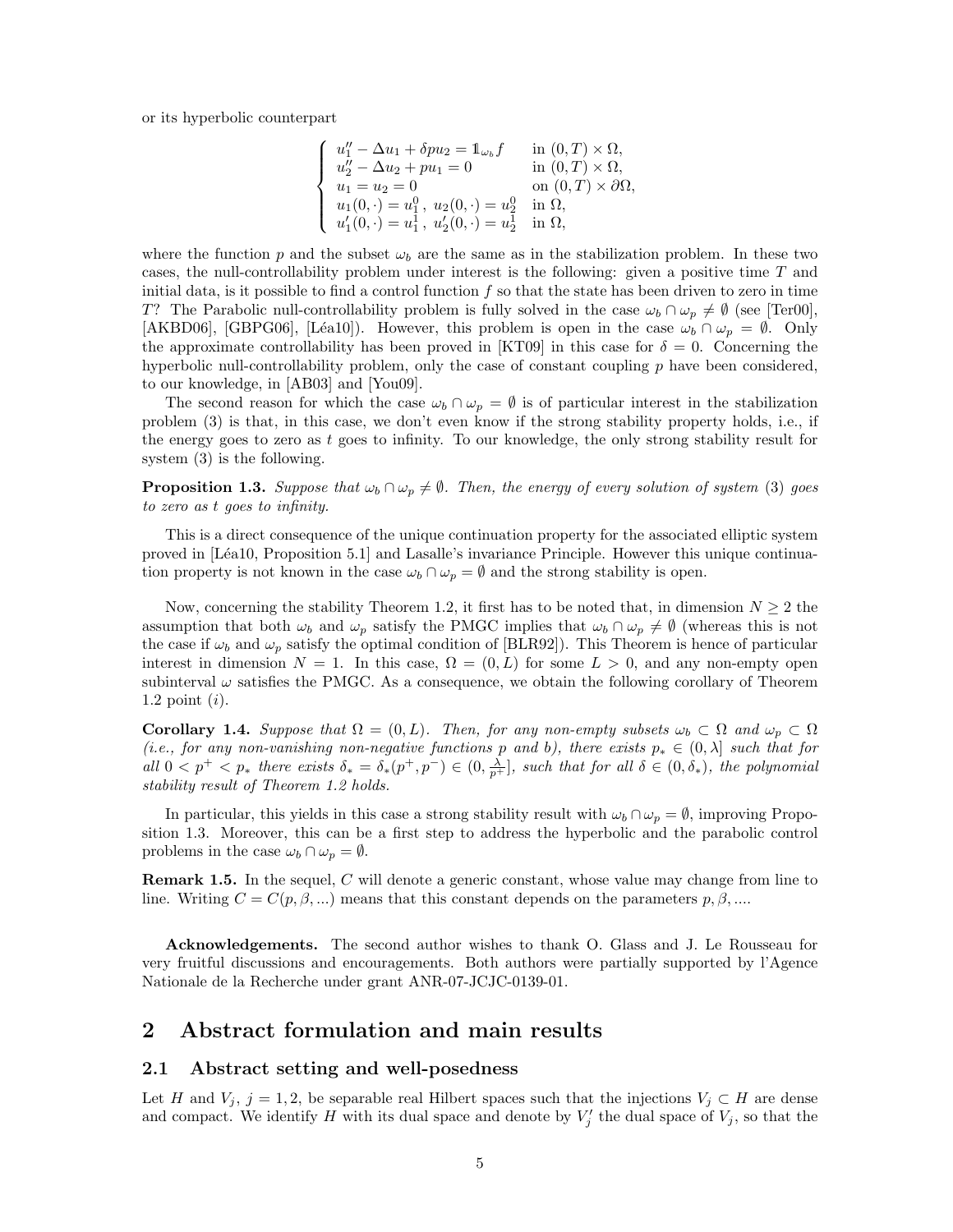injections  $V_j \subset H \subset V'_j$  are dense and compact. We denote by  $(\cdot, \cdot)_H$  (resp.  $(\cdot, \cdot)_{V_j}$ ) the inner product on H (resp.  $V_j$ ),  $\|\cdot\|_H$  (resp.  $\|\cdot\|_{V_j}$ ) the associated norm and  $\|\cdot\|_{V_j'}$  the norm on  $V_j'$ . Moreover, we write  $\langle \cdot, \cdot \rangle_{V'_j, V_j}$  the duality product and  $A_j$  the duality mapping from  $V_j$  to  $V'_j$  defined by

$$
\langle A_j v, w \rangle_{V'_j, V_j} = (v, w)_H \quad \forall v, w \in V_j.
$$

We shall moreover assume that the subspace  $V_2$  is continuously imbedded in  $V_1$ , so that we have the following scheme:

$$
V_2 \hookrightarrow V_1 \hookrightarrow H \hookrightarrow V_1' \hookrightarrow V_2',
$$

where the first and the last inclusions are continuous and the two central ones are dense and compact. We denote  $i: V_2 \hookrightarrow V_1$  the natural injection and  $\Pi_V : V_1 \mapsto V_2$  the natural projection from  $V_1$  to  $V_2$ . We recall that for  $u_1 \in V_1$ ,  $\Pi_V u_1$  is characterized by

$$
\begin{cases} \langle A_1 i(\Pi_V u_1), i(\phi) \rangle_{V_1', V_1} = \langle A_1 u_1, i(\phi) \rangle_{V_1', V_1} & \forall \phi \in V_2, u_1 \in V_1, \\ \text{and} & \Pi_V u_1 \in V_2, \end{cases}
$$

and that  $i$ ,  $A_1$  and  $A_2$  are linked by

$$
\langle A_2 \phi, \psi \rangle_{V_2', V_2} = \langle A_1 i(\phi), i(\psi) \rangle_{V_1', V_1} \quad \forall \phi, \psi \in V_2.
$$

The coupling operator P is a bounded operator on H and  $P^*$  is its adjoint,  $||P||_{\mathcal{L}(H)} = p^+$ . The damping operator  $B$  will be supposed to be at least bounded from  $V_1$  to  $V'_1$  and symmetric non-negative:

$$
\langle Bv, w \rangle_{V_1', V_1} = \langle Bw, v \rangle_{V_1', V_1}, \quad \langle Bv, v \rangle_{V_1', V_1} \ge 0 \quad \forall v, w \in V_1.
$$
 (7)

We denote by  $\lambda_j$ ,  $j = 1, 2$ , the largest constant satisfying

$$
||v||_{V_j}^2 \ge \lambda_j ||v||_H^2 \quad \forall v \in V_j,
$$

that is, the smallest eigenvalue of the selfadjoint positive operator  $A_i$ .

Let us study now the abstract system  $(5)$ . This linear evolution equation can be rewritten under the form

$$
\begin{cases}\nU' + A_{P,\delta}U = 0\\ U(0) = U^0 \in \mathcal{H},\n\end{cases}
$$
\n(8)

where  $\mathcal{H} = V_1 \times V_2 \times H^2$ ,

$$
U = \begin{pmatrix} u_1 \\ u_2 \\ v_1 \\ v_2 \end{pmatrix}, U^0 = \begin{pmatrix} u_1^0 \\ u_2^0 \\ u_1^1 \\ u_2^1 \end{pmatrix}, \mathcal{A}_{P,\delta} = \begin{pmatrix} 0 & 0 & -\mathrm{Id} & 0 \\ 0 & 0 & 0 & -\mathrm{Id} \\ A_1 & \delta P & B & 0 \\ P^* & A_2 & 0 & 0 \end{pmatrix}, \mathcal{D}(\mathcal{A}_{P,\delta}) = \{U \in \mathcal{H}, \mathcal{A}_{P,\delta} U \in \mathcal{H}\}.
$$
\n(9)

We recall that the energy of this system is given by

$$
E(U(t)) = \frac{1}{2} \left( \|u_1'\|_H^2 + \|u_1\|_{V_1}^2 + \delta \|u_2'\|_H^2 + \delta \|u_2\|_{V_2}^2 \right) + \delta(u_1, Pu_2)_H, \tag{10}
$$

and we will require this energy to be positive for any solution  $U(t)$ . We have the lower bound for the energy

$$
E(U(t)) \geq \frac{1}{2} \left( \|u_1'\|_H^2 + \lambda_1 \|u_1\|_H^2 + \delta \|u_2'\|_H^2 + \delta \lambda_2 \|u_2\|_H^2 \right) - \frac{\delta p^+}{2} (\|u_1\|_H^2 + \|u_2\|_H^2)
$$
  
\n
$$
\geq \frac{1}{2} (\|u_1'\|_H^2 + \delta \|u_2'\|_H^2) + \frac{1}{2} (\lambda_1 - \delta p^+) \|u_1\|_H^2 + \frac{\delta}{2} (\lambda_2 - p^+) \|u_2\|_H^2.
$$
\n(11)

Therefore, in the sequel, we shall suppose

$$
0 < p^+ < \lambda_2, \text{ and } 0 < \delta < \frac{\lambda_1}{p^+} \tag{12}
$$

so that  $(11)$  holds with positive constants, i.e., E is a positive energy that measures the whole state U.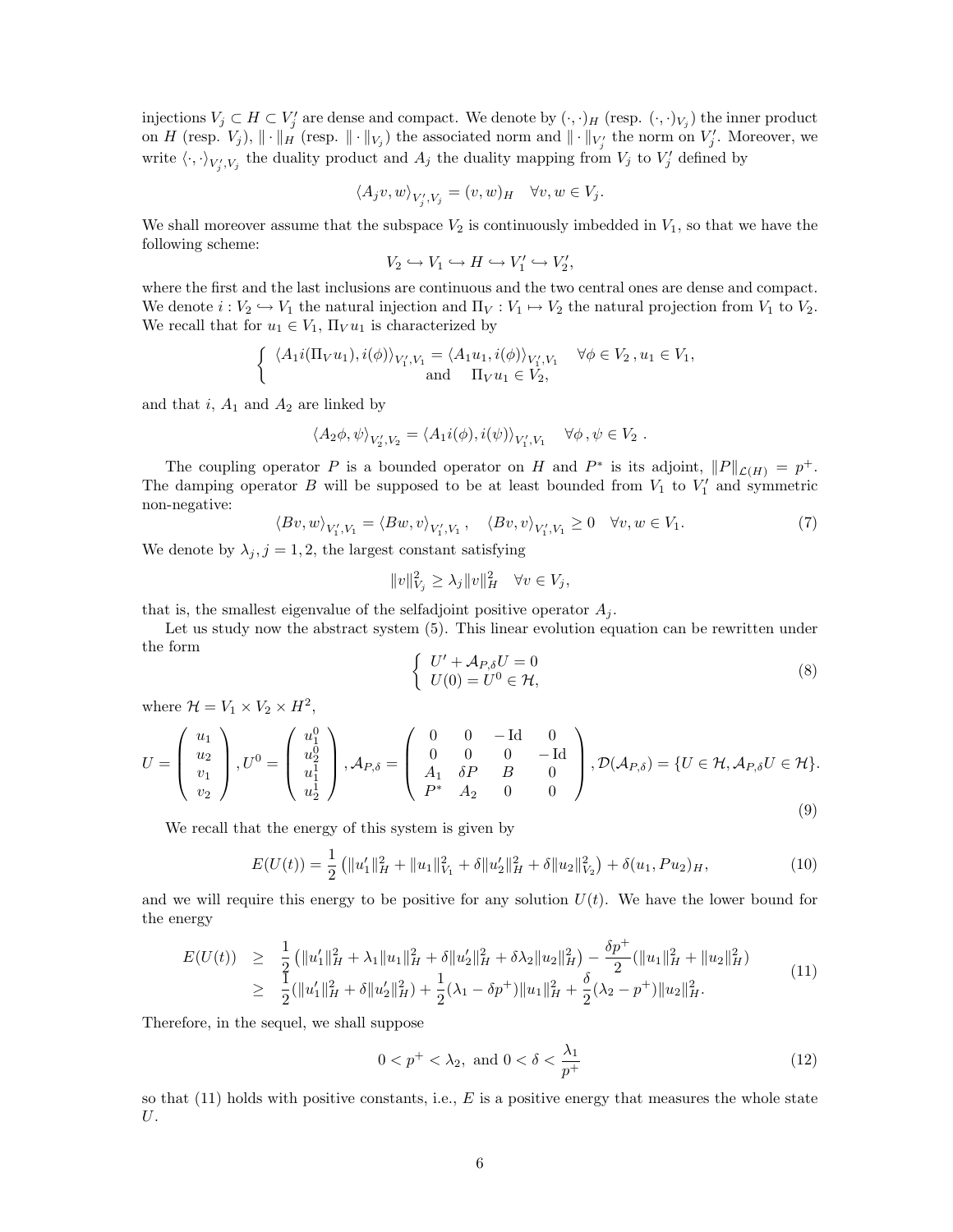**Remark 2.1.** Note that for any  $\delta > 0$ , the operator  $\begin{pmatrix} A_1 & \delta P_1 \\ R_1 & A_2 \end{pmatrix}$  $P^*$   $A_2$ is selfadjoint on the space  $H \times H$ endowed with the weighted inner product  $(u, v)_{\delta} = \delta(u_1, v_1)_{H} + (u_2, v_2)_{H}$  (which is the energy space). This operator is moreover positive under the condition (12). In the case  $B = 0$ , the operator  $\mathcal{A}_{P,\delta}$  is skewadjoint and thus generates a group.

Under the assumptions made above, the system  $(8)$  (and thus,  $(5)$ ) is well-posed in the sense of semigroup theory.

**Proposition 2.2.** For all  $0 \leq p^+ < \lambda_2$  and  $0 \leq \delta < \frac{\lambda_1}{p^+}$ , the operator  $\mathcal{A}_{P,\delta}$  is maximal monotone on H. As a consequence, for every  $U^0 \in \mathcal{H}$ , Problem (8) has a unique solution  $U \in C^0([0, +\infty); \mathcal{H})$ . If in addition,  $U^0 \in \mathcal{D}(\mathcal{A}_{P,\delta}^k)$ , for  $k \in \mathbb{N}$ , then, the solution U is in  $\bigcap_{j=0}^k C^{k-j}([0,+\infty); \mathcal{D}(\mathcal{A}_{P,\delta}^j)).$ Moreover, the energy  $E(U)$  of the solution defined by (10) is locally absolutely continuous, and for strong solutions, i.e., when  $U^0 \in \mathcal{D}(\mathcal{A}_{P,\delta})$ , we have

$$
E'(U(t)) = -\langle Bu'_1, u'_1 \rangle_{V'_1, V_1}.
$$
\n(13)

### 2.2 Main results

In all the following, we have to suppose some additional assumptions on the operators  $P$  and  $B$ , in order to prove the stability results. Let us first precise assumptions  $(A1)$  and  $(A2)$ , related with the operator  $P$ . We assume that  $P$  is partially coercive, i.e.,

$$
(A1) \left\{ \begin{array}{c} \text{there exists an operator } \Pi_P \in \mathcal{L}(H), ||\Pi_P||_{\mathcal{L}(H)} = 1, \text{ and a number } p^- > 0\\ \text{such that } \quad (Pv, v)_H \ge p^- ||\Pi_P v||_H^2 \quad \forall v \in H. \end{array} \right.
$$

Note that  $p^- \leq p^+ = ||P||_{\mathcal{L}(H)}$  and that  $(A1)$  implies that the operators P and P<sup>\*</sup> are non-negative. We shall moreover make the following assumption  $(A2)$  on one decoupled equation, without damping, but with a right hand-side:

$$
(A2) \begin{cases} \n\exists \alpha_2, \beta_2, \gamma_2 > 0 \text{ such that for all } f_2 \in \mathcal{C}^1([0, +\infty); H) \text{ and all } 0 \le S \le T, \\ \n\text{the solution } u_2 \text{ of } \\ \n u_2'' + A_2 u_2 = f_2 \text{ in } V_2', \\ \n\text{in } (u_2, u_2')(0) = (u_2^0, u_2^1) \in V_2 \times H, \\ \n\text{satisfies, with } e_2(t) = 1/2 \left( \|u_2'\|_H^2 + \|u_2\|_{V_2}^2 \right), \text{ the inequality} \\ \n\int_S^T e_2(t) \, dt \le \alpha_2(e_2(S) + e_2(T)) + \beta_2 \int_S^T \|f_2(t)\|_H^2 \, dt + \gamma_2 \int_S^T \| \Pi_P u_2'(t) \|_H^2 dt. \n\end{cases}
$$

This corresponds to the second equation in which the coupling term is viewed as a forcing term. This type of estimate will be proved in the applications below by means of multiplier estimates (for a single equation with a right hand-side). Note that the operator  $\Pi_P$  involved in the estimate of assumption  $(A2)$  is the operator given by assumption  $(A1)$ .

Concerning the operator  $B$ , we shall make the following "stability" assumption for a single damped equation:

$$
(A3) \begin{cases} \n\exists \alpha_1, \beta_1, \gamma_1 > 0 \text{ such that for all } f_1 \in \mathcal{C}^1([0, +\infty); H) \text{ and all } 0 \le S \le T, \\ \n\text{the solution } u_1 \text{ of} \\ \n\begin{aligned}\n& u''_1 + A_1 u_1 + B u'_1 = f_1 \text{ in } V'_1, \\
& (u_1, u'_1)(0) = (u_1^0, u_1^1) \in V_1 \times H, \\
& \text{satisfies, with } e_1(t) = 1/2 \left( \|u'_1\|_H^2 + \|u_1\|_{V_1}^2 \right), \text{ the inequality} \\
& \int_S^T e_1(t) \, dt \le \alpha_1(e_1(S) + e_1(T)) + \beta_1 \int_S^T \|f_1(t)\|_H^2 \, dt + \gamma_1 \int_S^T \langle Bu'_1, u'_1 \rangle_{V', V} \, dt.\n\end{aligned}
$$

**Remark 2.3.** Assumption  $(A3)$  implies in particular that the single damped equation is exponentially stable, since for  $f_1 = 0$ , we deduce that  $e_1(t)$ , which is locally absolutely continuous and nonincreasing, satisfies the classical integral inequality (see [Har78], [Kom]).

$$
\int_{S}^{T} e_1(t) dt \le (2\alpha_1 + \gamma_1)e_1(S) \quad \forall 0 \le S \le T.
$$

The next assumption we make on the damping operator B depends on its boundedness.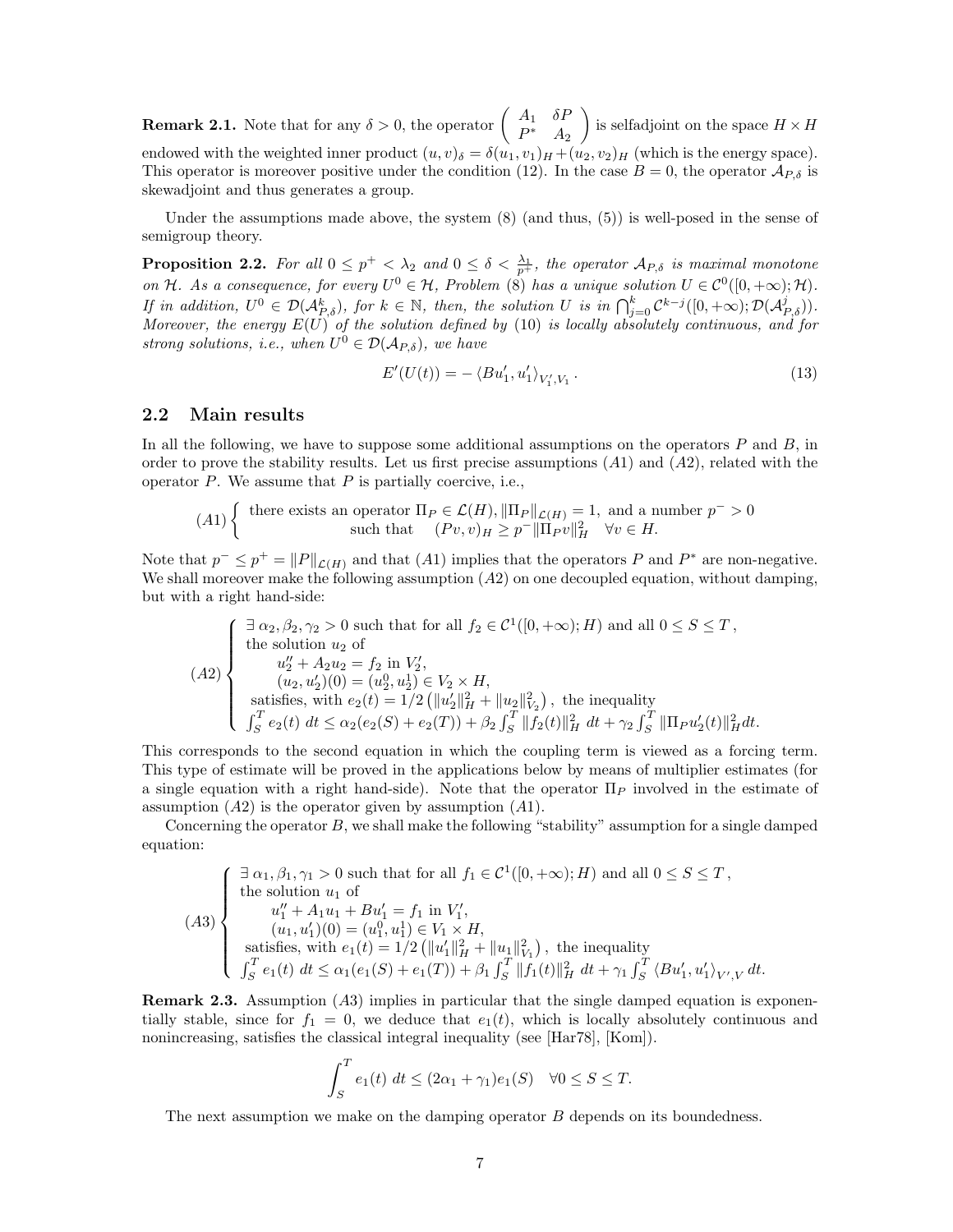#### 2.2.1 The case B bounded

In the bounded case, we shall moreover suppose

$$
(A4b)
$$
  $||B||_{\mathcal{L}(H)} = b^+$  and  $V_2 = V_1 = V$ .

As a consequence, we have

$$
A_1 = A_2 = A, \quad \lambda_1 = \lambda_2 = \lambda, \quad \text{and} \quad i = \Pi_V = \text{Id}_{V_1}.
$$

The positivity condition (12) for the energy becomes

$$
0 < p^+ < \lambda, \quad \text{and} \quad 0 < \delta < \frac{\lambda}{p^+}.\tag{14}
$$

The main result here is

**Theorem 2.4.** (i) Suppose (A1),(A2),(A3),(A4b). Then there exists  $p_* \in (0, \lambda]$  such that for all  $0 \leq p^+ \leq p_*$  there exists  $\delta_* = \delta_*(p^+, p^-) \in (0, \frac{\lambda}{p^+})$ , such that for all  $\delta \in (0, \delta_*)$ , the solution  $U(t) = \exp(-\mathcal{A}_{\delta,P}t)U^0$  of (5) satisfies

$$
E(U(t)) \leq \frac{c}{t^n} \sum_{p=0}^n E(U^{(p)}(0)) \quad \forall t > 0, \ U^0 \in \mathcal{D}(\mathcal{A}_{\delta,P}^n),
$$

where c is a constant depending on  $\delta$ ,  $p^+$ ,  $p^-$  and n. Besides, if  $U^0 \in \mathcal{H}$ , then  $E(U(t))$ converges to zero as t goes to infinity.

(ii) Suppose moreover either

$$
||Pv||_H^2 \le p^+(Pv, v)_H \quad and \quad (Bv, v)_H \le \frac{b^+}{p^-}(Pv, v)_H, \quad \forall v \in H,
$$
\n(15)

or

there exists 
$$
b^{-} > 0
$$
 such that  $(Pv, v)_H \leq \frac{p^{+}}{b^{-}} (Bv, v)_H$ ,  $\forall v \in H$ . (16)

Then the result holds for  $\delta_* = \frac{\lambda}{p^+}$ .

**Remark 2.5.** In Case (ii) of Theorem 2.4, the conclusion is much stronger than in Case (i). As one sees in the proof below,  $\delta_*$  is very small in Case (i), whereas in Case (ii), the result holds for a large panel of  $\delta$ , including the interval (0, 1]. More precisely, the constants  $p_*$  and  $\delta_*$  are explicit, that is,

•  $p_* = \min\left\{\frac{1}{2\gamma_2}, \lambda\right\}$  and  $\delta_* = \delta_*(p^+, p^-) = \min\left\{\frac{\lambda}{2\beta_2(p^+)^2p^-}, \frac{\lambda p^-}{2\beta_1(p^+)^2p^-}\right\}$  $\frac{\lambda p^{-}}{2\beta_1 (p^{+})^2}, \frac{\lambda}{p^{+}}$  in (*i*);

• 
$$
p_* = \min\left\{\frac{1}{2\beta_1}, \lambda\right\}
$$
 and  $\delta_* = \frac{\lambda}{p^+}$  in the first case of *(ii)*;

•  $p_* = \min\left\{\frac{1}{2\beta_1}, \frac{1}{2\beta_2}, \lambda\right\}$  and  $\delta_* = \frac{\lambda}{p^+}$  in the second case of  $(ii)$ .

In this case, we are moreover able to give a simple characterization of the space  $\mathcal{D}(\mathcal{A}_{\delta,P}^n)$ , in terms of the spaces  $\mathcal{D}(A^n)$ , which is useful in the applications. More precisely, setting  $\mathcal{H}_n = (\mathcal{D}(A^{\frac{n+1}{2}}))^2 \times$  $(\mathcal{D}(A^{\frac{n}{2}}))^2 \subset \mathcal{H}$ , we prove the following lemma, inspired by [ACK02, Lemma 3.1].

**Lemma 2.6.** Suppose that for every  $0 < k \leq n-1$  (no assumption if  $n = 1$ ), we have

$$
P\mathcal{D}(A^{\frac{k+1}{2}}) \subset \mathcal{D}(A^{\frac{k}{2}}) \quad , \quad P^*\mathcal{D}(A^{\frac{k+1}{2}}) \subset \mathcal{D}(A^{\frac{k}{2}}) \quad \text{and} \quad B\mathcal{D}(A^{\frac{k+1}{2}}) \subset \mathcal{D}(A^{\frac{k}{2}}). \tag{17}
$$

Then  $\mathcal{H}_k = \mathcal{D}(\mathcal{A}_{\delta,P}^k)$  for every  $0 \leq k \leq n$ .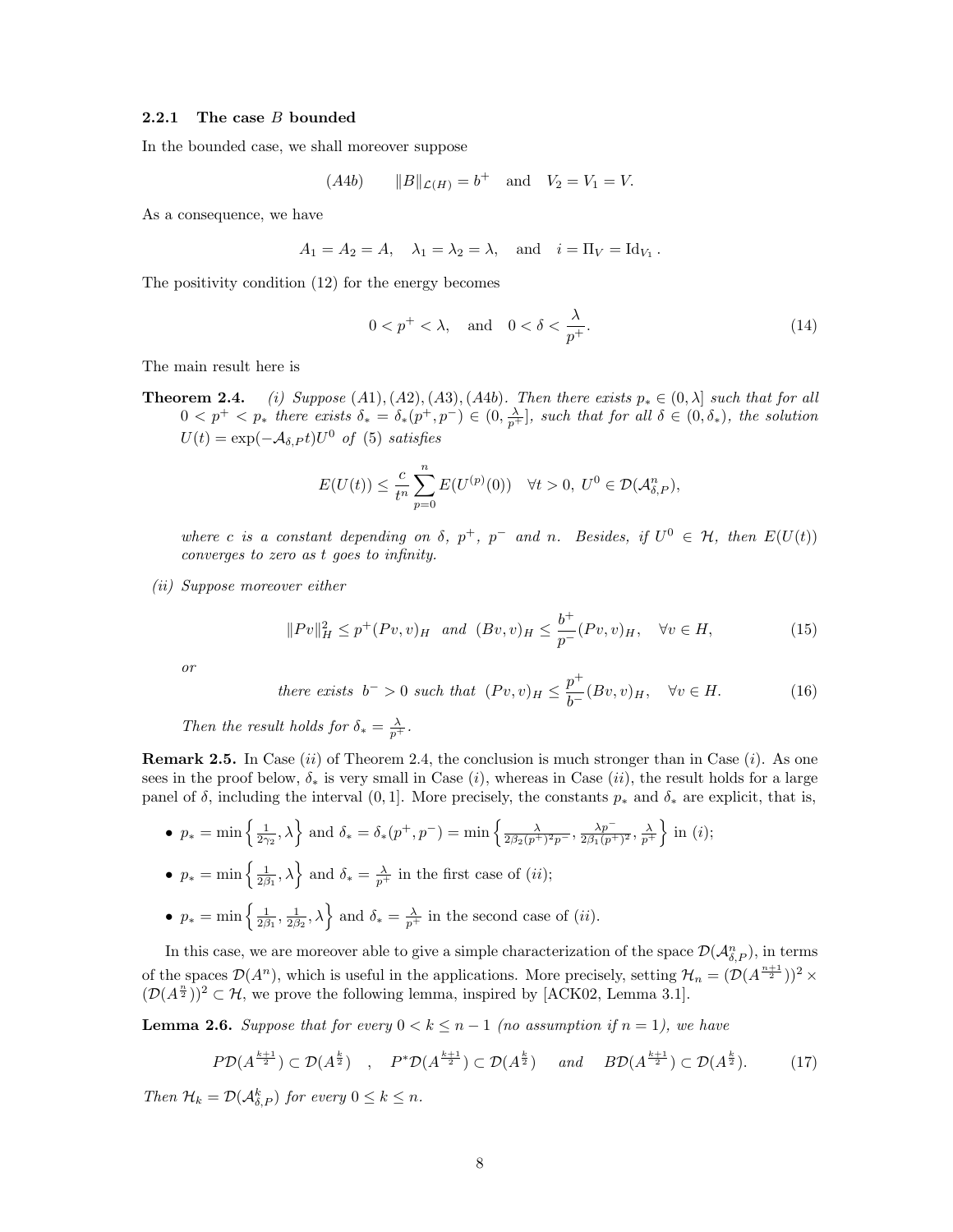*Proof.* We proceed by induction on  $n \in \mathbb{N}$ . In the case  $n = 1$ , there is no need of an additional assumption since the operators B and P are bounded on H. Now, we assume that  $\mathcal{H}_{n-1} = \mathcal{D}(\mathcal{A}_{\delta,P}^{n-1})$ and prove  $\mathcal{H}_n = \mathcal{D}(\mathcal{A}_{\delta,P}^n)$ . We have

$$
\mathcal{D}(\mathcal{A}_{\delta,P}^n) = \left\{ U \in \mathcal{D}(\mathcal{A}_{\delta,P}^{n-1}), \ \mathcal{A}_{\delta,P} U \in \mathcal{D}(\mathcal{A}_{\delta,P}^n) \right\}
$$
  
\n
$$
= \left\{ (u_1, u_2, v_1, v_2) \in (\mathcal{D}(A^{\frac{n}{2}}))^2 \times (\mathcal{D}(A^{\frac{n-1}{2}}))^2 ,
$$
  
\n
$$
(-v_1, -v_2, Au_1 + \delta Pu_2 + Bv_1, Au_2 + P^*u_1) \in (\mathcal{D}(A^{\frac{n}{2}}))^2 \times (\mathcal{D}(A^{\frac{n-1}{2}}))^2 \right\},
$$

when using the induction assumption  $\mathcal{D}(\mathcal{A}_{\delta,P}^{n-1}) = \mathcal{H}_{n-1}$ . Now using assumption (17) for  $k = n-1$ , we see that having  $\overline{n}$ n

$$
\begin{cases} v_1 \in \mathcal{D}(A^{\frac{n}{2}}) & ; \quad v_2 \in \mathcal{D}(A^{\frac{n}{2}}), \\ Au_1 + \delta Pu_2 + Bv_1 \in \mathcal{D}(A^{\frac{n-1}{2}}), \\ Au_2 + P^*u_1 \in \mathcal{D}(A^{\frac{n-1}{2}}), \end{cases}
$$

is equivalent to having

$$
v_1 \in \mathcal{D}(A^{\frac{n}{2}})
$$
 ;  $v_2 \in \mathcal{D}(A^{\frac{n}{2}})$  ;  $Au_1 \in \mathcal{D}(A^{\frac{n-1}{2}})$  ;  $Au_2 \in \mathcal{D}(A^{\frac{n-1}{2}})$ ,

that is exactly  $(u_1, u_2, v_1, v_2) \in (\mathcal{D}(A^{\frac{n+1}{2}}))^2 \times (\mathcal{D}(A^{\frac{n}{2}}))^2 = \mathcal{H}_n$ . This gives  $\mathcal{D}(\mathcal{A}_{\delta,P}^n) = \mathcal{H}_n$  and concludes the proof of the lemma.

#### 2.2.2 The case B unbounded

Here, we replace assumption  $(A4b)$  by the following

$$
(A4u) \left\{ \begin{array}{ll} \langle Bu_1, i(\phi) \rangle_{V_1', V_1} = 0 \quad \forall \phi \in V_2, \ u_1 \in V_1, \ \text{and} \\ \exists \beta > 0, \ \|u_1 - \Pi_V u_1\|_H^2 \le \beta \ \langle Bu_1, u_1 \rangle_{V_1', V_1} \quad \forall \ u_1 \in V_1. \end{array} \right.
$$

Assumption  $(A4u)$  implies that B satisfies a "weak" coercivity property (since the norm on the left hand side of the second inequality in  $(A4u)$  is the weaker H-norm) in the subspace orthogonal to the closed subspace  $V_2$ . As will be seen in Section 4, this property is satisfied for most systems (e.g. wave, plate...). We have the analogous of Theorem 2.4.

**Theorem 2.7.** Suppose  $(A1), (A2), (A3), (A4u)$ . Then there exists  $p_* \in (0, \lambda_2]$  such that for all  $0 \leq p^+ \leq p_*$  there exists  $\delta_* = \delta_*(p^+, p^-) \in (0, \frac{\lambda_1}{p^+}],$  such that for all  $\delta \in (0, \delta_*),$  the solution  $U(t) = \exp(-\mathcal{A}_{\delta,P}t)U^0$  of (5) satisfies

$$
E(U(t)) \leq \frac{c}{t^n} \sum_{p=0}^{2n} E(U^{(p)}(0)) \quad \forall t > 0, \ U^0 \in \mathcal{D}(\mathcal{A}_{\delta,P}^{2n}),
$$

where c is a constant depending on  $\delta$ ,  $p^+$  and n. Besides, if  $U^0 \in \mathcal{H}$ , then  $E(U(t))$  converges to zero as t goes to infinity.

**Remark 2.8.** • As in Theorem 2.4, the constants  $p_*$  and  $\delta_*$  here are explicit, that is  $p_*$  =  $\min\left\{\frac{1}{2\gamma_2},\lambda_2\right\}$  and  $\delta_* = \delta_*(p^+,p^-) = \min\left\{\frac{\lambda_1}{2\beta_2(p^+)^2p^-},\frac{\lambda_2p^-}{2\beta_1(p^+)^2} \right\}$  $\frac{\lambda_2 p^-}{2\beta_1 (p^+)^2}, \frac{\lambda_1}{p^+}\bigg\}.$ 

- Note the difference between the conclusions of Theorem 2.4 and 2.7. For  $U^0 \in D(\mathcal{A}_{\delta,P}^{2n})$ , Theorem 2.4 gives a decay rate of the form  $C/t^{2n}$ , whereas Theorem 2.7 only gives a decay rate of the form  $C/t^n$ . This comes from the unbounded nature of the operator B (in the applications below, the boundary stabilization).
- Note also that item (ii) of Theorem 2.4 has no counterpart here since  $P$  and  $B$  are not of the same nature.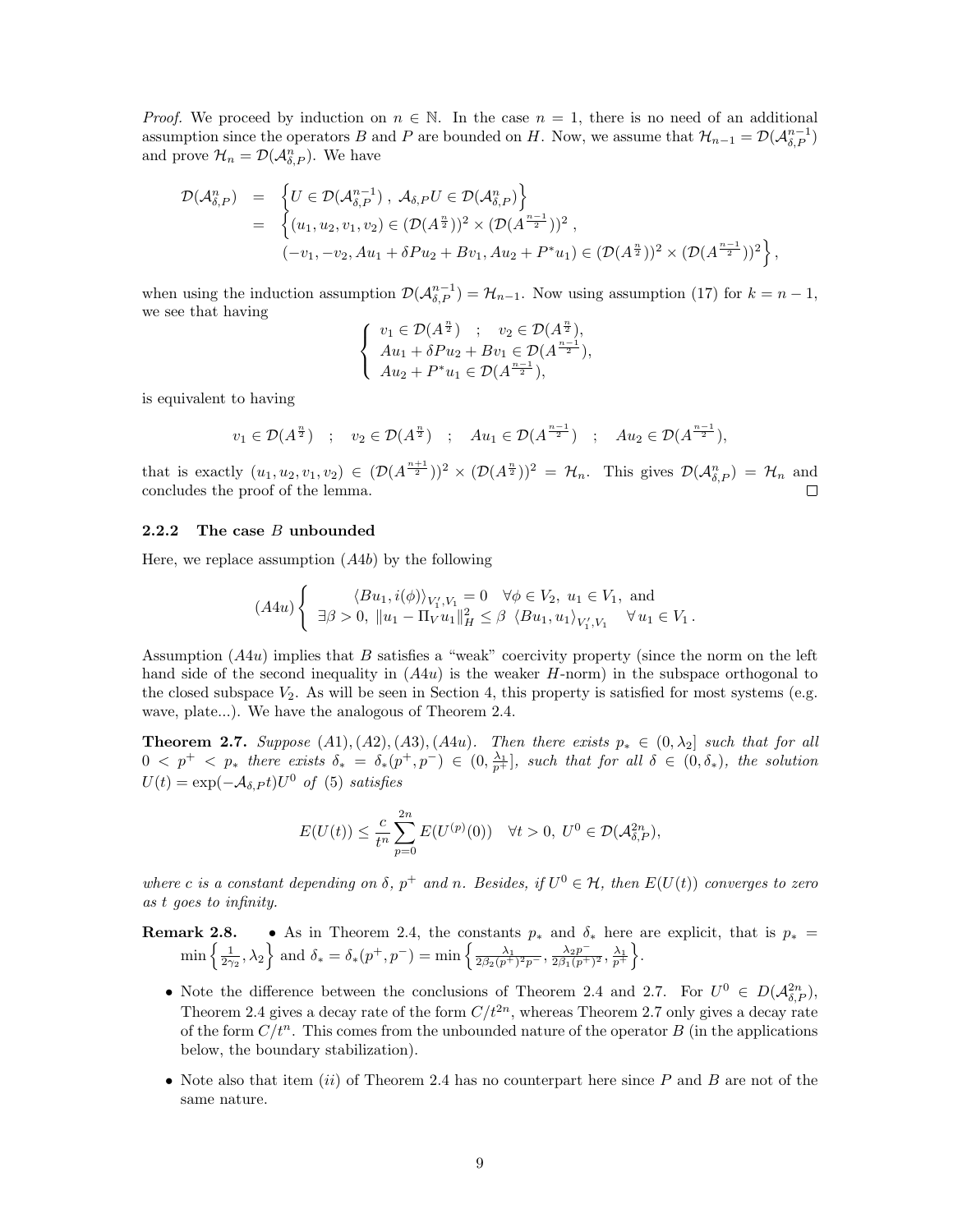### 3 Proof of the main results, Theorems 2.4 and 2.7

### 3.1 The stability lemma

In the following, to prove polynomial stability, we shall use the following lemma, which proof can be found in [AB99], [AB02], [ACK02].

**Lemma 3.1.** Let  $U(t) = \exp(-tA)U(0)$  a strongly continuous semigroup generated by  $(A, D(A))$ . Suppose that  $t \mapsto E(U(t))$  is a nonincreasing, locally absolutely continuous function from  $[0, +\infty)$  to [0, + $\infty$ ). Assume moreover that there exists  $k \in \mathbb{N}^*$  and  $c_p > 0$ ,  $p = 0, ..., k$  such that

$$
\int_{S}^{T} E(U(t))dt \leq \sum_{p=0}^{k} c_p E(U^{(p)}(t)) \quad \forall 0 \leq S \leq T, \quad \forall U(0) \in \mathcal{D}(\mathcal{A}^{k}).
$$
\n(18)

Then, for every  $n \in \mathbb{N}$ , there exists  $c_n > 0$  such that

$$
E(U(t))dt \le \frac{c_n}{t^n} \sum_{p=0}^{kn} E(U^{(p)}(t)) \quad \forall t > 0, \quad \forall U(0) \in \mathcal{D}(\mathcal{A}^{kn}).
$$

Besides, if  $U(0) \in \mathcal{H}$ , then  $E(U(t))$  converges to zero as t goes to infinity.

To prove the stability results Theorem 2.4 and 2.7, we only have to perform energy estimates of the type (18). For this we shall use the dissipation relation (13), that yields, for all  $0 \leq S \leq T$ ,

$$
\int_{S}^{T} \langle Bu_1', u_1' \rangle_{V',V} dt \le E(U(S)) - E(U(T)) \le E(U(S)).
$$
\n(19)

### 3.2 Proof of Theorem 2.4, the case B bounded

The link between  $u_1$  and  $u_2$  in the following estimates is given by the following coupling relation.

**Lemma 3.2.** Assume (A4b) and (14). Then, for all  $U^0 = (u_1^0, u_2^0, u_1^1, u_2^1) \in \mathcal{H}$ , the solution  $U(t) =$  $\exp(-t\mathcal{A}_{\delta,P})U^0 = (u_1, u_2, v_1, v_2)$  of (5) satisfies for some  $C = C(\delta, p^+) > 0$ 

$$
\delta \int_{S}^{T} (Pu_2, u_2)_H dt \le \int_{S}^{T} (Pu_1, u_1)_H dt + \varepsilon \int_{S}^{T} (Bu_2, u_2)_H dt + C \left( 1 + \frac{1}{\varepsilon} \right) E(U(S)) \tag{20}
$$

for all  $\varepsilon > 0$  and  $0 \leq S \leq T$ .

Proof. Assume first that  $U^0 \in \mathcal{D}(\mathcal{A}_{\delta,P})$ . In this case, the solution  $U(t) = \exp(-t\mathcal{A}_{\delta,P})U^0 =$  $(u_1, u_2, v_1, v_2)$  of (5) is in  $\mathcal{C}^0([0, +\infty); \mathcal{D}(\mathcal{A}_{\delta, P}) \cap \mathcal{C}^1([0, +\infty); \mathcal{H})$ . Hence  $U = (u_1, u_2, v_1, v_2)$  satisfies  $\overline{1}$  $\prime$ 

$$
\begin{cases}\nv_1 = u'_1, & v_2 = u'_2, \\
u''_1 + Au_1 + Bu'_1 + \delta Pu_2 = 0 & \text{in } H, \\
u''_2 + Au_2 + P^*u_1 = 0 & \text{in } H,\n\end{cases}
$$

As a consequence, we have  $\forall 0 \leq S \leq T$ ,

$$
\int_{S}^{T} (u''_1 + Au_1 + Bu'_1 + \delta Pu_2, u_2)_{H} - (u''_2 + Au_2 + P^*u_1, u_1)_{H} dt = 0.
$$
 (21)

We first notice that  $(Au_1, u_2)_{H} - (Au_2, u_1)_{H} = 0$  since A is selfadjoint, and

$$
\left| \int_{S}^{T} (u''_1, u_2)_{H} - (u''_2, u_1)_{H} dt \right| = \left| [(u'_1, u_2)_{H} - (u'_2, u_1)_{H}]_{S}^{T} \right|
$$
  

$$
\leq \frac{1}{2} \sum_{j=1,2} (||u'_{j}(S)||_{H}^{2} + ||u'_{j}(T)||_{H}^{2} + ||u_{j}(S)||_{H}^{2} + ||u_{j}(T)||_{H}^{2}).
$$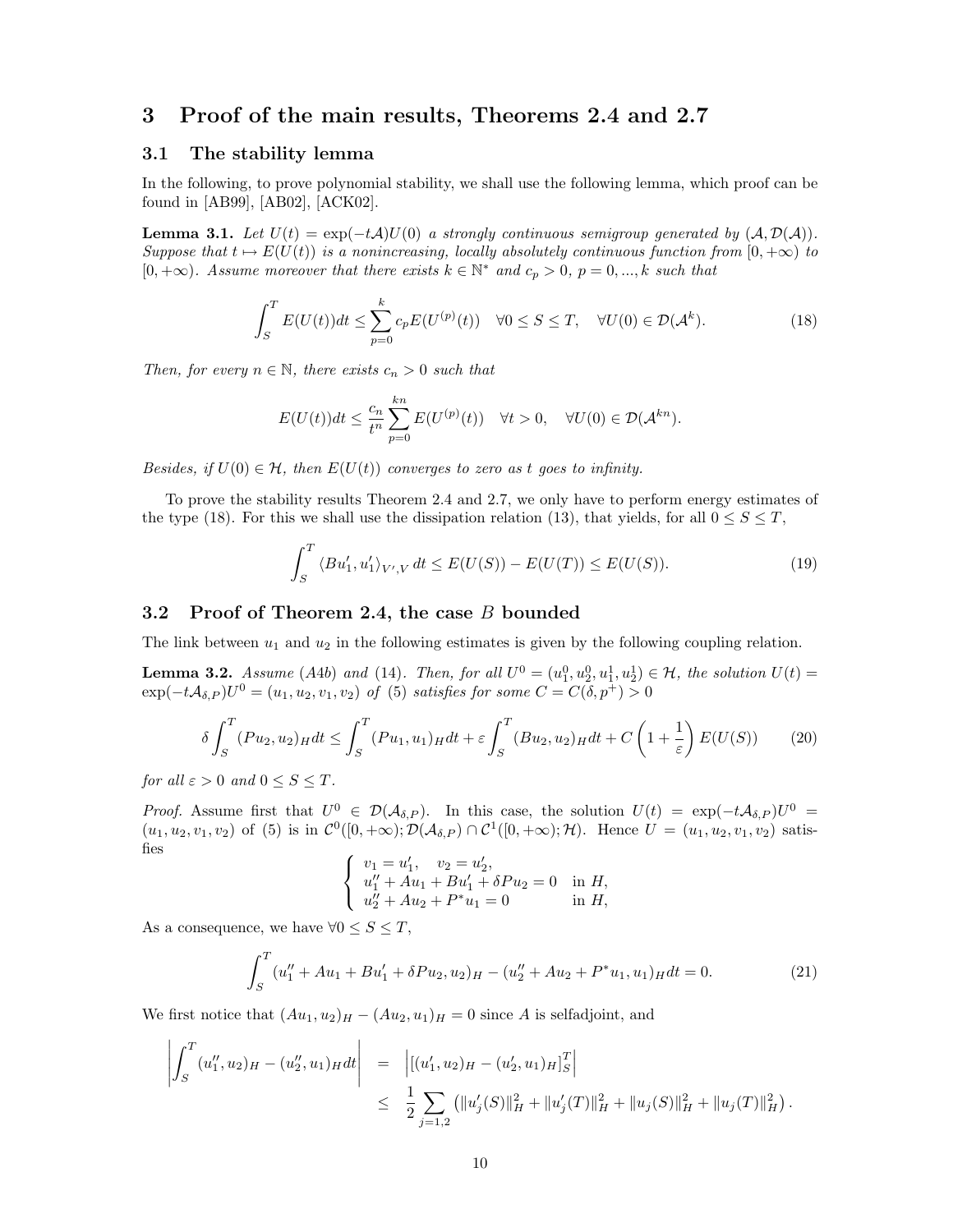From (11) and (14), each of the terms here is bounded by the energy, i.e., for  $j = 1, 2$ ,

$$
||u'_{j}(S)||_{H}^{2} + ||u_{j}(S)||_{H}^{2} \le CE(U(S)) \text{ and } ||u'_{j}(T)||_{H}^{2} + ||u_{j}(T)||_{H}^{2} \le CE(U(T)),
$$

where  $C = C(\delta, p^+)$ . Since the energy is decaying and  $T \geq S$ , we have  $E(U(T)) \leq E(U(S))$ , so that

$$
\left| \int_{S}^{T} (u''_1, u_2)_{H} - (u''_2, u_1)_{H} dt \right| \leq CE(U(S)).
$$

Now, (21) becomes

$$
\delta \int_{S}^{T} (Pu_{2}, u_{2})_{H} dt \le \int_{S}^{T} (Pu_{1}, u_{1})_{H} dt + \left| \int_{S}^{T} (Bu'_{1}, u_{2})_{H} dt \right| + CE(U(S))
$$
  

$$
\le \int_{S}^{T} (Pu_{1}, u_{1})_{H} dt + \frac{C}{\varepsilon} \int_{S}^{T} (Bu'_{1}, u'_{1})_{H} dt + \varepsilon \int_{S}^{T} (Bu_{2}, u_{2})_{H} dt + CE(U(S)), \quad (22)
$$

for all  $\varepsilon > 0$ , since B is selfadjoint on H. From (19), we have  $\int_0^T$ S  $(Bu'_1, u'_1)_{H}dt \leq CE(U(S)),$  and (22) yields

$$
\delta \int_{S}^{T} (Pu_2, u_2)_H dt \le \int_{S}^{T} (Pu_1, u_1)_H dt + \varepsilon \int_{S}^{T} (Bu_2, u_2)_H dt + C \left( 1 + \frac{1}{\varepsilon} \right) E(U(S)) \tag{23}
$$

for all  $\varepsilon > 0$  and  $0 \le S \le T$ . By a density argument, we deduce that (23) holds for every  $U^0 \in \mathcal{H}$ .

We can now prove Theorem 2.4.

*Proof of Theorem 2.4.* We first prove assertion (*i*). Assume that  $U^0 \in \mathcal{D}(\mathcal{A}_{\delta,P})$ , then, the solution U of (5) is in  $\mathcal{C}^0([0,+\infty); \mathcal{D}(\mathcal{A}_{P,\delta})) \cap \mathcal{C}^1([0,+\infty); \mathcal{H})$  (see Proposition 2.2). We denote by  $e_j(t) =$  $1/2 \left( \|u'_j\|_H^2 + \|u_j\|_V^2 \right), j = 1, 2$ , the partial energies. The regularity of  $U(t)$  gives in particular  $Pu_2 \in$  $\mathcal{C}^1([0,+\infty);H)$  and  $P^*u_1 \in \mathcal{C}^1([0,+\infty);H)$ , so that assumptions  $(A2)$  and  $(A3)$  yield

$$
\int_{S}^{T} e_{1}(t) dt \le CE(U(S)) + \beta_{1} \int_{S}^{T} \|\delta Pu_{2}(t)\|_{H}^{2} dt + \gamma_{1} \int_{S}^{T} \langle Bu'_{1}, u'_{1} \rangle_{V',V} dt,
$$
\n(24)

$$
\int_{S}^{T} e_2(t) dt \le CE(U(S)) + \beta_2 \int_{S}^{T} ||P^*u_1(t)||_H^2 dt + \gamma_2 \int_{S}^{T} ||\Pi_P u_2'(t)||_H^2 dt,
$$
\n(25)

since  $e_j(t) \leq CE(U(t)) \leq CE(U(S))$  for  $t \geq S$ . From (19), we have  $\int_S^T \langle Bu'_1, u'_1 \rangle_{V',V} dt \leq E(U(S)),$ so that (24) yields

$$
\int_{S}^{T} e_1(t) dt \le CE(U(S)) + \beta_1 \delta^2(p^+)^2 \int_{S}^{T} ||u_2(t)||_{H}^{2} dt.
$$
 (26)

On the other side, assumption (A1) and the coupling relation (20) of Lemma 3.2, applied to  $U' \in$  $\mathcal{C}^0([0,+\infty);\mathcal{H})$  give, for all  $\varepsilon > 0$ ,

$$
\delta p^{-} \int_{S}^{T} \|\Pi_{P} u_{2}'\|_{H}^{2} dt \leq \delta \int_{S}^{T} (Pu_{2}', u_{2}')_{H} dt \leq p^{+} \int_{S}^{T} \|u_{1}'\|_{H}^{2} dt + \varepsilon b^{+} \int_{S}^{T} \|u_{2}'\|_{H}^{2} dt + C_{\varepsilon} E(U'(S)).
$$
 (27)

Replacing  $(27)$  in  $(25)$ , we obtain

$$
\delta p^{-} \int_{S}^{T} e_2(t) dt \le CE(U(S)) + \beta_2 \delta p^{-}(p^{+})^2 \int_{S}^{T} \|u_1\|_{H}^{2} dt + \gamma_2 p^{+} \int_{S}^{T} \|u_1'\|_{H}^{2} dt + \varepsilon \gamma_2 b^{+} \int_{S}^{T} \|u_2'\|_{H}^{2} dt + C_{\varepsilon} E(U'(S)).
$$
 (28)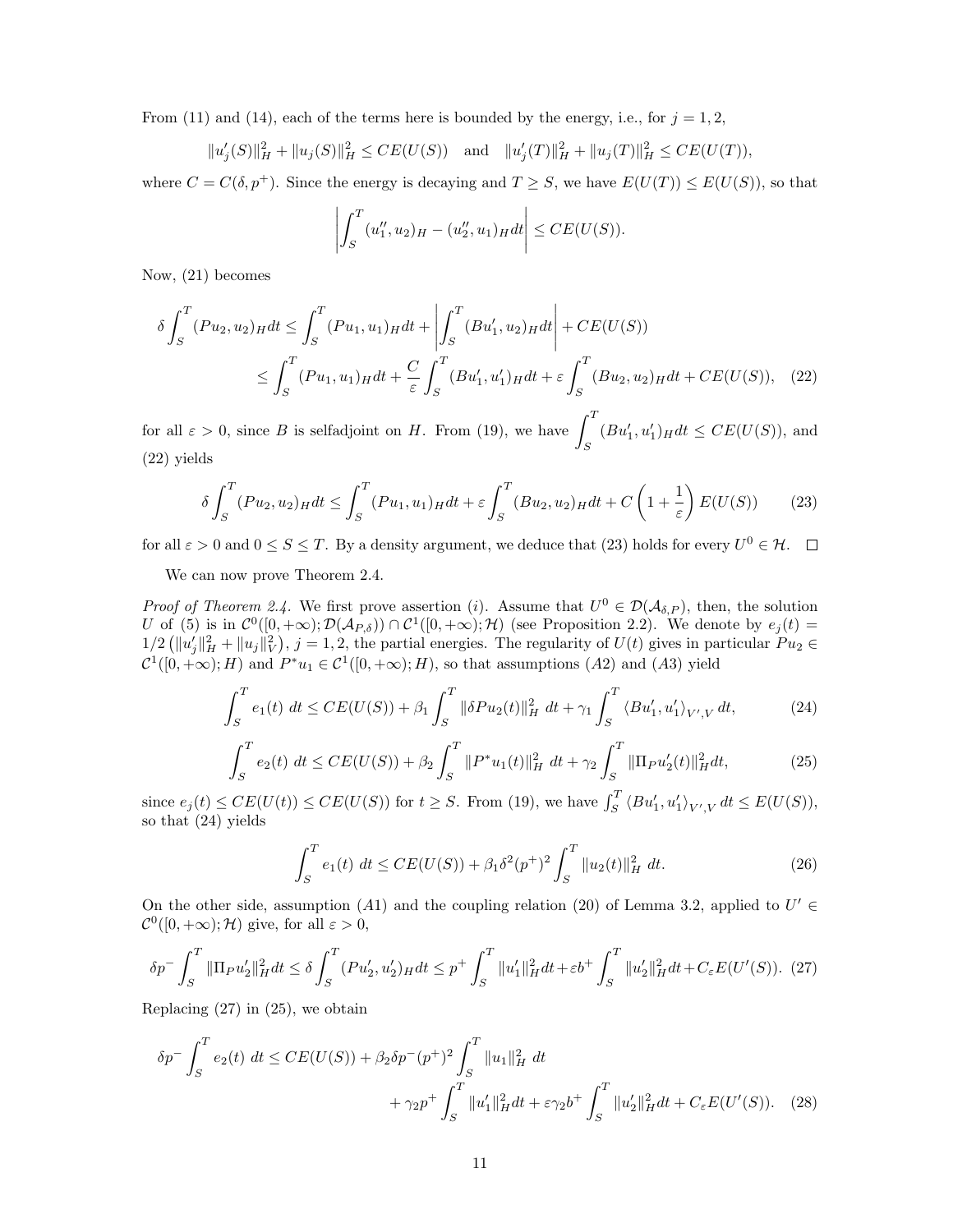Then, recalling that for all  $v \in V$ ,  $||v||_H^2 \le 1/\lambda ||v||_V^2$ , and adding (26) and (28), we obtain, for all  $\varepsilon > 0$ ,

$$
\left(\frac{1}{2} - \gamma_2 p^+\right) \int_S^T \|u_1'\|_H^2 dt + \left(\frac{1}{2} - \frac{\beta_2 \delta(p^+)^2 p^-}{\lambda}\right) \int_S^T \|u_1\|_V^2 dt + \left(\frac{\delta p^-}{2} - \varepsilon \gamma_2 b^+\right) \int_S^T \|u_2'\|_H^2 dt
$$

$$
+ \left(\frac{\delta p^-}{2} - \frac{\beta_1 \delta^2(p^+)^2}{\lambda}\right) \int_S^T \|u_2\|_V^2 dt \le CE(U(S)) + C_{\varepsilon} E(U'(S)). \quad (29)
$$

We now set  $p_* = \min\left\{\frac{1}{2\gamma_2},\lambda\right\} > 0$  and  $\delta_* = \delta_*(p^+,p^-) = \min\left\{\frac{\lambda}{2\beta_2(p^+)^2p^-},\frac{\lambda p^-}{2\beta_1(p^+)^2p^-}\right\}$  $\frac{\lambda p^-}{2\beta_1(p^+)^2}, \frac{\lambda}{p^+}\bigg\} > 0.$  Then for all  $p^+ \in (0, p_*)$  and  $\delta \in (0, \delta_*)$ , one can choose  $0 < \varepsilon < \frac{\delta p^-}{2b^+}$ , so that the following bound on the energy holds

$$
\int_{S}^{T} E(U(t))dt \leq C(\delta, p^{+}) \int_{S}^{T} (||u'_{1}(t)||_{H}^{2} + ||u_{1}(t)||_{V}^{2} dt + ||u'_{2}(t)||_{H}^{2} + ||u_{2}(t)||_{V}^{2}) dt \leq C(\delta, p^{+}, p^{-}) (E(U(S)) + E(U'(S))), \quad \forall 0 \leq S \leq T, \quad \forall U^{0} \in \mathcal{D}(\mathcal{A}_{\delta, P}),
$$

from (29) and the choice of  $p_*$  and  $\delta_*$ . Using now Lemma 3.1, we obtain

$$
E(U(t)) \leq \frac{c}{t^n} \sum_{p=0}^n E(U^{(p)}(0)) \quad \forall t > 0, \quad \forall U^0 \in \mathcal{D}(\mathcal{A}_{\delta,P}^n),
$$

and  $(i)$  is proved.

We now prove the first case of  $(ii)$  and suppose (15). Thanks to this assumption, the coupling relation (20) of Lemma 3.2, applied to  $U \in \mathcal{C}^1([0, +\infty); \mathcal{H})$  gives for all  $\varepsilon > 0$ 

$$
\delta \int_S^T (Pu_2, u_2)_H dt \le \int_S^T (Pu_1, u_1)_H dt + \frac{\varepsilon b^+}{p^-} \int_S^T (Pu_2, u_2)_H dt + C_{\varepsilon} E(U(S)).
$$

This and assumption (15) yield for all  $0 < \varepsilon < \frac{p^{-\delta}}{b^{+}}$ 

$$
\int_{S}^{T} \|Pu_{2}\|_{H}^{2} dt \leq p^{+} \int_{S}^{T} (Pu_{2}, u_{2})_{H} dt \leq \frac{(p^{+})^{2}}{\delta - \varepsilon b^{+}/p^{-}} \int_{S}^{T} \|u_{1}\|_{H}^{2} dt + C_{\varepsilon} E(U(S)),
$$

so that (24) gives, for all  $0 < \varepsilon < \frac{p^{-\delta}}{b^{+}},$ 

$$
\int_{S}^{T} e_1(t)dt \leq \frac{\beta_1 \delta^2 (p^+)^2}{\delta - \varepsilon b^+ / p^-} \int_{S}^{T} ||u_1||_H^2 dt + C_{\varepsilon} E(U(S)).
$$

Now we set  $\varepsilon = (1 - \eta) \frac{p - \delta}{b^+}$  and we obtain, for all  $\eta \in (0, 1)$ ,

$$
\frac{1}{2} \int_{S}^{T} \|u_{1}'\|_{H}^{2} dt + \left(\frac{1}{2} - \frac{\beta_{1}\delta(p^{+})^{2}}{\eta\lambda}\right) \int_{S}^{T} \|u_{1}\|_{V}^{2} dt \le C_{\eta} E(U(S)).
$$
\n(30)

Choosing  $p_* = \min\left\{\frac{1}{2\beta_1}, \lambda\right\}$ , we have for every  $p^+ < p_*$ 

$$
(p^+)^2 < \frac{\lambda}{2\beta_1\delta},\tag{31}
$$

since  $\delta$  is chosen such that  $0 < p^+ < \lambda/\delta$ . From (31), for all  $p^+ \in (0, p_*)$  and  $\delta \in (0, \lambda/p^+)$ , there exists  $0 < \eta < 1$ , such that  $\frac{2\beta_1\delta(p^+)^2}{\lambda} < \eta$  and (30) implies the existence of  $C = C(\delta, p^+)$ , such that

$$
\int_{S}^{T} e_1(t)dt \le CE(U(S)).
$$
\n(32)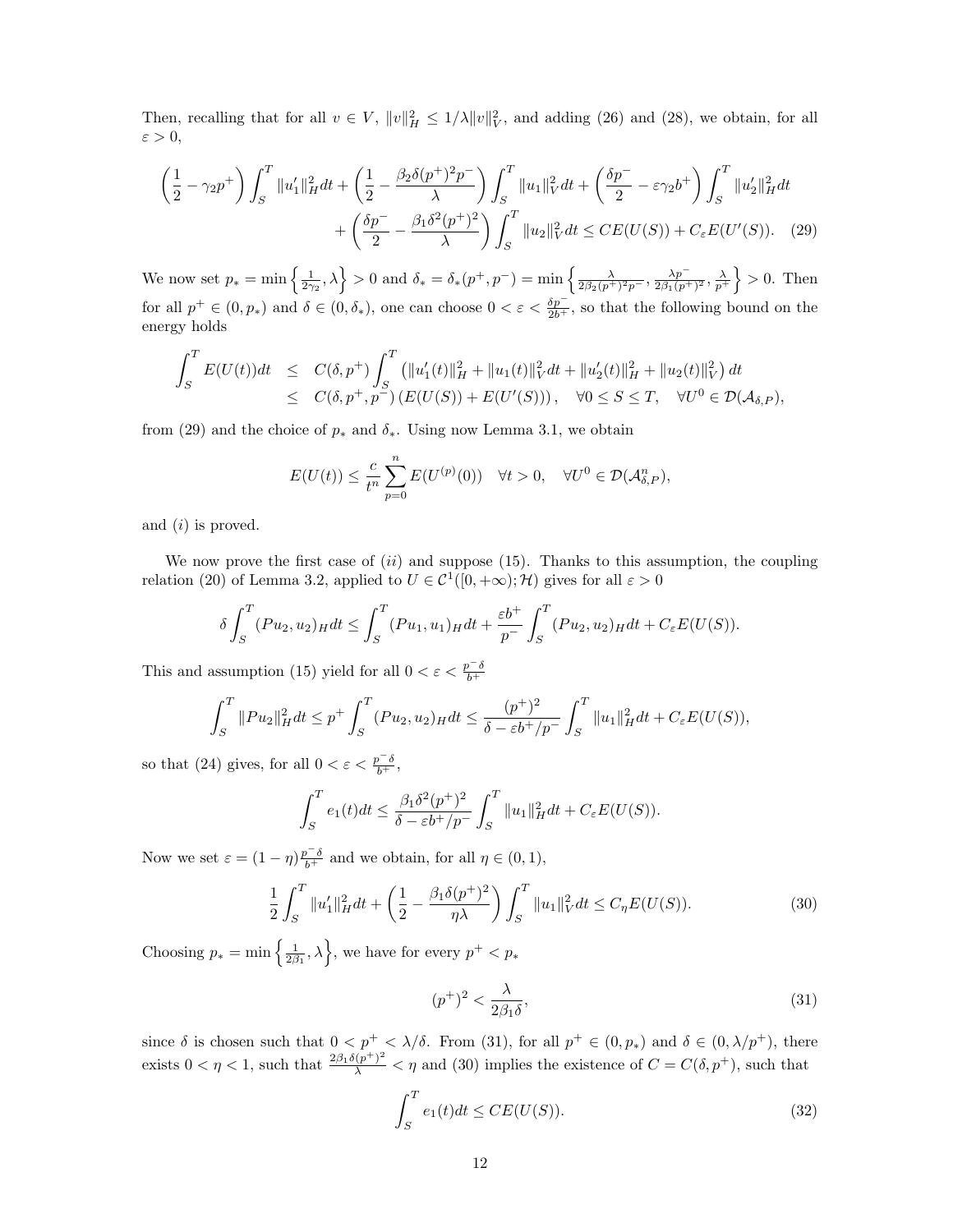Besides, the coupling relation (20) of Lemma 3.2, applied to  $U' \in C^0([0, +\infty); \mathcal{H})$  implies in this case, for all  $\varepsilon > 0$ ,

$$
\delta \int_S^T (Pu_2', u_2')_H dt \leq \int_S^T (Pu_1', u_1')_H dt + \frac{\varepsilon b^+}{p^-} \int_S^T (Pu_2', u_2')_H dt + C_{\varepsilon} E(U'(S)).
$$

Proceeding as above, we obtain for all  $0 < \varepsilon < p^-\delta/b^+,$ 

$$
p^{-}\left(\delta - \frac{\varepsilon b^{+}}{p^{-}}\right) \int_{S}^{T} \|\Pi_{P}u_{2}'\|_{H}^{2} dt \leq p^{+} \int_{S}^{T} \|u_{1}'\|_{H}^{2} dt + C_{\varepsilon} E(U'(S)). \tag{33}
$$

Fixing  $\varepsilon \in (0, p^-\delta/b^+)$  and replacing (33) in (25), we obtain for some  $C = C(\delta, b^+, p^-, p^+),$ 

$$
\int_{S}^{T} e_2(t) dt \leq CE(U(S)) + \beta_2(p^+)^2 \int_{S}^{T} ||u_1||_H^2 dt + C \int_{S}^{T} ||u_1'||_H^2 dt + CE(U'(S))
$$
  

$$
\leq C \int_{S}^{T} e_1(t) dt + CE(U(S)) + CE(U'(S)).
$$

Estimate (32) on  $e_1$  gives

$$
\int_{S}^{T} e_2(t) \le CE(U(S)) + CE(U'(S)),
$$

so that the following bound on the energy holds

$$
\int_{S}^{T} E(U(t))dt \leq C(\delta, p^{+}) \int_{S}^{T} \left( \|u_{1}'(t)\|_{H}^{2} + \|u_{1}(t)\|_{V}^{2} dt + \|u_{2}'(t)\|_{H}^{2} + \|u_{2}(t)\|_{V}^{2} \right) dt
$$
  

$$
\leq C(\delta, p^{+}, p^{-}) \left( E(U(S)) + E(U'(S)) \right), \quad \forall 0 \leq S \leq T, \quad \forall U^{0} \in \mathcal{D}(\mathcal{A}_{\delta, P}).
$$

We conclude the proof of the first part of  $(ii)$  as in Case  $(i)$  with Lemma 3.1.

To conclude the proof of  $(ii)$ , suppose now assumption (16), i.e., there exists  $b^{-} > 0$  such that  $(Pv, v)_H \leq p^+/b^-(Bv, v)_H$ , for all  $v \in H$ . In this case, the coupling relation (20) of Lemma 3.2, applied to  $U' \in \mathcal{C}^0([0, +\infty); \mathcal{H})$  gives

$$
\delta p^{-} \int_{S}^{T} \|\Pi_{P} u_{2}'\|_{H}^{2} dt \leq \delta \int_{S}^{T} (Pu_{2}', u_{2}')_{H} dt \leq \frac{p^{+}}{b^{-}} \int_{S}^{T} (Bu_{1}', u_{1}')_{H} dt + \varepsilon b^{+} \int_{S}^{T} \|u_{2}'\|_{H}^{2} dt + C_{\varepsilon} E(U'(S)).
$$
\n(34)

We recall that  $\int_S^T (Bu'_1, u'_1)_H dt \le E(U(S))$ . Replacing (34) in (25), we obtain

$$
\delta \int_{S}^{T} e_2(t) \, dt \le CE(U(S)) + \beta_2 \delta(p^+)^2 \int_{S}^{T} \|u_1\|_{H}^2 \, dt + \frac{\varepsilon b^+ \gamma_2}{p^-} \int_{S}^{T} \|u_2'\|_{H}^2 dt + C_{\varepsilon} E(U'(S)), \quad (35)
$$

which, summed with (26), yields

$$
\frac{1}{2} \int_{S}^{T} \|u_{1}'\|_{H}^{2} dt + \left(\frac{1}{2} - \frac{\beta_{2}\delta(p^{+})^{2}}{\lambda}\right) \int_{S}^{T} \|u_{1}\|_{V}^{2} dt + \left(\frac{\delta}{2} - \frac{\varepsilon b^{+} \gamma_{2}}{p^{-}}\right) \int_{S}^{T} \|u_{2}'\|_{H}^{2} dt \n+ \left(\frac{\delta}{2} - \frac{\beta_{1}\delta^{2}(p^{+})^{2}}{\lambda}\right) \int_{S}^{T} \|u_{2}\|_{V}^{2} dt \le CE(U(S)) + C_{\varepsilon}E(U'(S)).
$$
 (36)

Now, setting  $p_* = \min\left\{\frac{1}{2\beta_1}, \frac{1}{2\beta_2}, \lambda\right\}$ , we have for every  $p^+ < p_*$ 

$$
(p^+)^2 < \min\left\{\frac{\lambda}{2\delta\beta_1}; \frac{\lambda}{2\delta\beta_2}\right\},\tag{37}
$$

since  $\delta$  is chosen such that  $0 < p^+ < \lambda/\delta$ . From (37), for all  $p^+ \in (0, p_*)$  and  $\delta \in (0, \lambda/p^+)$ , one can choose  $0 < \varepsilon < \frac{\delta p^-}{2b+\gamma_2}$ , so that the following bound on the energy holds

$$
\int_{S}^{T} E(U(t))dt \leq C(\delta, p^{+}) \int_{S}^{T} \left( \|u'_{1}(t)\|_{H}^{2} + \|u_{1}(t)\|_{V}^{2} dt + \|u'_{2}(t)\|_{H}^{2} + \|u_{2}(t)\|_{V}^{2} \right) dt
$$
  

$$
\leq C(\delta, p^{+}, p^{-}) \left( E(U(S)) + E(U'(S)) \right), \quad \forall 0 \leq S \leq T, \quad \forall U^{0} \in \mathcal{D}(\mathcal{A}_{\delta, P}).
$$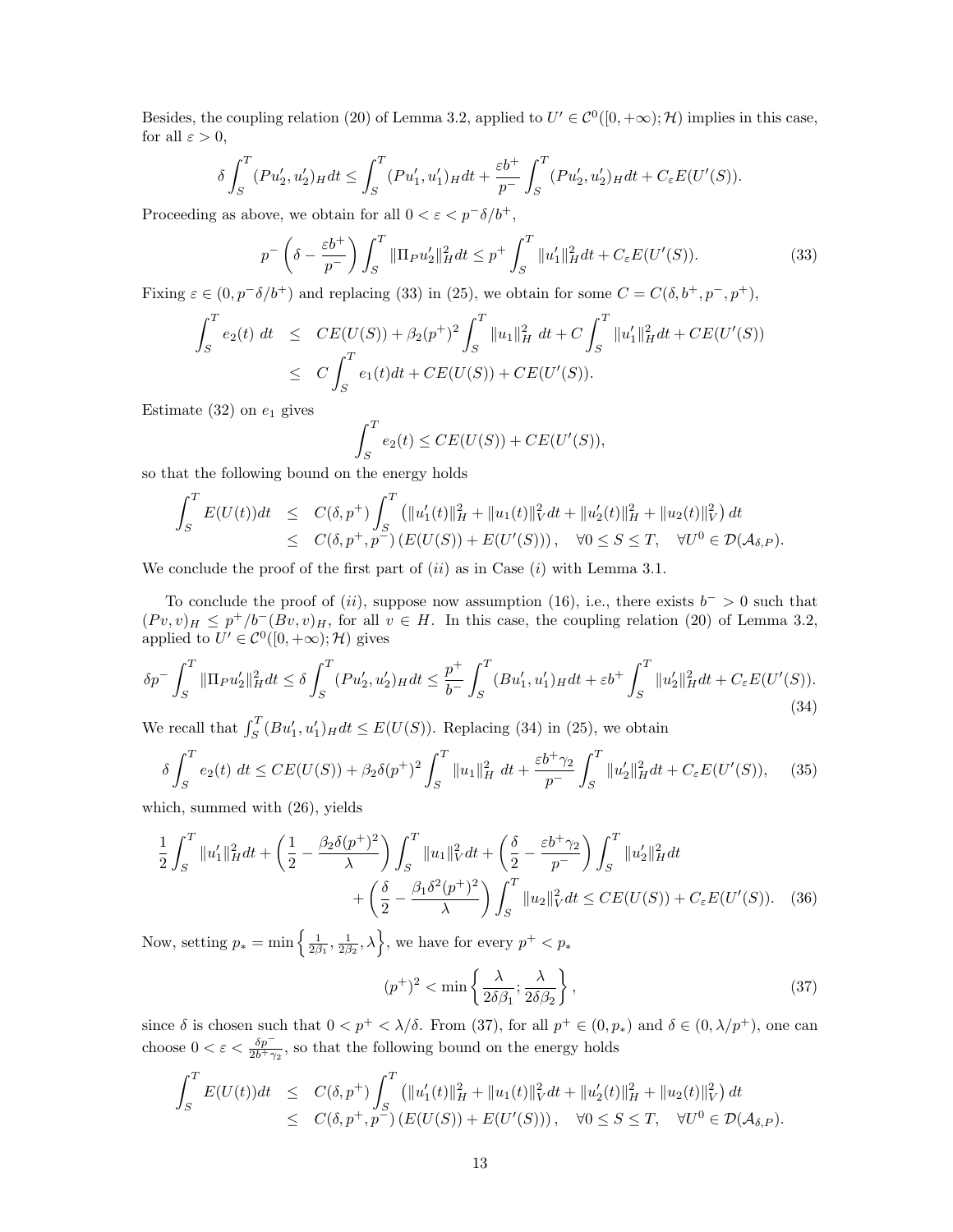We conclude the proof of the last part of  $(ii)$  as before with Lemma 3.1. This ends the proof of Theorem 2.4  $\Box$ 

### 3.3 Proof of Theorem 2.7, the case B unbounded

We first state the analogous of Lemma 3.2, that provides a coupling relation between  $u_1$  and  $u_2$ .

**Lemma 3.3.** Assume (A4u) and (12). Then, for all  $U^0 = (u_1^0, u_2^0, u_1^1, u_2^1) \in \mathcal{D}(\mathcal{A}_{\delta,P})$ , the solution  $U(t) = \exp(-t\mathcal{A}_{\delta,P})U^0 = (u_1, u_2, v_1, v_2)$  of (5) satisfies for some  $C = C(\delta, p^+) > 0$ 

$$
\delta \int_{S}^{T} (Pu_2, u_2)_H dt \le \int_{S}^{T} (P^*u_1, \Pi_V u_1)_H dt + \varepsilon \int_{S}^{T} ||u_2||_H^2 dt + \frac{C}{\varepsilon} E(U'(S)) + CE(U(S)) \tag{38}
$$

for all  $\varepsilon > 0$  and  $0 \leq S \leq T$ .

Remark 3.4. The main difference with the bounded case (Lemma 3.3) is that here, the energy of the derivative of  $U$  is needed in the coupling relation.

*Proof.* Assume first that  $U^0 \in \mathcal{D}(\mathcal{A}_{\delta,P}^2)$ . In this case, the solution  $U(t) = \exp(-t\mathcal{A}_{\delta,P})U^0 =$  $(u_1, u_2, v_1, v_2)$  of (5) is in  $\mathcal{C}^0([0, +\infty); \mathcal{D}(\mathcal{A}_{\delta,P}^2)) \cap \mathcal{C}^1([0, +\infty); \mathcal{D}(\mathcal{A}_{\delta,P})) \cap \mathcal{C}^2([0, +\infty); \mathcal{H})$ . Hence  $U = (u_1, u_2, v_1, v_2)$  satisfies

$$
\begin{cases}\nv_1 = u'_1, & v_2 = u'_2, \\
u''_1 + A_1u_1 + Bu'_1 + \delta Pu_2 = 0 & \text{in } H, \\
u''_2 + A_2u_2 + P^*u_1 = 0 & \text{in } H,\n\end{cases}
$$

As a consequence, we have  $\forall 0 \leq S \leq T$ ,

$$
\int_{S}^{T} (u''_1 + A_1 u_1 + B u'_1 + \delta P u_2, u_2)_{H} - (u''_2 + A_2 u_2 + P^* u_1, \Pi_V u_1)_{H} dt = 0,
$$

i.e.,  $K_1 + K_2 + K_3 = 0$ , with

$$
K_1 = \int_{S}^{T} (u''_1, u_2)_{H} - (u''_2, \Pi_V u_1)_{H} dt,
$$
  
\n
$$
K_2 = \int_{S}^{T} (A_1 u_1 + B u'_1, u_2)_{H} - (A_2 u_2, \Pi_V u_1)_{H} dt,
$$
  
\n
$$
K_3 = \int_{S}^{T} \delta(P u_2, u_2)_{H} - (P^* u_1, \Pi_V u_1)_{H} dt.
$$

We first consider  $K_1$ . Since  $U^0$  is taken in  $\mathcal{D}(\mathcal{A}_{\delta,P}^2)$ ,  $u_i \in \mathcal{C}^2([0,+\infty); V_i)$  for  $i=1,2$ . Hence,  $(\Pi_V u_1)'' = \Pi_V(u_1'')$  and

$$
K_1 = \int_S^T (u''_1 - \Pi_V u''_1, u_2)_H dt + [(\Pi_V u'_1, u_2)_H - (\Pi_V u_1, u'_2)_H]_S^T.
$$

As a consequence, for all  $\varepsilon > 0$ ,

$$
|K_1| \leq \frac{C}{\varepsilon} \int_S^T \|u_1'' - \Pi_V u_1''\|_H^2 + \varepsilon \int_S^T \|u_2\|_H^2 dt + \sum_{j=1,2} (\|u_j'(S)\|_H^2 + \|u_j'(T)\|_H^2 + \|u_j(S)\|_H^2 + \|u_j(T)\|_H^2).
$$
 (39)

From (11) and (12), each of the terms of the sum is bounded by the energy, i.e., for  $j = 1, 2$ ,

 $||u'_{j}(S)||_{H}^{2} + ||u_{j}(S)||_{H}^{2} \leq CE(U(S))$  and  $||u'_{j}(T)||_{H}^{2} + ||u_{j}(T)||_{H}^{2} \leq CE(U(T)) \leq CE(U(S)),$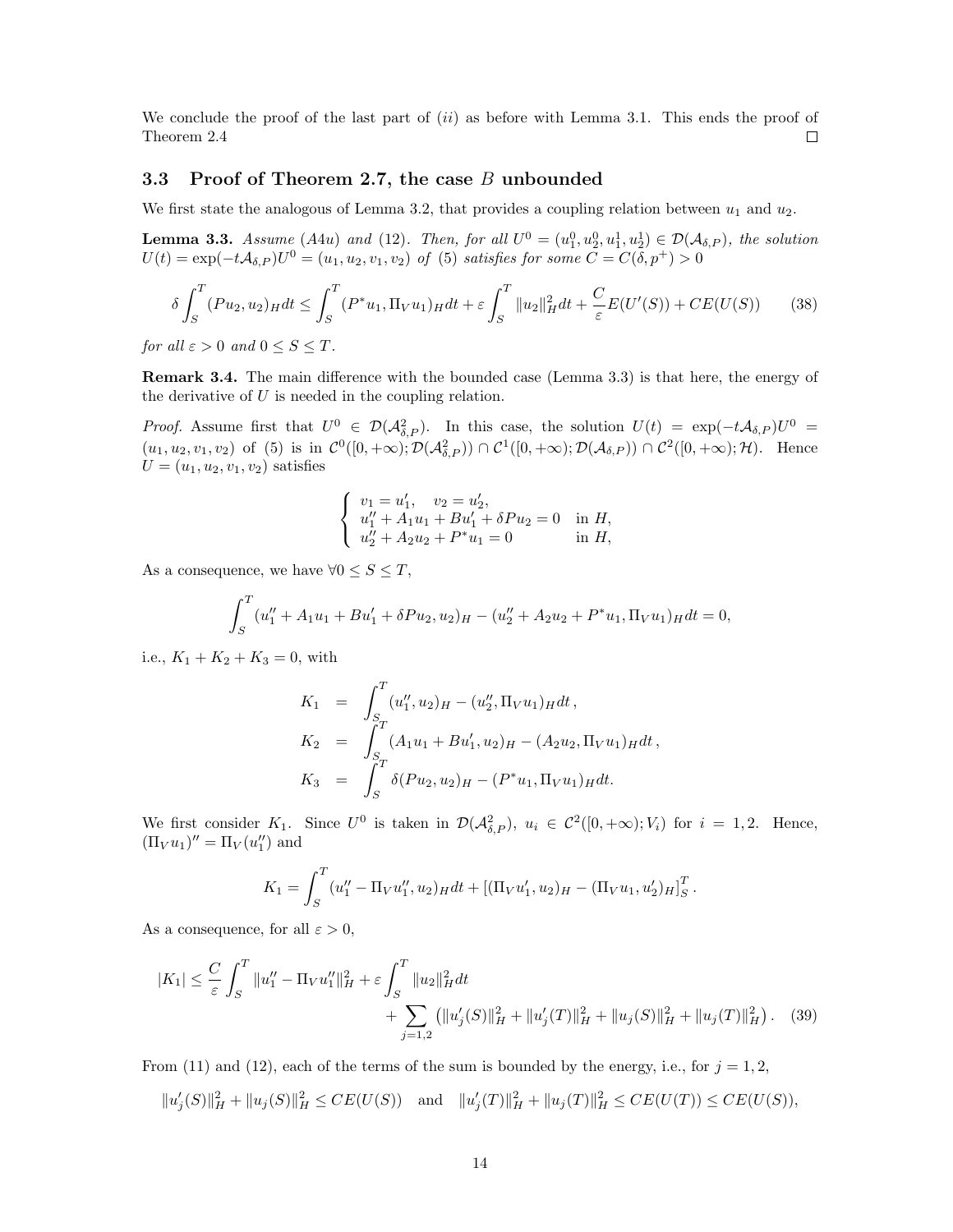since the energy is decaying and  $T \geq S$ . Replacing this in (39), and using assumption (A4u), we obtain, for all  $\varepsilon > 0$ ,

$$
|K_1| \leq \frac{C}{\varepsilon} \int_S^T \beta \langle Bu_1'', u_1'' \rangle_{V_1', V_1} dt + \varepsilon \int_S^T \|u_2\|_H^2 dt + CE(U(S)).
$$

On the other side, Proposition 2.2 gives  $E'(U(t)) = -\langle Bu'_1, u'_1 \rangle_{V'_1, V_1}$  for  $U^0 \in \mathcal{D}(\mathcal{A}_{\delta,P})$ , so that we have  $E'(U'(t)) = -\langle Bu''_1, u''_1 \rangle_{V'_1, V_1}$  for  $U^0 \in \mathcal{D}(\mathcal{A}_{\delta, P}^2)$ . Recalling that  $E(U(\cdot))$  and  $E(U'(\cdot))$  are nonincreasing, we obtain, for all  $\varepsilon > 0$ ,

$$
|K_1| \le \varepsilon \int_S^T \|u_2\|_H^2 dt + \frac{C}{\varepsilon} E(U'(S)) + CE(U(S)).
$$

We now consider  $K_2$ . From assumption  $(A4u)$ , we have,

 $(A_1u_1 + Bu'_1, u_2)_H = \langle A_1u_1 + Bu'_1, i(u_2) \rangle_{V'_1, V_1} = \langle A_1u_1, i(u_2) \rangle_{V'_1, V_1}$ 

since  $U^0 \in \mathcal{D}(\mathcal{A}_{\delta,P}^2)$  yields  $u_2 \in \mathcal{D}(A_2) \subset V_2$ . The definition of  $\Pi_V$  also gives

$$
\langle A_1u_1,i(u_2)\rangle_{V'_1,V_1}=\langle A_1i(\Pi_Vu_1),i(u_2)\rangle_{V'_1,V_1}=\langle A_2\Pi_Vu_1,u_2\rangle_{V'_2,V_2}=\langle A_2u_2,\Pi_Vu_1\rangle_{V'_2,V_2}.
$$

Moreover, since  $u_2 \in \mathcal{D}(A_2)$ , we have  $\langle A_2u_2, \Pi_V u_1 \rangle_{V'_2, V_2} = (A_2u_2, \Pi_V u_1)_H$ , so that

$$
(A_1u_1 + Bu'_1, u_2)_H = (A_2u_2, \Pi_V u_1)_H,
$$

and  $K_2 = 0$ .

Finally, replacing in

$$
\int_{S}^{T} \delta(Pu_2, u_2)_{H} dt = \int_{S}^{T} (P^*u_1, \Pi_V u_1)_{H} dt - K_1 - K_2
$$

the estimates on  $|K_1|$  and  $K_2$ , we have for all  $\varepsilon > 0$ ,

$$
\int_{S}^{T} \delta(Pu_2, u_2)_{H} dt \le \int_{S}^{T} (P^*u_1, \Pi_V u_1)_{H} dt + \varepsilon \int_{S}^{T} ||u_2||_{H}^{2} dt + \frac{C}{\varepsilon} E(U'(S)) + CE(U(S)). \tag{40}
$$

This concludes the proof of the proposition for an initial datum  $U^0 \in \mathcal{D}(\mathcal{A}_{\delta,P}^2)$ . By a density argument, we deduce that (40) holds for every  $U^0 \in \mathcal{D}(\mathcal{A}_{\delta,P}).$  $\Box$ 

We can now prove Theorem 2.7. This proof follows the same steps as in the proof of Theorem 2.4 point  $(i)$ . We give it for the sake of completeness.

*Proof of Theorem 2.7.* Assume that  $U^0 \in \mathcal{D}(\mathcal{A}_{\delta,P}^2)$ , then, the solution U of (5) is in

$$
\mathcal{C}^0([0,+\infty); \mathcal{D}(\mathcal{A}_{P,\delta}^2))\cap \mathcal{C}^1([0,+\infty); \mathcal{D}(\mathcal{A}_{P,\delta}))\cap \mathcal{C}^2([0,+\infty); \mathcal{H})
$$

(see Proposition 2.2). We recall the notation  $e_j(t) = 1/2 \left( ||u'_j||_H^2 + ||u_j||_{V_j}^2 \right), j = 1, 2$ . The regularity of  $U(t)$  gives in particular  $Pu_2 \in C^1([0, +\infty); H)$  and  $P^*u_1 \in C^1([0, +\infty); H)$ , so that assumptions (A2) and (A3) yield

$$
\int_{S}^{T} e_{1}(t) dt \le CE(U(S)) + \beta_{1} \int_{S}^{T} \|\delta Pu_{2}(t)\|_{H}^{2} dt + \gamma_{1} \int_{S}^{T} \langle Bu'_{1}, u'_{1} \rangle_{V'_{1}, V_{1}} dt,
$$
\n(41)

$$
\int_{S}^{T} e_2(t) dt \le CE(U(S)) + \beta_2 \int_{S}^{T} ||P^*u_1(t)||_H^2 dt + \gamma_2 \int_{S}^{T} ||\Pi_P u_2'(t)||_H^2 dt.
$$
 (42)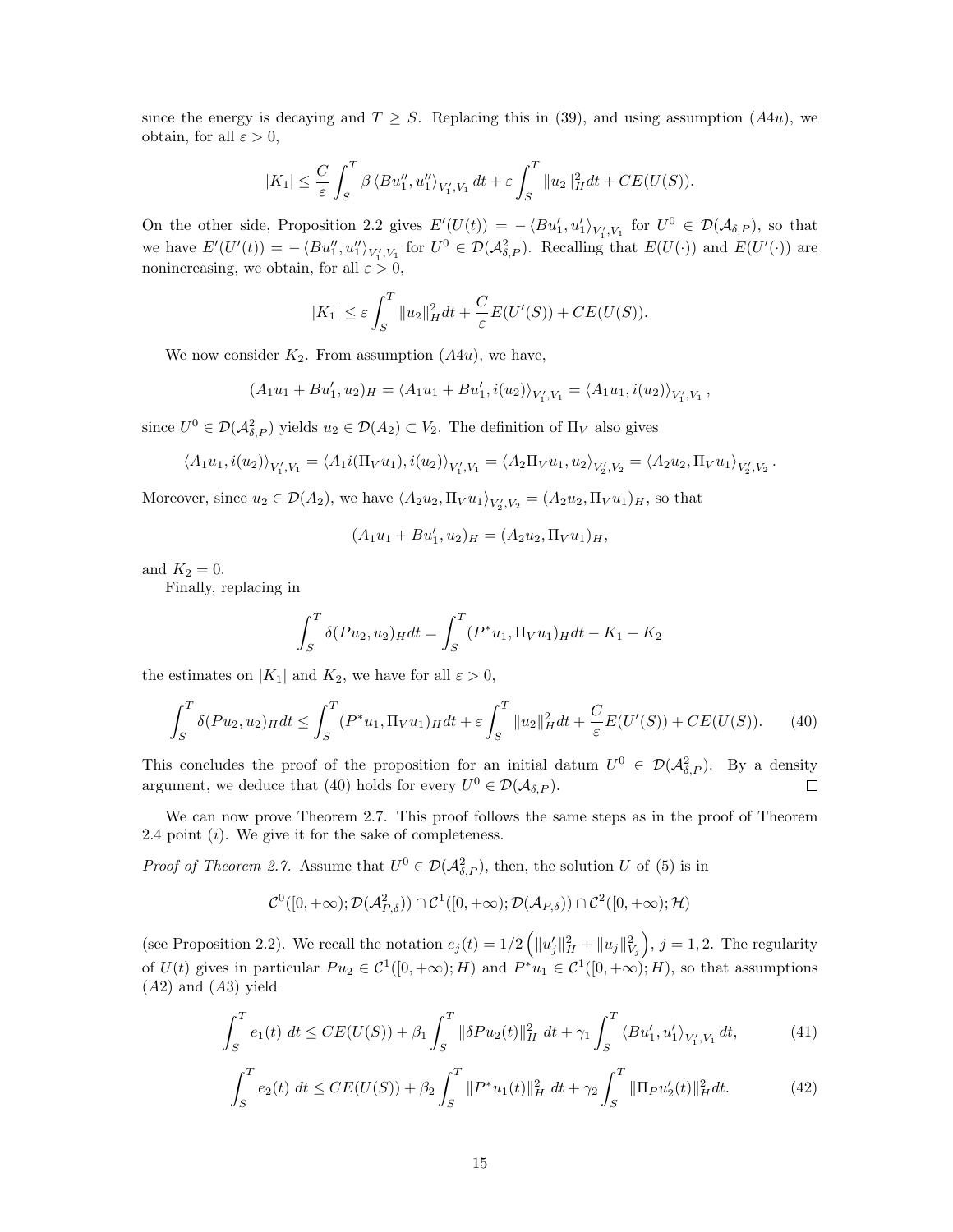From (19), we have  $\int_S^T \langle Bu_1', u_1' \rangle_{V_1', V_1} dt \le E(U(S))$ , so that (41) yields

$$
\int_{S}^{T} e_1(t) dt \le CE(U(S)) + \beta_1 \delta^2(p^+)^2 \int_{S}^{T} ||u_2(t)||_{H}^{2} dt.
$$
 (43)

On the other side, assumption (A1) and the coupling relation (38) of Lemma 3.3, applied to  $U' \in$  $\mathcal{C}^0([0,+\infty); \mathcal{D}(\mathcal{A}_{P,\delta}))$  give, for all  $\varepsilon > 0$ ,

$$
\delta p^{-} \int_{S}^{T} \|\Pi_{P} u_{2}'\|_{H}^{2} dt \leq \delta \int_{S}^{T} (Pu_{2}', u_{2}')_{H} dt
$$
\n
$$
\leq p^{+} \int_{S}^{T} \|u_{1}'\|_{H}^{2} dt + \varepsilon \int_{S}^{T} \|u_{2}'\|_{H}^{2} dt + C_{\varepsilon} E(U''(S)) + CE(U'(S)).
$$
\n(44)

Replacing  $(44)$  in  $(42)$ , we obtain

$$
\delta p^{-} \int_{S}^{T} e_2(t) dt \le CE(U(S)) + CE(U'(S)) + \beta_2 \delta p^{-}(p^{+})^2 \int_{S}^{T} ||u_1(t)||_{H}^{2} dt + \gamma_2 p^{+} \int_{S}^{T} ||u_1'||_{H}^{2} dt + \varepsilon \gamma_2 \int_{S}^{T} ||u_2'||_{H} dt + C_{\varepsilon} E(U''(S)).
$$
 (45)

Then, recalling that for all  $v \in V_j$ ,  $||v||_H^2 \le 1/\lambda_j ||v||_{V_j}^2$ ,  $j = 1, 2$ , and adding (43) and (45), we obtain, for all  $\varepsilon > 0$ ,

$$
\left(\frac{1}{2} - \gamma_2 p^+\right) \int_S^T \|u_1'\|_H^2 dt + \left(\frac{1}{2} - \frac{\beta_2 \delta(p^+)^2 p^-}{\lambda_1}\right) \int_S^T \|u_1\|_{V_1}^2 dt + \left(\frac{\delta p^-}{2} - \varepsilon \gamma_2\right) \int_S^T \|u_2'\|_H^2 dt
$$

$$
+ \left(\frac{\delta p^-}{2} - \frac{\beta_1 \delta^2(p^+)^2}{\lambda_2}\right) \int_S^T \|u_2\|_{V_2}^2 dt \le CE(U(S)) + CE(U'(S)) + C_{\varepsilon} E(U''(S)). \quad (46)
$$

We now set  $p_* = \min\left\{\frac{1}{2\gamma_2}, \lambda_2\right\} > 0$  and  $\delta_* = \delta_*(p^+, p^-) = \min\left\{\frac{\lambda_1}{2\beta_2(p^+)^2p^-}, \frac{\lambda_2p^-}{2\beta_1(p^+)^2} \right\}$  $\frac{\lambda_2 p^{-}}{2\beta_1 (p^{+})^2}$ ,  $\frac{\lambda_1}{p^{+}}$  > 0. Then for all  $p^+ \in (0, p_*)$  and  $\delta \in (0, \delta_*)$ , one can choose  $0 < \varepsilon < \frac{\delta p^-}{2\gamma_2}$ , so that the following bound on the energy holds for all  $0 \le S \le T$  and  $U^0 \in \mathcal{D}(\mathcal{A}_{\delta,P}^2)$ ,

$$
\int_{S}^{T} E(U(t))dt \leq C(\delta, p^{+}) \int_{S}^{T} (||u'_{1}(t)||_{H}^{2} + ||u_{1}(t)||_{V}^{2} dt + ||u'_{2}(t)||_{H}^{2} + ||u_{2}(t)||_{V}^{2}) dt
$$
  

$$
\leq C(\delta, p^{+}, p^{-}) (E(U(S)) + E(U'(S) + E(U''(S))),
$$

from (46) and the choice of  $p_*$  and  $\delta_*$ . Using now Lemma 3.1, we obtain

$$
E(U(t)) \leq \frac{c}{t^n} \sum_{p=0}^{2n} E(U^{(p)}(0)) \quad \forall t > 0, \quad \forall U^0 \in \mathcal{D}(\mathcal{A}_{\delta,P}^{2n}),
$$

 $\Box$ 

and Theorem 2.7 is proved.

# 4 Applications

We now apply the results of Theorem 2.4 and Theorem 2.7 to different second order coupled systems. In each of the following sections, we first explain how the problem can be formulated in the abstract setting of Section 2.1. All these systems are well-posed in the spaces we choose, according to Proposition 2.2. Hence, we only have to check that assumptions  $(A1) - (A4)$  in order to apply Theorem 2.4 or Theorem 2.7 and obtain the expected stability results. All this strategy shall be followed in Section 4.1 to address internal stabilization of coupled wave equations, in Section 4.2 to address boundary stabilization of coupled wave equations, and in Section 4.3 to address internal stabilization of coupled plate equations. For the sake of brevity, we do not treat the case of boundary stabilization of coupled plate equations. However, one can prove as well that Theorem 2.7 can be applied in this case.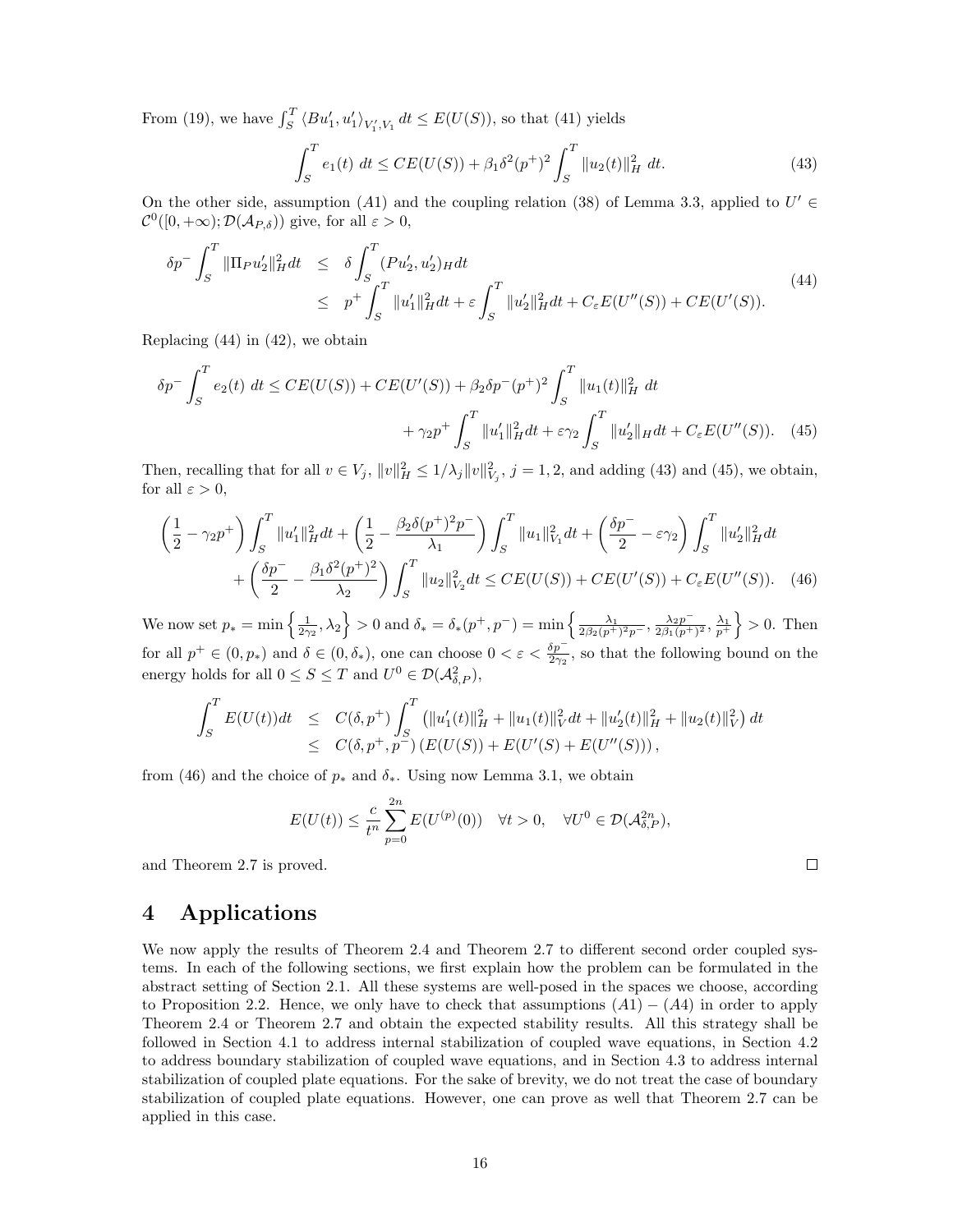### 4.1 Internal stabilization of locally coupled wave equations

Here, we prove Theorem 1.2 in the context presented in the introduction. We recall that  $\Omega \subset \mathbb{R}^N$ ,  $\Gamma = \partial\Omega$  is of class  $\mathcal{C}^2$ , and consider the evolution problem (3). We take  $H = L^2(\Omega)$ ,  $V = H_0^1(\Omega)$  with the usual inner products and norms. We moreover take for  $B$  and  $P$  respectively the multiplication in  $L^2$  by the functions  $b, p \in L^{\infty}(\Omega)$ , satisfying

$$
\begin{cases} 0 \leq b \leq b^+ \text{ and } 0 \leq p \leq p^+ \text{ on } \Omega, \\ b \geq b^- > 0 \text{ on } \omega_b, \\ p \geq p^- > 0 \text{ on } \omega_p, \end{cases}
$$

for  $\omega_b$  and  $\omega_p$  two open subsets of  $\Omega$ , satisfying the PMGC. As a consequence, assumption (A4b) is satisfied and assumption (A1) is fulfilled taking for  $\Pi_P$  the multiplication by  $1\ell_{\omega_P}$ . It only remains to check assumptions  $(A2)$  and  $(A3)$ , that are consequences of the following lemma.

**Lemma 4.1.** Let  $\omega$  be a subset of  $\Omega$  satisfying the PMGC. Then, there exist  $\alpha, \beta, \gamma > 0$  such that for all  $f \in C^1(\mathbb{R}^+; L^2(\Omega))$  and all  $0 \le S \le T$ , the solution u of

$$
\begin{cases}\nu'' - \Delta u = f & \text{in } (0, \infty) \times \Omega, \\
u = 0 & \text{on } (0, \infty) \times \Gamma, \\
(u, u')(0, \cdot) = (u^0(\cdot), u^1(\cdot)) \in H_0^1(\Omega) \times L^2(\Omega),\n\end{cases}
$$
\n(47)

satisfies, with  $e(t) = 1/2 \left( ||u'||_{L^2(\Omega)}^2 + ||\nabla u||_{L^2(\Omega)}^2 \right)$ , the inequality

$$
\int_{S}^{T} e(t) \, dt \le \alpha(e(S) + e(T)) + \beta \int_{S}^{T} ||f(t)||_{L^{2}(\Omega)}^{2} \, dt + \gamma \int_{S}^{T} ||\mathbf{1}_{\omega} u'(t)||_{L^{2}(\Omega)}^{2} \, dt. \tag{48}
$$

This Lemma direcly yields (A2), since  $\omega_p$  is supposed to satisfy the PMGC. To prove (A3), we note that the solution u of (47) is  $\mathcal{C}^1(\mathbb{R}^+;\dot{L}^2(\Omega))$  and apply the lemma to  $u = u_1, \omega = \omega_b$  and  $f = f_1 - bu'_1 \in C^1(\mathbb{R}^+; L^2(\Omega))$ . This yields

$$
\int_{S}^{T} e_{1}(t) dt \leq \alpha(e_{1}(S) + e_{1}(T)) + \beta \int_{S}^{T} ||f_{1}(t) - bu'_{1}(t)||_{L^{2}(\Omega)}^{2} dt + \gamma \int_{S}^{T} ||\mathbb{1}_{\omega_{b}} u'_{1}(t)||_{L^{2}(\Omega)}^{2} dt
$$
  

$$
\leq \alpha(e_{1}(S) + e_{1}(T)) + 2\beta \int_{S}^{T} ||f_{1}(t)||_{L^{2}(\Omega)}^{2} + \left(2\beta + \frac{\gamma}{(b^{-})^{2}}\right) \int_{S}^{T} ||bu'_{1}(t)||_{L^{2}(\Omega)}^{2} dt,
$$

which is (A3) with  $\beta_1 = 2\beta$  and  $\gamma_1 = \left(2\beta + \frac{\gamma}{(b-1)^2}\right)$ .

Now applying Theorem 2.4, we have proved the following theorem.

**Theorem 4.2.** (i) Suppose that  $\omega_b$  and  $\omega_p$  satisfy the PMGC. Then there exists  $p_* \in (0, \lambda]$  such that for all  $0 < p^+ < p_*$  there exists  $\delta_* = \delta_*(p^+, p^-) \in (0, \frac{\lambda}{p^+})$ , such that for all  $\delta \in (0, \delta_*)$ , the solution  $U(t) = (u_1(t), u_2(t), u_1'(t), u_2'(t))$  of (3) satisfies for  $n \in \mathbb{N}$ ,

$$
E(U(t)) \leq \frac{c}{t^n} \sum_{i=0}^n E(U^{(i)}(0)) \quad \forall t > 0, \ U^0 = (u_1^0, u_2^0, u_1^1, u_2^1) \in \mathcal{D}(\mathcal{A}_{P,\delta}^n),
$$

where  $\mathcal{D}(\mathcal{A}_{P,\delta}^n)$  is defined in (9), and c is a constant depending on  $\delta$ ,  $p^+$ ,  $p^-$  and n. Besides, if  $U^0 \in \mathcal{H} = (H_0^1)^2 \times (L^2)^2$ , then  $E(U(t))$  converges to zero as t goes to infinity.

(ii) If moreover either  $\omega_b \subset \omega_p$  or  $\omega_p \subset \omega_b$ , then the result holds for  $\delta_* = \frac{\lambda}{p^+}$ .

Theorem 1.2 is now a corollary of Theorem 4.2 in the case of smooth coefficients since Lemma 2.6 allows us to explicit the spaces  $\mathcal{D}(\mathcal{A}_{P,\delta}^n)$ .

*Proof of Lemma 4.1.* We here prove the energy estimate (48) for the solutions of (47), using the piecewise multiplier method. We proceed as in  $|\text{Mar99}|$  and  $|\text{AB05}|$ . The subset  $\omega$  satisfies the PMGC. Hence, denoting by  $\Omega_j$  and  $x_j$ ,  $j = 1...J$  the sets and the points given by the PMGC, we have  $\omega \supset$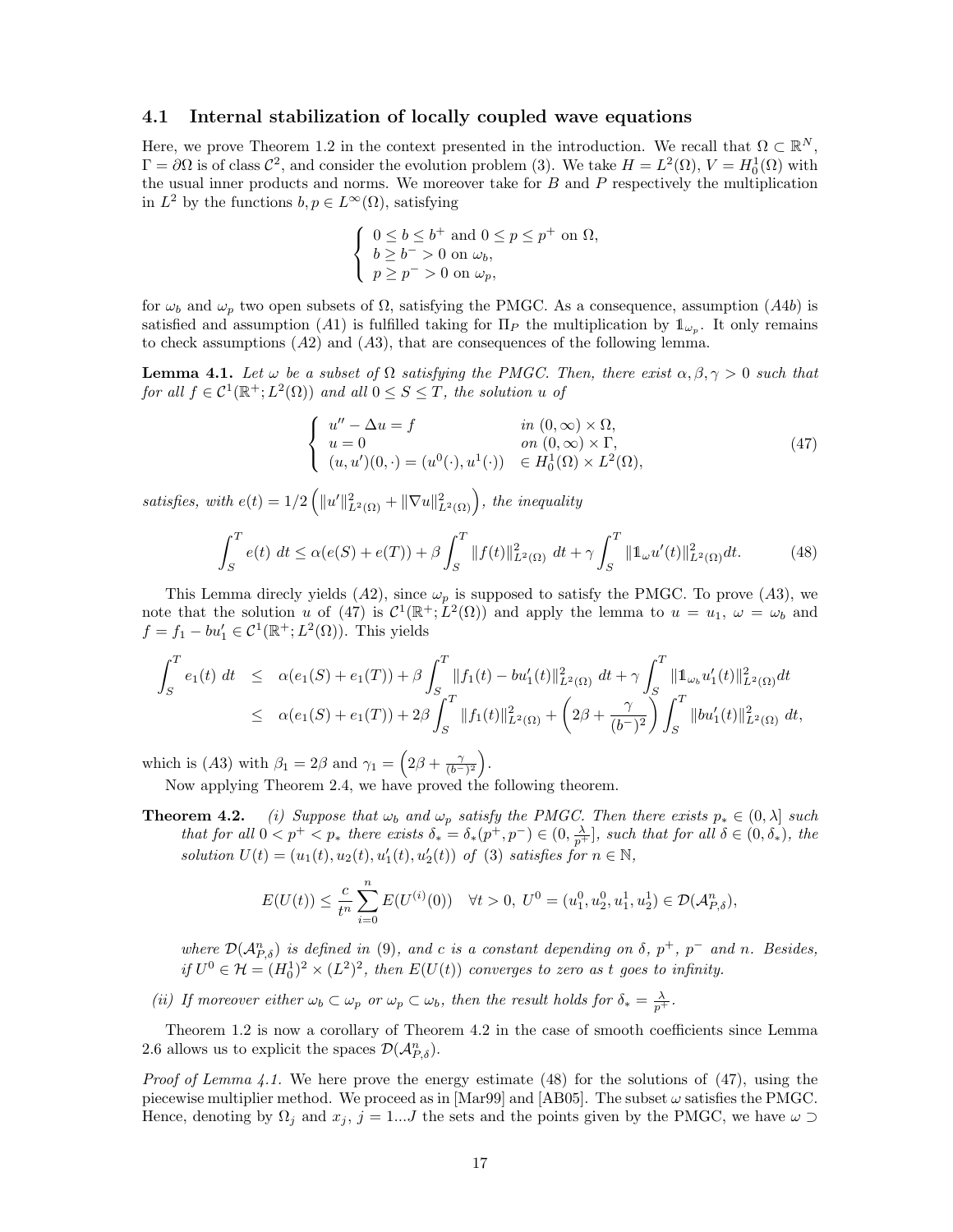$\mathcal{N}_{\varepsilon}\left(\bigcup_{j} \gamma_{j}(x_{j}) \cup (\Omega \setminus \bigcup_{j} \Omega_{j})\right) \cap \Omega$ . In this expression,  $\mathcal{N}_{\varepsilon}(\mathcal{O}) = \left\{x \in \mathbb{R}^{N}, d(x, \mathcal{O}) \leq \varepsilon\right\}$  with  $d(\cdot, \mathcal{O})$ the usual euclidian distance to the subset  $\mathcal O$  of  $\mathbb{R}^N$ , and  $\gamma_j(x_j) = \{x \in \Gamma_j, (x - x_j) \cdot \nu_j(x) > 0\},$ where  $\nu_j$  denotes the outward unit normal to  $\Gamma_j = \partial \Omega_j$ . Let  $\varepsilon_0 < \varepsilon_1 < \varepsilon_2 < \varepsilon$  and define

$$
Q_i = \mathcal{N}_{\varepsilon_i} \left( \bigcup_j \gamma_j(x_j) \cup (\Omega \setminus \bigcup_j \Omega_j) \right), \quad i = 0, 1, 2.
$$

Since  $(\overline{\Omega_j} \setminus Q_1) \cap \overline{Q_0} = \emptyset$ , we can construct a function  $\psi_j \in C_0^{\infty}(\mathbb{R}^N)$  which satisfies

$$
0 \le \psi_j \le 1, \quad \psi_j = 1 \text{ on } \overline{\Omega_j} \setminus Q_1, \quad \psi_j = 0 \text{ on } Q_0.
$$

For  $m_j(x) = x - x_j$ , we define the  $\mathcal{C}^1$  vector field on  $\Omega$ :

$$
h(x) = \begin{cases} \psi_j(x)m_j(x) & \text{if } x \in \Omega_j, \\ 0 & \text{if } x \in \Omega \setminus \cup_j \Omega_j. \end{cases}
$$

Multiplying (47) by the multiplier  $h \cdot \nabla u$  and integrating on  $(S, T) \times \Omega_i$ , we obtain

$$
\int_{S}^{T} \int_{\Omega_j} h(x) \cdot \nabla u(u'' - \Delta u - f) \, dx \, dt = 0 \, .
$$

For the sake of concision, we will omit the  $dx\,dt$  in the following integrals. This gives, after integration by parts

$$
\int_{S}^{T} \int_{\Gamma_{j}} \left( \partial_{\nu_{j}} uh \cdot \nabla u + \frac{1}{2} (h \cdot \nu) (u^2 - |\nabla u|^2 \right) = \left[ \int_{\Omega_{j}} u'h \cdot \nabla u \right]_{S}^{T} + \int_{S}^{T} \int_{\Omega_{j}} \left( \frac{1}{2} \operatorname{div} h (u^2 - |\nabla u|^2) + \sum_{i,k} \frac{\partial h_{k}}{\partial x_{i}} \frac{\partial u}{\partial x_{i}} \frac{\partial u}{\partial x_{k}} - fh \cdot \nabla u \right). \tag{49}
$$

Thanks to the choice of  $\psi_j$ , only the boundary term on  $(\Gamma_j \setminus \gamma_j (x_j)) \cap \Gamma$  is nonvanishing in the left hand side of (49). But on this part of the boundary  $u = 0$ , so that  $u' = 0$  and  $\nabla u = \partial_{\nu} u \nu = \partial_{\nu_j} u \nu_j$ . Hence, the left hand side of (49) reduces to

$$
\frac{1}{2} \int_{S}^{T} \int_{(\Gamma_j \setminus \gamma_j(x_j)) \cap \Gamma} (\partial_{\nu_j} u)^2 \psi_j(m_j \cdot \nu_j) \leq 0.
$$

Therefore, since  $\psi_j = 0$  on  $Q_0$  and thanks to the above inequality used in (49), we deduce that

$$
\left[\int_{\Omega_j} u'h \cdot \nabla u\right]_S^T + \int_S^T \int_{\Omega_j \setminus Q_0} \left(\frac{1}{2} \operatorname{div} h\left(u'^2 - |\nabla u|^2\right) + \sum_{i,k} \frac{\partial h_k}{\partial x_i} \frac{\partial u}{\partial x_i} \frac{\partial u}{\partial x_k} - fh \cdot \nabla u\right) \leq 0.
$$

Using  $\psi_j = 1$  on  $\overline{\Omega_j} - Q_1$  and summing the resulting inequalities on j, we obtain

$$
\left[\int_{\Omega} u'h \cdot \nabla u\right]_{S}^{T} + \int_{S}^{T} \int_{\Omega \setminus Q_{1}} \left(\frac{1}{2} \left(Nu'^{2} + (2 - N)|\nabla u|^{2}\right) - \int_{S}^{T} \int_{\Omega} fh \cdot \nabla u\right)
$$
\n
$$
\leq -\sum_{j} \int_{S}^{T} \left[\int_{\Omega_{j} \cap Q_{1}} \frac{1}{2} \operatorname{div}(\psi_{j}m_{j}) \left(u'^{2} - |\nabla u|^{2}\right) + \sum_{i,k} \frac{\partial h_{k}}{\partial x_{i}} \frac{\partial u}{\partial x_{i}} \frac{\partial u}{\partial x_{k}}\right]
$$
\n
$$
\leq C \int_{S}^{T} \int_{\Omega \cap Q_{1}} (u'^{2} + |\nabla u|^{2}), \quad (50)
$$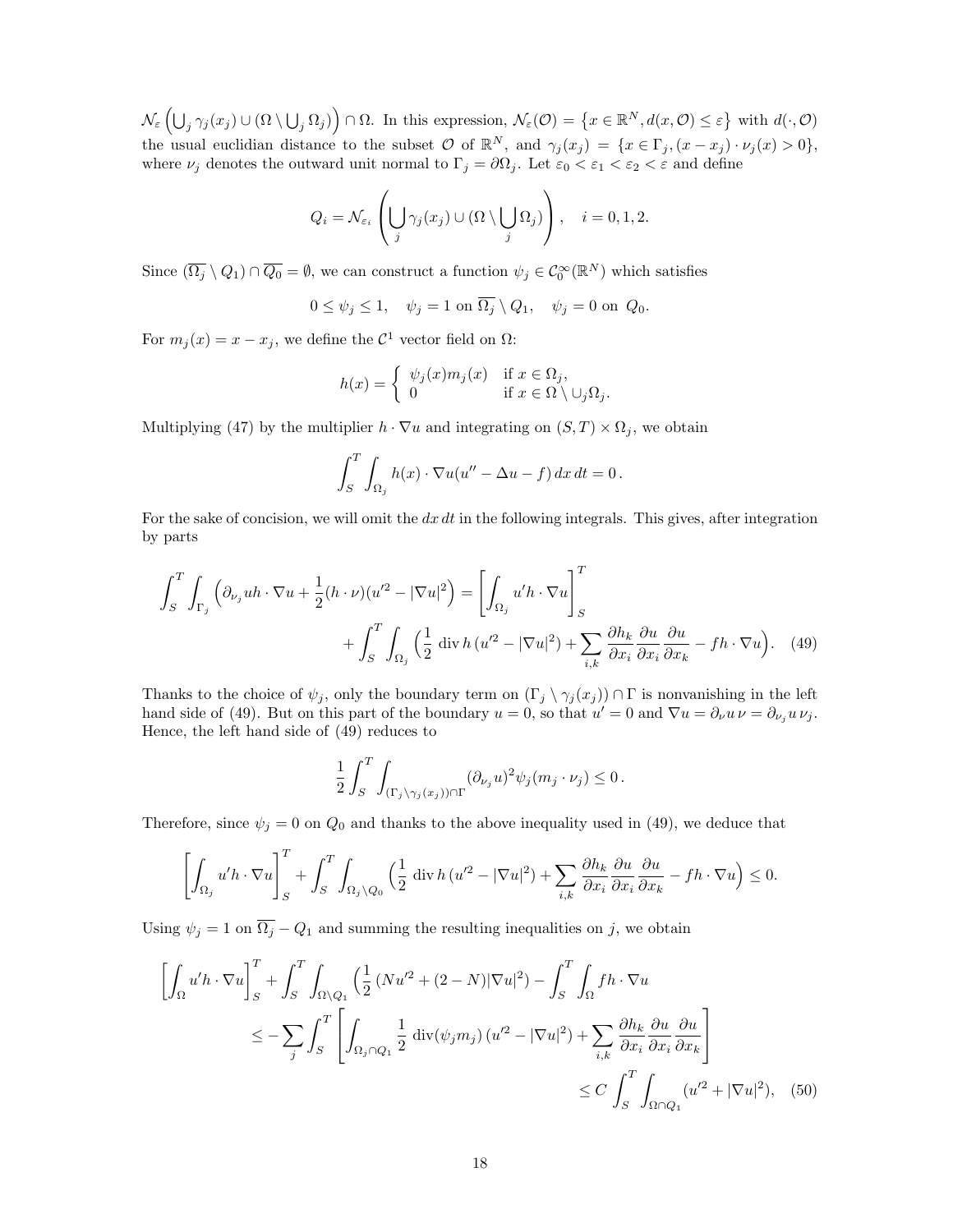where C is a positive constant which depends only on  $\psi_j$  and  $m_j$ . We now use the second multiplier  $u(N-1)/2$  and therefore evaluate the term

$$
\frac{N-1}{2} \int_{S}^{T} \int_{\Omega} u(u'' - \Delta u - f) = 0.
$$

Hence, one has

$$
\frac{N-1}{2} \left[ \int_{\Omega} uu' \right]_{S}^{T} + \frac{N-1}{2} \int_{S}^{T} \int_{\Omega} |\nabla u|^{2} - u'^{2} - uf) = 0. \tag{51}
$$

We set  $M(u) = h \cdot \nabla u + \frac{N-1}{2} u$ . Adding (51) to (50), we obtain

$$
\int_{S}^{T} e(t) dt \le C \int_{S}^{T} \int_{\Omega \cap Q_{1}} u'^{2} + |\nabla u|^{2} - \left[ \int_{\Omega} M(u)u' \right]_{S}^{T} + \int_{S}^{T} \int_{\Omega} M(u)f. \tag{52}
$$

We now estimate the terms on the right hand side of (52) as follows. First, we have

$$
\left| \left[ \int_{\Omega} M(u)u' \right]_S^T \right| \le C(e(S) + e(T)). \tag{53}
$$

Second, we estimate the last term of (52) as follows

$$
\left| \int_{S}^{T} \int_{\Omega} M(u) f \right| \leq \frac{C}{\mu} \int_{S}^{T} \int_{\Omega} |f|^{2} + \mu \int_{S}^{T} e(t) dt \quad \forall \mu > 0.
$$
 (54)

The difficulty is now to estimate the first term on the right hand side of (52). This is where the piecewise multiplier method takes its place. We just follow techniques developped in [Mar99]. We give the steps for the sake of the completeness. Since  $\overline{\mathbb{R}^N \setminus Q_2} \cap \overline{Q_1} = \emptyset$ , there exists a function  $\xi\in\mathcal{C}_0^\infty(\mathbb{R}^N)$  such that

$$
0 \le \xi \le 1, \quad \xi = 1 \text{ on } Q_1, \quad \xi = 0 \text{ on } \mathbb{R}^N \setminus Q_2.
$$

Multiplying (47) by  $\xi u$  and integrating on  $[S, T] \times \Omega$ , we obtain after integrations by parts

$$
\int_{S}^{T} \int_{\Omega} \xi |\nabla u|^{2} = \int_{S}^{T} \int_{\Omega} \xi |u'|^{2} + \frac{1}{2} \Delta \xi u^{2} + - \left[ \int_{\Omega} \xi u u' \right]_{S}^{T} + \int_{S}^{T} \int_{\Omega} \xi u f.
$$

We thus have

$$
\int_{S}^{T} \int_{\Omega \cap Q_{1}} |\nabla u|^{2} \le C \int_{S}^{T} \int_{\Omega \cap Q_{2}} |u'|^{2} + u^{2} + |f|^{2} + C(e(S) + e(T)).
$$

Since  $\overline{\mathbb{R}^N \setminus \omega} \cap \overline{Q_2} = \emptyset$ , there exists a function  $\beta \in C_0^{\infty}(\mathbb{R}^N)$  such that

$$
0 \le \beta \le 1, \quad \beta = 1 \text{ on } Q_2, \quad \beta = 0 \text{ on } \mathbb{R}^N \setminus \omega.
$$

Proceeding as in [CR93], we fix t and consider the solution  $z$  of the following elliptic problem

$$
\begin{cases} \Delta z = \beta(x)u & \text{in } \Omega, \\ z = 0 & \text{on } \Gamma. \end{cases}
$$

Hence,  $z$  and  $z'$  satisfy the following estimates

$$
||z||_{L^{2}(\Omega)} \leq C||u||_{L^{2}(\Omega)}, \quad \text{and} \quad ||z'||_{L^{2}(\Omega)}^{2} \leq C \int_{\Omega} \beta |u'|^{2}. \tag{55}
$$

Multiplying (47) by z and integrating on  $[S, T] \times \Omega$ , we obtain after integrations by parts

$$
\int_{S}^{T} \int_{\Omega} \beta u^{2} = \left[ \int_{\Omega} z u' \right]_{S}^{T} + \int_{S}^{T} \int_{\Omega} -z' u' - z f.
$$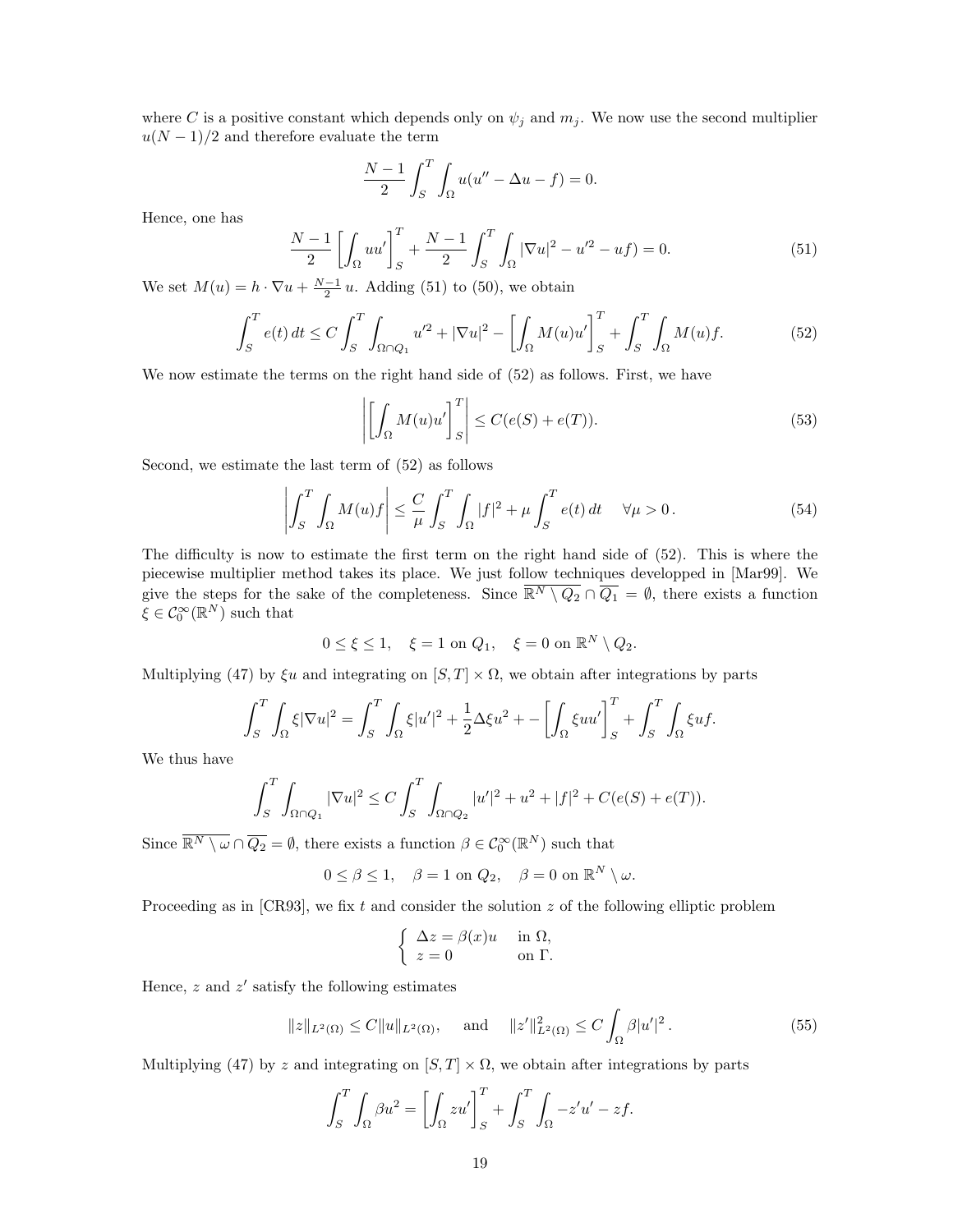Hence, using the estimates (55) in the above relation, we obtain for all  $\eta > 0$ 

$$
\int_{S}^{T} \int_{\Omega \cap Q_{2}} |u|^{2} \leq \frac{C}{\eta} \int_{S}^{T} \int_{\omega} |u'|^{2} + \frac{C}{\eta} \int_{S}^{T} \int_{\Omega} |f|^{2} + \eta \int_{S}^{T} e + C(e(S) + e(T)). \tag{56}
$$

Combined with the estimates (53), (54) and (56) in (52), this gives for all  $\mu > 0$ 

$$
\int_{S}^{T} e \leq C(e(S) + e(T)) + C\mu \int_{S}^{T} e + \frac{C}{\mu} \int_{S}^{T} \left[ \int_{\omega} |u'|^{2} + \int_{\Omega} |f|^{2} \right].
$$

Choosing  $\mu$  sufficiently small, we finally have

$$
\int_{S}^{T} e \le C(e(S) + e(T)) + C \int_{S}^{T} \left[ \int_{\omega} |u'|^{2} + \int_{\Omega} |f|^{2} \right],
$$

and the lemma is proved.

### 4.2 Boundary stabilization of locally coupled wave equations

Here, we are interested in boundary stabilization. The results given generalize the ones of [AB99] and [AB02] where the case of constant coupling has been considered. Given  $\Omega \subset \mathbb{R}^N$  and  $\Gamma = \partial \Omega$  of class  $\mathcal{C}^2$  we shall use the following Boundary Multiplier Geometric Condition (BMGC).

**Definition 4.3** (BMGC). Let  $\{\Sigma_1, \Sigma_0\}$  be a partition of  $\Gamma$  such that  $\overline{\Sigma}_1 \cap \overline{\Sigma}_0 = \emptyset$ . We say that  $\{\Sigma_1, \Sigma_0\}$  satisfies the BMGC if there exists  $x_0 \in \mathbb{R}^N$  such that  $m \cdot \nu \leq 0$  on  $\Sigma_0$  and  $m \cdot \nu \geq m^{-} > 0$ on  $\Sigma_1$ , where  $m(x) = x - x_0$ .

The most simple situation covered by this condition is the case where  $\Omega$  is star-shaped with respect to  $x_0$ . In this case  $\Sigma_0 = \emptyset$  and  $\Sigma_1 = \Gamma$ . Another interesting and somehow more general situation is the case where  $\Omega = \Omega_1 \setminus \overline{\Omega_2}$ , with  $\Omega_2$  and  $\Omega_1$  two open subset of  $\mathbb{R}^N$ , both star-shaped with respect to  $x_0$ , and such that  $\overline{\Omega_2} \subset \Omega_1$ . In this case,  $\partial \Omega = \partial \Omega_1 \cup \partial \Omega_2$  with a disjoint union,  $\Sigma_0 = \partial \Omega_2$  and  $\Sigma_1 = \partial \Omega_1$  satisfy the BMGC.

For  $\Gamma_b \subset \Gamma$ , and  $\Gamma_0 = \Gamma \setminus \Gamma_b$ , we consider the following coupled stabilization problem

$$
\begin{cases}\nu''_1 - \Delta u_1 + \delta p u_2 = 0 & \text{in } (0, \infty) \times \Omega, \\
u''_2 - \Delta u_2 + p u_1 = 0 & \text{in } (0, \infty) \times \Omega, \\
\frac{\partial u_1}{\partial \nu} + m \cdot \nu(l u_1 + b u_1') = 0 & \text{on } (0, \infty) \times \Gamma_b, \\
u_1 = 0 & \text{on } (0, \infty) \times \Gamma_0, \\
u_2 = 0 & \text{on } (0, \infty) \times \Gamma, \\
u_j(0, \cdot) = u_j^0(\cdot), u_j'(0, \cdot) = u_j^1(\cdot), j = 1, 2 \text{ in } \Omega,\n\end{cases}
$$
\n(57)

where l is a non-negative function on  $\Gamma_b$ . Note that we added  $m \cdot \nu$ , where  $m(x) = x - x_0$  in the stabilization term to avoid some technical estimates. This term can be removed, provided that we do some more assumptions on the functions b and l. Here we make the following assumptions on the coefficients  $b$  and  $p$ 

$$
\left\{\begin{array}{l} 0\leq b\leq b^{+}\text{ on }\Gamma,\text{ and }b\geq b^{-}>0\text{ on }\Gamma_{b}\\ 0\leq p\leq p^{+}\text{ on }\Omega,\text{ and }p\geq p^{-}>0\text{ on }\omega_{p},\end{array}\right.
$$

Moreover we set  $H^1_{\Gamma_0}(\Omega) = \{u \in H^1(\Omega), u = 0 \text{ on } \Gamma_0\}$ , and we shall assume for the sake of clarity that  $l \neq 0$  or meas( $\Gamma_0 \neq 0$ . We take  $H = L^2(\Omega)$  and  $V_1 = H_{\Gamma_0}^1(\Omega)$  equipped respectively with the  $L^2$  inner product and the inner product  $(u, z)_{V_1} = \int_{\Omega} \nabla u \cdot \nabla z + \int_{\Gamma_b} m \cdot \nu l u z$  and the corresponding norms. Moreover we take  $V_2 = H_0^1(\Omega)$  equipped with the inner product  $(u, z)_{V_2} = \int_{\Omega} \nabla u \cdot \nabla z$  and the associated norm. We define the duality mappings  $A_1$  and  $A_2$  as in Section 2.1. We also define the continuous linear operator  $B$  from  $V_1$  to  $V'_1$  by

$$
\langle Bu, z \rangle_{V_1', V_1} = \int_{\Gamma_b} m \cdot \nu \, b \, u \, z \, d\gamma,
$$

that satisfies (7). As in Section 4.2, we take for P the multiplication in  $L^2$  by the function  $p \in L^{\infty}$ . With these notations, system  $(57)$  can be rewritten under the form  $(5)$ .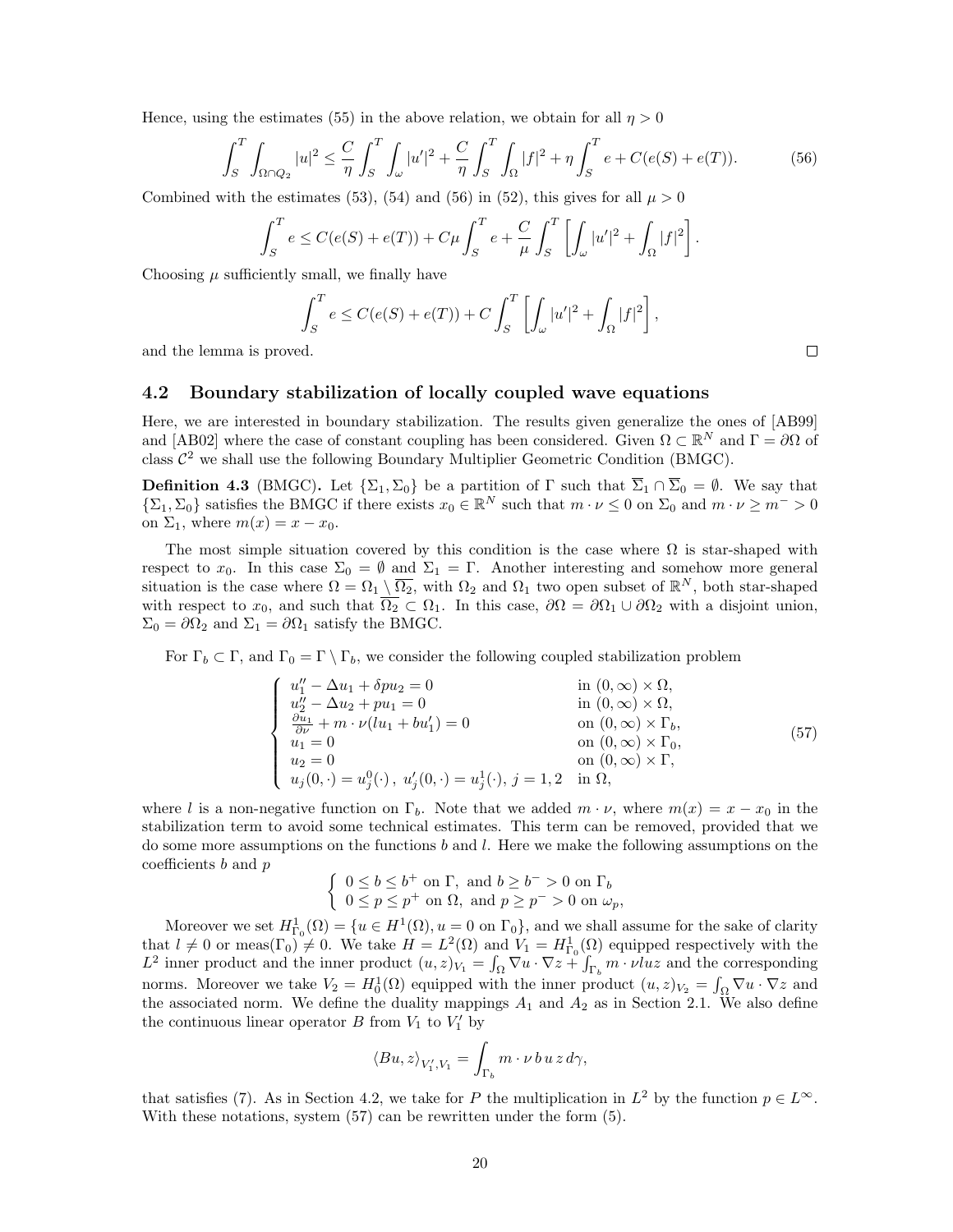**Theorem 4.4.** Suppose that  $\omega_p$  satisfies the PMGC and  $\{\Gamma_b, \Gamma_0\}$  satisfies the BMGC. Then there exists  $p_* \in (0, \lambda]$  such that for all  $0 < p^+ < p_*$  there exists  $\delta_* = \delta_*(p^+, p^-) \in (0, \frac{\lambda}{p^+})$ , such that for all  $\delta \in (0, \delta_*)$ , the solution  $U(t) = (u_1(t), u_2(t), u'_1(t), u'_2(t))$  of (57) satisfies, for  $n \geq 1$ ,

$$
E(U(t)) \leq \frac{c}{t^n} \sum_{i=0}^{2n} E(U^{(i)}(0)) \quad \forall t > 0, \quad \forall U^0 = (u_1^0, u_2^0, u_1^1, u_2^1) \in \mathcal{D}(\mathcal{A}_{\delta, P}^{2n}),
$$

where c is a constant depending on  $\delta$ ,  $p^+$ ,  $p^-$  and n. Besides, if  $U^0 \in \mathcal{H} = H^1_{\Gamma_0} \times H^1_0 \times (L^2)^2$ , then  $E(U(t))$  converges to zero as t goes to infinity.

We recall that the operator  $\mathcal{A}_{\delta,P}$  is defined in (9). As opposed to the results for internal damping, we do not have here a simple expression of  $\mathcal{D}(\mathcal{A}_{\delta,P}^{2n})$  in terms of Sobolev spaces.

To prove this Theorem, we just need to check that the assumptions  $(A1) - (A4u)$  are satisfied and then apply Theorem 2.7 in a convenient setting. First, assumption (A1) is satisfied with  $\Pi_P$  the multiplication by  $\mathbb{1}_{\omega_p}$ , and assumption (A2) is a consequence of Lemma 4.5 as in Section 4.1, since the internal coupling is here the same.

We now check assumption  $(A4u)$  and follow the lines of  $[AB02]$ . For the sake of clarity, we identify  $i(\phi)$  with  $\phi$  for  $\phi \in V_2$  (where i is the canonical injection from  $V_2$  in  $V_1$ ). We first remark that the first equality in assumption  $(A4u)$  is satisfied thanks to the definition of B and  $V_2$ . We define  $\Pi_V$ and  $A_2$  as in Section 2.1. Then,  $\Pi_V u_1$  is the weak solution of

$$
\begin{cases}\n-\Delta \Pi_V u_1 = -\Delta u_1 & \text{in } \Omega, \\
\Pi_V u_1 \in V_2,\n\end{cases}
$$

and  $A_2$  is defined by

$$
\langle A_2 \phi, \psi \rangle_{V_2', V_2} = \int_{\Omega} \nabla \phi \cdot \nabla \psi \, dx \ , \quad \forall \psi, \phi \in V_2.
$$

We now check the second relation in  $(A4u)$ . For this, we set  $z = u_1 - \Pi_V u_1$ , so that z is the weak solution of

$$
\begin{cases}\n-\Delta z = 0 & \text{in } \Omega, \\
z = u_1, & \text{on } \Gamma.\n\end{cases}
$$

By elliptic regularity, we deduce that there exists a constant  $c > 0$  such that  $||z||_H \le c||u_{1|\Gamma_b}||_{L^2(\Gamma_b)}$ . Since we assume the BMGC,  $m \cdot \nu b \geq m^{-}b^{-} > 0$  on  $\Gamma_b$ , there exists then  $\beta > 0$  such that

$$
||z||_H^2 \leq \beta \langle Bu_1, u_1 \rangle_{V_1', V_1} \quad \forall u_1 \in V_1,
$$

and (A4u) is satisfied.

The last assumption (A3) is a direct consequence of the following lemma. Theorem 4.4 follows then from Theorem 2.7.

**Lemma 4.5.** Suppose that  $\{\Gamma_b, \Gamma_0\}$  satisfies the BMGC. Then, there exist  $\alpha, \beta, \gamma > 0$  such that for all  $f \in C^1(\mathbb{R}^+; L^2(\Omega))$  and all  $0 \leq S \leq T$ , the solution u of

$$
\begin{cases}\nu'' - \Delta u = f & in (0, \infty) \times \Omega, \\
\frac{\partial u}{\partial \nu} + m \cdot \nu(lu + bu') = 0 & on (0, \infty) \times \Gamma_b, \\
u = 0 & on (0, \infty) \times \Gamma_0, \\
(u, u')(0, \cdot) = (u^0(\cdot), u^1(\cdot)) & \in H_0^1(\Omega) \times L^2(\Omega),\n\end{cases}
$$
\n(58)

satisfies, with  $e(t) = 1/2 \left( ||u'||_{L^2(\Omega)}^2 + ||\nabla u||_{L^2(\Omega)}^2 \right)$ , the inequality

$$
\int_{S}^{T} e(t) dt \le \alpha(e(S) + e(T)) + \beta \int_{S}^{T} ||f(t)||_{L^{2}(\Omega)}^{2} dt + \gamma \int_{S}^{T} \int_{\Gamma_{b}} m \cdot \nu b u'^{2} dx dt.
$$
 (59)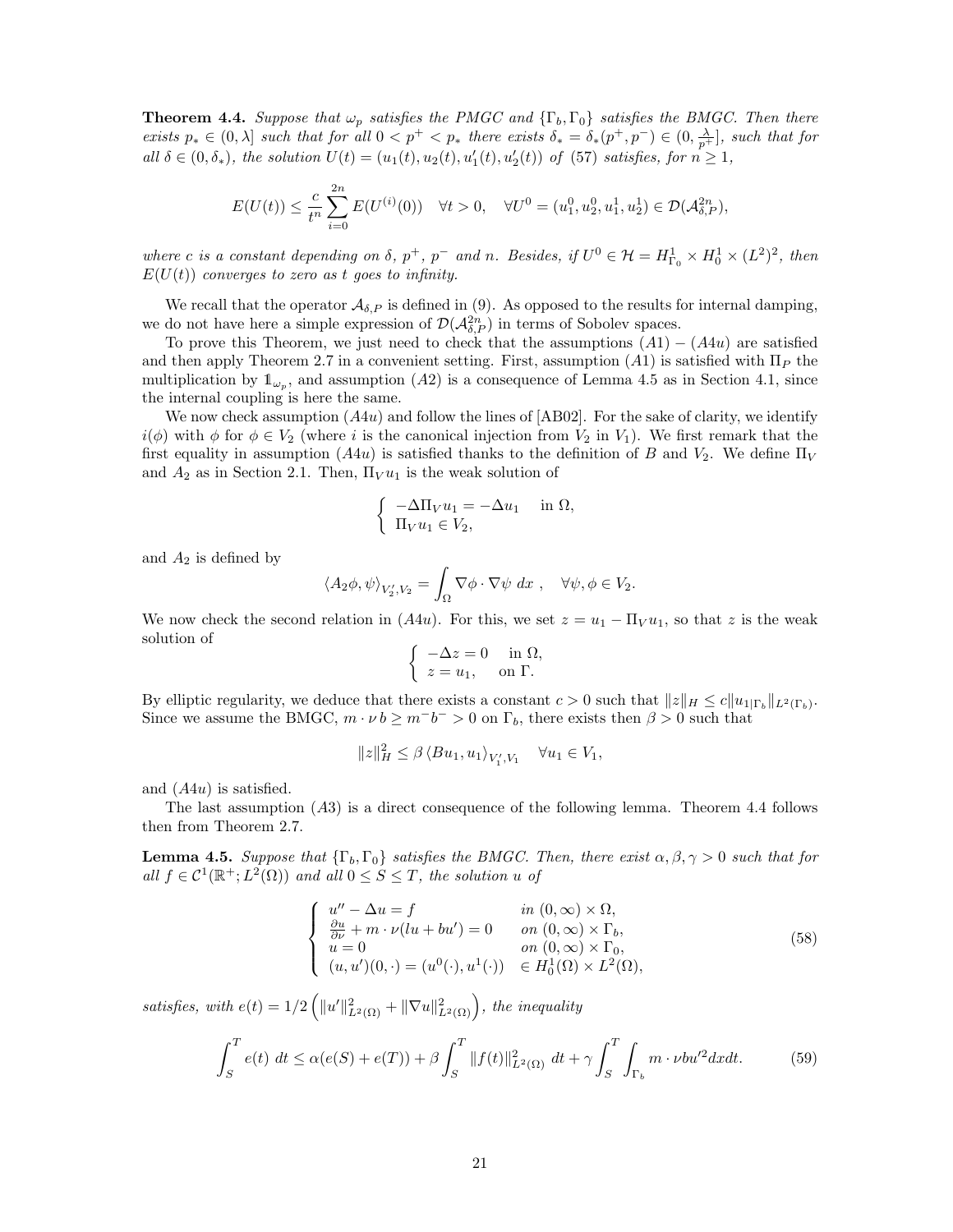*Proof.* Proceeding as in [Kom, Theorem 8.6], we first use the multiplier  $Mu = m(x) \cdot \nabla u + \frac{(N-1)}{2}$  $\frac{-1}{2}u$ and set  $R = \sup\{|m(x)|, x \in \Omega\}$ . Multiplying (58) by  $Mu$ , we obtain after integrations by parts

$$
\int_{S}^{T} e(t)dt = \int_{S}^{T} \int_{\Omega} f Mu + \left[ \int_{\Omega} u' Mu \right]_{S}^{T} + \frac{1}{2} \int_{S}^{T} \int_{\Gamma_{0}} m \cdot \nu \left| \frac{\partial u}{\partial \nu} \right|^{2} d\gamma dt + \int_{S}^{T} \int_{\Gamma_{b}} m \cdot \nu \left( \frac{1}{2} u'^{2} - \frac{1}{2} |\nabla u|^{2} - (\ln + bu') (m \cdot \nabla u + \frac{N-1}{2} u) + l \frac{u^{2}}{2} \right).
$$

Setting  $h = \frac{u'^2 - |\nabla u|^2}{2}$  $\frac{|\nabla u|^2}{2} + R|lu + bu'||\nabla u| + |2 - N|l\frac{u^2}{2}$  $\frac{u^2}{2} - buu'\frac{(N-1)}{2}$  $\frac{1}{2}$ , this yields, for all  $\eta > 0$ ,

$$
\int_{S}^{T} e(t)dt \le C(e(S) + e(T)) + \frac{C}{\eta} \int_{S}^{T} \int_{\Omega} f^{2} + \eta \int_{S}^{T} e(t)dt + \int_{S}^{T} \int_{\Gamma_{b}} m \cdot \nu h. \tag{60}
$$

We now estimate the term h. Since  $b \ge b^- > 0$  on  $\Gamma_b$ , we have for all  $\varepsilon > 0$ ,

$$
h \le C\left(1 + \frac{1}{\varepsilon}\right)bu' + Clu^2 + \varepsilon u^2. \tag{61}
$$

Concerning the last term, in this equation, we have the trace inequality

$$
\varepsilon \int_{S}^{T} \int_{\Gamma_{b}} m \cdot \nu u^{2} \leq C \varepsilon \int_{S}^{T} \left( \int_{\Omega} \frac{|\nabla u|^{2}}{2} + \int_{\Gamma_{b}} m \cdot \nu l u^{2} \right). \tag{62}
$$

Hence, for  $\varepsilon$  and  $\eta$  sufficiently small, using (62) and (61) in (60), we obtain

$$
\int_{S}^{T} e(t)dt \le C(e(T) + e(S)) + C \int_{S}^{T} \int_{\Omega} f^{2} + \int_{S}^{T} \int_{\Gamma_{b}} m \cdot \nu b u'^{2} + \int_{S}^{T} \int_{\Gamma_{b}} m \cdot \nu l u^{2}
$$
(63)

It only remains to treat the last term in this inequality. For this, we use the method introduced in [CR93]. Let z be the solution of the following elliptic problem:

$$
\begin{cases}\n\Delta z = 0 & \text{in } \Omega, \\
z = u & \text{on } \Gamma_b, \\
z = 0 & \text{on } \Gamma_0.\n\end{cases}
$$

Note that this definition yields

$$
\int_{\Omega} |\nabla z|^2 + z^2 \le C \int_{\Gamma_b} u^2 \quad \text{and} \quad \int_{\Omega} \nabla z \cdot \nabla u = \int_{\Omega} |\nabla z|^2. \tag{64}
$$

We multiply (58) by z and integrate on  $(S, T) \times \Omega$ . Integrating by parts and using (64) and the boundary conditions for  $u$ , we obtain

$$
\int_{S}^{T} \int_{\Gamma_{b}} m \cdot \nu l u^{2} = \int_{S}^{T} \int_{\Omega} (u' z' - |\nabla z|^{2} + fz) - \left[ \int_{\Omega} u' z \right]_{S}^{T} - \int_{S}^{T} m \cdot bu' u
$$
\n
$$
\leq \varepsilon \int_{S}^{T} \int_{\Omega} u'^{2} + \frac{C}{\varepsilon} \int_{S}^{T} \int_{\Omega} z'^{2} + \frac{C}{\varepsilon} \int_{S}^{T} \int_{\Omega} f^{2} + C \varepsilon \int_{S}^{T} \int_{\Omega} z^{2} \qquad (65)
$$
\n
$$
+ C(e(T) + e(S)) + \frac{C}{\varepsilon} \int_{S}^{T} \int_{\Gamma_{b}} m \cdot \nu b u'^{2} + \varepsilon \int_{S}^{T} \int_{\Gamma_{b}} u^{2},
$$

for all  $\varepsilon > 0$ . Now noting that

$$
\int_S^T \int_{\Omega} z'^2 \le \int_S^T \int_{\Gamma_b} m^- b^- z'^2 \le \int_S^T \int_{\Gamma_b} m \cdot \nu b z'^2,
$$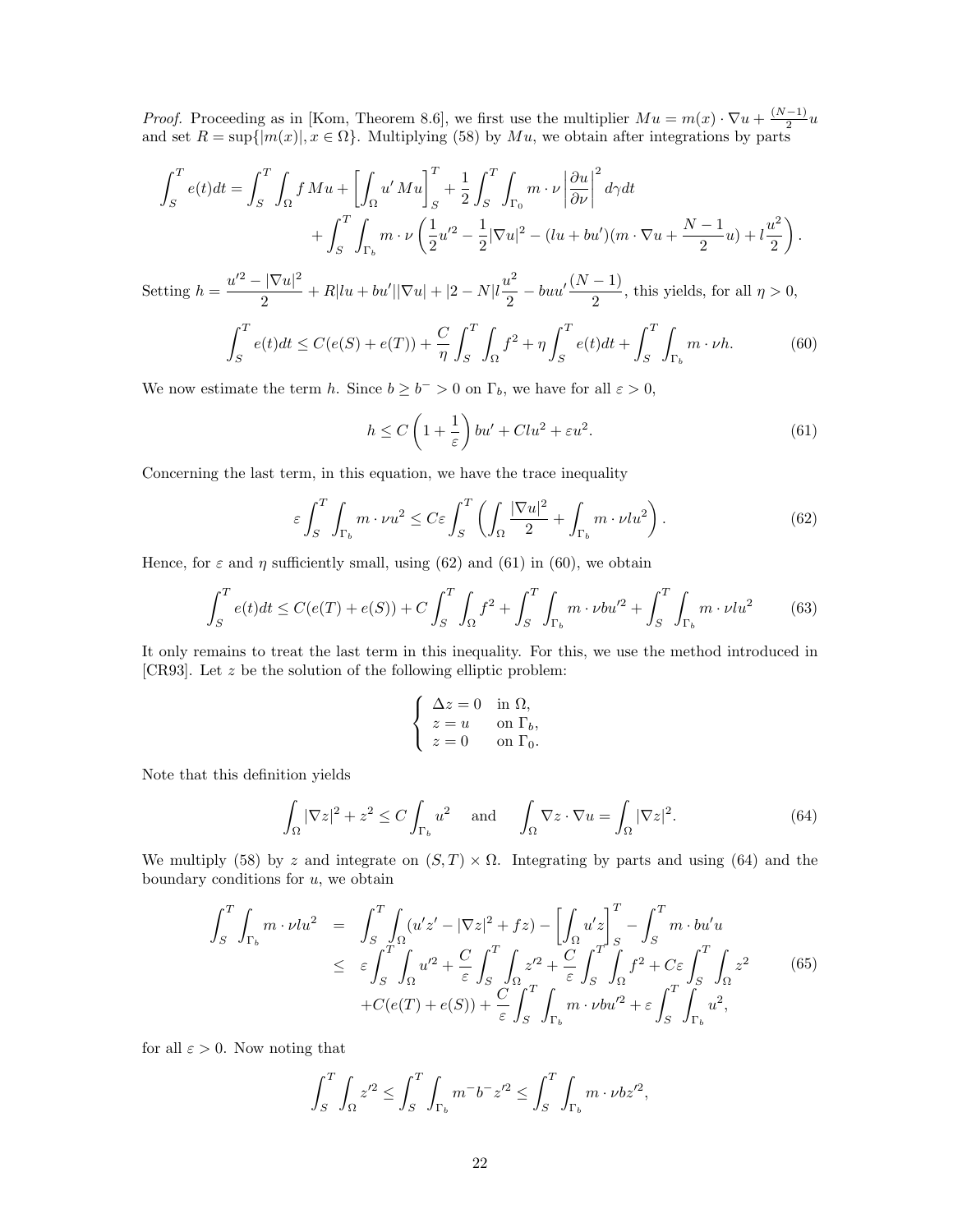and

$$
\int_{S}^{T} \int_{\Omega} u'^2 + \int_{S}^{T} \int_{\Omega} z^2 + \int_{S}^{T} \int_{\Gamma_b} u^2 \le \int_{S}^{T} e(t) dt,
$$

the estimate (65) yields, for all  $\varepsilon > 0$ ,

$$
\int_{S}^{T} \int_{\Gamma_{b}} m \cdot \nu l u^{2} \leq C \varepsilon \int_{S}^{T} e(t) dt + \frac{C}{\varepsilon} \int_{S}^{T} \int_{\Omega} f^{2} + C(e(T) + e(S)) + \frac{C}{\varepsilon} \int_{S}^{T} \int_{\Gamma_{b}} m \cdot \nu b u^{2}.
$$

Finally, replacing this in (63) and taking  $\varepsilon$  sufficiently small, we obtain

$$
\int_{S}^{T} e(t)dt \le C(e(T) + e(S)) + C \int_{S}^{T} \int_{\Omega} f^{2} + C \int_{S}^{T} \int_{\Gamma_{b}} m \cdot \nu b u'^{2},
$$

and the lemma is proved.

### 4.3 Internal stabilization of locally coupled plate equations

In this last application, we are concerned with a system of two weakly coupled plate equations. This generalize the case of constant coupling investigated in [ACK02]. Here, we assume that the boundary  $\Gamma = \partial \Omega$  is at least of class  $\mathcal{C}^4$  and we consider the following system:

$$
\begin{cases}\nu_1'' + \Delta^2 u_1 + \delta p u_2 + b u_1' = 0 & \text{in } (0, \infty) \times \Omega, \\
u_2'' + \Delta^2 u_2 + p u_1 = 0 & \text{in } (0, \infty) \times \Omega, \\
u_1 = 0 \text{ and } u_2 = 0 & \text{on } (0, \infty) \times \Gamma, \\
\frac{\partial u_1}{\partial \nu} = 0 \text{ and } \frac{\partial u_2}{\partial \nu} = 0 & \text{on } (0, \infty) \times \Gamma, \\
u_j(0, \cdot) = u_j^0(\cdot), u_j'(0, \cdot) = u_j^1(\cdot), j = 1, 2 \text{ in } \Omega\n\end{cases}
$$
\n(66)

We take  $H = L^2(\Omega)$ , and  $V_1 = V_2 = H_0^2(\Omega)$  endowed with the inner product  $(y, z)_{H_0^2(\Omega)} =$ Z Ω  $\Delta y \Delta z dx$ . Hence,  $A = \Delta^2$  with Neumann and Dirichlet boundary conditions, and  $\lambda$  denotes its lowest eigenvalue. We moreover take for B and P respectively the multiplication in  $L^2$  by the functions  $b, p \in L^{\infty}(\Omega)$  satisfying, as in Section 4.1,

$$
\begin{cases}\n0 \le b \le b^+ \text{ and } 0 \le p \le p^+ \text{ on } \Omega, \\
b \ge b^- > 0 \text{ on } \omega_b, \\
p \ge p^- > 0 \text{ on } \omega_p,\n\end{cases}
$$
\n(67)

for  $\omega_b$  and  $\omega_p$  two open subsets of  $\Omega$ . As for coupled waves, we have the following stability result.

**Theorem 4.6.** (i) Suppose that  $\omega_b$  and  $\omega_p$  satisfy the PMGC. Then there exists  $p_* \in (0, \lambda]$  such that for all  $0 \lt p^+ \lt p_*$  there exists  $\delta_* = \delta_*(p^+, p^-) \in (0, \frac{\lambda}{p^+})$ , such that for all  $\delta \in (0, \delta_*)$ , the solution  $U(t) = (u_1(t), u_2(t), u'_1(t), u'_2(t))$  of (66) satisfies for  $n \in \mathbb{N}$ ,

$$
E(U(t)) \leq \frac{c}{t^n} \sum_{i=0}^n E(U^{(i)}(0)) \quad \forall t > 0, \ U^0 = (u_1^0, u_2^0, u_1^1, u_2^1) \in \mathcal{D}(\mathcal{A}_{P,\delta}^n),
$$

where c is a constant depending on  $\delta$ ,  $p^+$ ,  $p^-$  and n. Besides, if  $U^0 \in (H_0^2)^2 \times (L^2)^2$ , then  $E(U(t))$  converges to zero as t goes to infinity.

(ii) If moreover either  $\omega_b \subset \omega_p$  or  $\omega_p \subset \omega_b$ , then the result holds for  $\delta_* = \frac{\lambda}{p^+}$ .

We recall that the operator  $\mathcal{A}_{P,\delta}$  is defined in (9). Under some smoothness assumptions on the coefficients p and b, we can explicit the space  $\mathcal{D}(\mathcal{A}_{P,\delta}^n)$  in terms of classical Sobolev spaces thanks to Lemma 2.6. This gives the following corollary.

 $\Box$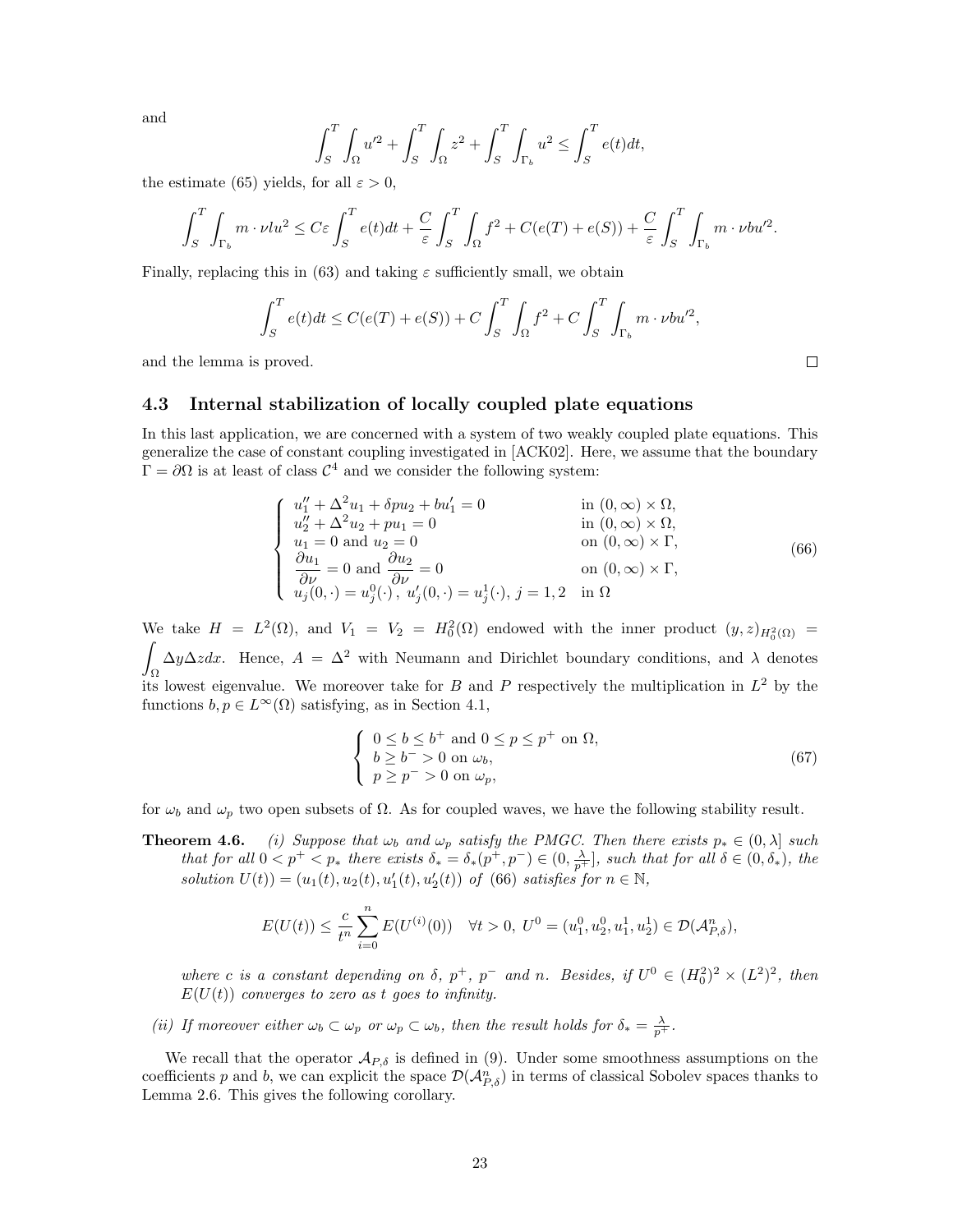**Corollary 4.7.** (i) Suppose that  $\omega_b$  and  $\omega_p$  satisfy the PMGC and that  $b, p \in W^{2q, \infty}(\Omega)$ . Then there exists  $p_* \in (0, \lambda]$  such that for all  $0 < p^+ < p_*$  there exists  $\delta_* = \delta_*(p^+, p^-) \in (0, \frac{\lambda}{p^+})$ , such that for all  $\delta \in (0, \delta_*)$ , the solution  $U(t) = (u_1(t), u_2(t), u'_1(t), u'_2(t))$  of (66) satisfies for  $n \in \mathbb{N}, n \leq q,$ 

$$
E(U(t)) \leq \frac{c}{t^n} \sum_{i=0}^n E(U^{(i)}(0)) \quad \forall t > 0, \ U^0 = (u_1^0, u_2^0, u_1^1, u_2^1) \in (H^{2n+2} \cap H_0^2)^2 \times (H^{2n} \cap H_0^2)^2,
$$

where c is a constant depending on  $\delta$ ,  $p^+$ ,  $p^-$  and n. Besides, if  $U^0 \in (H_0^2)^2 \times (L^2)^2$ , then  $E(U(t))$  converges to zero as t goes to infinity.

(ii) If moreover either  $\omega_b \subset \omega_p$  or  $\omega_p \subset \omega_b$ , then the result holds for  $\delta_* = \frac{\lambda}{p^+}$ .

To prove Theorem 4.6, we only have to check that assumptions  $(A1) - (A4b)$  hold and use Theorem 2.4. From (67), assumption  $(A4b)$  is satisfied and assumption  $(A1)$  is fulfilled, taking for  $\Pi_P$  the multiplication in  $L^2$  by  $\mathbb{1}_{\omega_P}$ . It only remains to check assumptions  $(A2)$  and  $(A3)$ , that are consequences of the following lemma.

**Lemma 4.8.** Let  $\omega$  be a subset of  $\Omega$  satisfying the PMGC. Then, there exist  $\alpha, \beta, \gamma > 0$  such that for all  $f \in C^1(\mathbb{R}^+; L^2(\Omega))$  and all  $0 \leq S \leq T$ , the solution u of

$$
\begin{cases}\nu'' + \Delta^2 u = f & \text{in } (0, \infty) \times \Omega, \\
u = 0 \text{ and } \frac{\partial u}{\partial \nu} = 0 & \text{on } (0, \infty) \times \Gamma, \\
(u, u')(0, \cdot) = (u^0(\cdot), u^1(\cdot)) \in H_0^2(\Omega) \times L^2(\Omega),\n\end{cases}
$$
\n(68)

satisfies, with  $e(t) = 1/2 \left( ||u'||_{L^2(\Omega)}^2 + ||\Delta u||_{L^2(\Omega)}^2 \right)$ , the inequality

$$
\int_{S}^{T} e(t) \, dt \le \alpha(e(S) + e(T)) + \beta \int_{S}^{T} ||f(t)||_{L^{2}(\Omega)}^{2} \, dt + \gamma \int_{S}^{T} ||\mathbb{1}_{\omega} u'(t)||_{L^{2}(\Omega)}^{2} \, dt. \tag{69}
$$

This Lemma direcly yields  $(A2)$ , since  $\omega_p$  is supposed to satisfy the PMGC. Proving  $(A3)$  is done exactly as in Section 4.1, taking  $u = u_1$ ,  $\omega = \omega_b$  and  $f = f_1 - bu'_1$  in Lemma 4.8. Theorem 4.6 is then a consequence of Theorem 2.4.

Proof. We give here the details of the piecewise multiplier method for a plate equation, following [AB06], so that the proof is selfcontained. We denote by  $\mathcal{N}_{\varepsilon}(\cup_i\gamma_i(x_i)\cup(\Omega\setminus\cup_i\Omega_i))$  the neighborhood given by the PMGC (see Definition 1.1 in the introduction). Let  $0 < \varepsilon_0 < \varepsilon_1 < \varepsilon_2 < \varepsilon$  and define for  $i = 0, 1, 2$ 

$$
Q_i = \mathcal{N}_{\varepsilon_i} (\cup_j \gamma_j(x_j) \cup (\Omega \setminus \cup_j \Omega_j)),
$$

where  $\Omega_j$ ,  $x_j$  and  $\gamma_j(x_j)$  are given by the PMGC. Recall that  $\Gamma_j = \partial \Omega_j$  and  $m_j(x) = x - x_j$ . Since  $(\overline{\Omega_j} \setminus Q_1) \cap \overline{Q_0} = \emptyset$ , we can construct a function  $\psi_j \in C_0^{\infty}(\mathbb{R}^N)$  which satisfies

$$
0 \le \psi_j \le 1, \quad \psi_j = 1 \text{ on } \overline{\Omega_j} \setminus Q_1, \quad \psi_j = 0 \text{ on } Q_0.
$$

We define the  $\mathcal{C}^1$  vector field on  $\Omega$ :

$$
h(x) = \begin{cases} \psi_j(x)m_j(x) & \text{if } x \in \Omega_j, \\ 0 & \text{if } x \in \Omega \setminus \cup_j \Omega_j. \end{cases}
$$

Proceeding as in [AB06], we multiply (68) by  $h \cdot \nabla u$  and integrate on each  $(S,T) \times \Omega_i$ 

$$
\int_{S}^{T} \int_{\Omega_j} h(x) \cdot \nabla u(u'' + \Delta^2 u - f) \, dx \, dt = 0 \, .
$$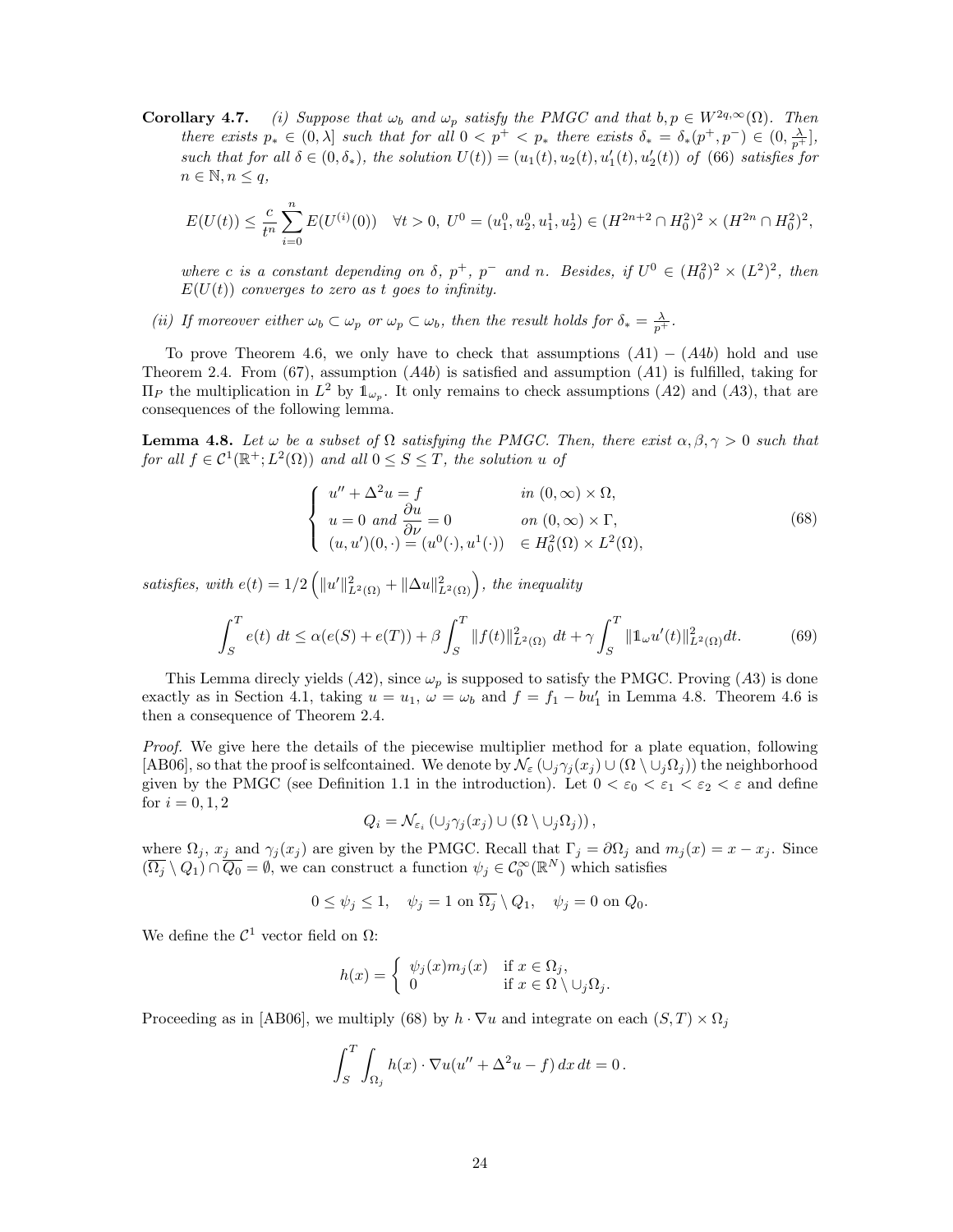For the sake of concision, we will omit the  $dx\,dt$  in the following integrals. This gives, after integrations by parts

$$
\int_{S}^{T} \int_{\Gamma_{j}} \left[ \frac{1}{2} h \cdot \nu_{j} (|u'|^{2} - |\Delta u|^{2}) + \Delta u \frac{\partial (h \cdot \nabla u)}{\partial \nu} - h \cdot \nabla u \frac{\partial \Delta u}{\partial \nu} \right]
$$
\n
$$
= \left[ \int_{\Omega_{j}} u'h \cdot \nabla u \right]_{S}^{T} + \int_{S}^{T} \int_{\Omega_{j}} \left( \frac{1}{2} \operatorname{div} h (u'^{2} - |\Delta u|^{2}) + \Delta h_{k} \frac{\partial u}{\partial x_{k}} \Delta u + 2 \nabla h_{k} \cdot \nabla (\frac{\partial u}{\partial x_{k}}) \Delta u - fh \cdot \nabla u \right).
$$
\n(70)

Thanks to the choice of  $\psi_j$ , only the boundary term on  $(\Gamma_j \setminus \gamma_j (x_j)) \cap \Gamma$  is nonvanishing in the left hand side of (70). But on this part of the boundary, we claim that  $\partial_{\nu}(h \cdot \nabla u) = h \cdot \nu \Delta u$  (see also [Lag89] and [Kom]). For this, we first remark that  $u = 0 = \partial_{\nu}u$  there. Hence,  $\partial_i u = 0$  for  $1 \le i \le N$ on  $(\Gamma_j \setminus \gamma_j(x_j)) \cap \Gamma$ , and we have

$$
\partial_{\nu}(h \cdot \nabla u) = \sum_{j=1}^{N} \partial_{j} (\sum_{i}^{N} h_{i} \partial_{i} u) \nu_{j} = \sum_{i,j} \partial_{j} (h_{i} \partial_{i} u) \nu_{j} = \sum_{i,j} h_{i} \partial_{ij} u \nu_{j}.
$$
 (71)

Setting  $v = \partial_j u$ , and recalling that  $\nabla u = 0$  on  $(\Gamma_j \setminus \gamma_j(x_j)) \cap \Gamma$ , we have  $\nabla v = \partial_\nu v \nu$ . Hence,  $\partial_i v = \sum_{k=1}^N \partial_k v \nu_k \nu_i$  for all  $1 \leq i \leq N$ . Coming back to  $\partial_j u$ , we obtain

$$
\partial_{ij}u = \sum_{k} \partial_{kj} u \nu_k \nu_i , \qquad (72)
$$

and in particular

$$
\partial_{jj} u = \sum_{k} \partial_{kj} u \nu_k \nu_j \,. \tag{73}
$$

Using (72) in (71), we deduce that

$$
\partial_{\nu}(h \cdot \nabla u) = \sum_{i,j,k} h_i \partial_{kj} u \nu_k \nu_i \nu_j = \sum_i h_i \nu_i \sum_j \left[ \sum_k (\partial_{kj} u \nu_k) \nu_j \right].
$$

Using (73) in this last identity, we obtain

$$
\partial_{\nu}(h \cdot \nabla u) = \sum_{i} h_{i} \nu_{i} \sum_{j} \partial_{jj} u = h \cdot \nu \Delta u,
$$

which proves our claim. Since in addition,  $u' = 0$  on  $(\Gamma_j \setminus \gamma_j(x_j)) \cap \Gamma$ , we deduce that the left hand side of (70) reduces to

$$
\frac{1}{2} \int_{S}^{T} \int_{(\Gamma_j \setminus \gamma_j(x_j)) \cap \Gamma} h \cdot \nu |\Delta u|^2 \le 0.
$$
\n(74)

Therefore, since  $\psi_j = 0$  on  $Q_0$  and thanks to the above inequality used in (70), we deduce that

$$
\left[\int_{\Omega_j} u'h \cdot \nabla u\right]_S^T + \int_S^T \int_{\Omega_j \setminus Q_0} \left(\frac{1}{2} \operatorname{div} h (u'^2 - |\Delta u|^2) + \Delta h_k \frac{\partial u}{\partial x_k} \Delta u + 2 \nabla h_k \cdot \nabla \left(\frac{\partial u}{\partial x_k}\right) \Delta u - fh \cdot \nabla u\right) \le 0. \tag{75}
$$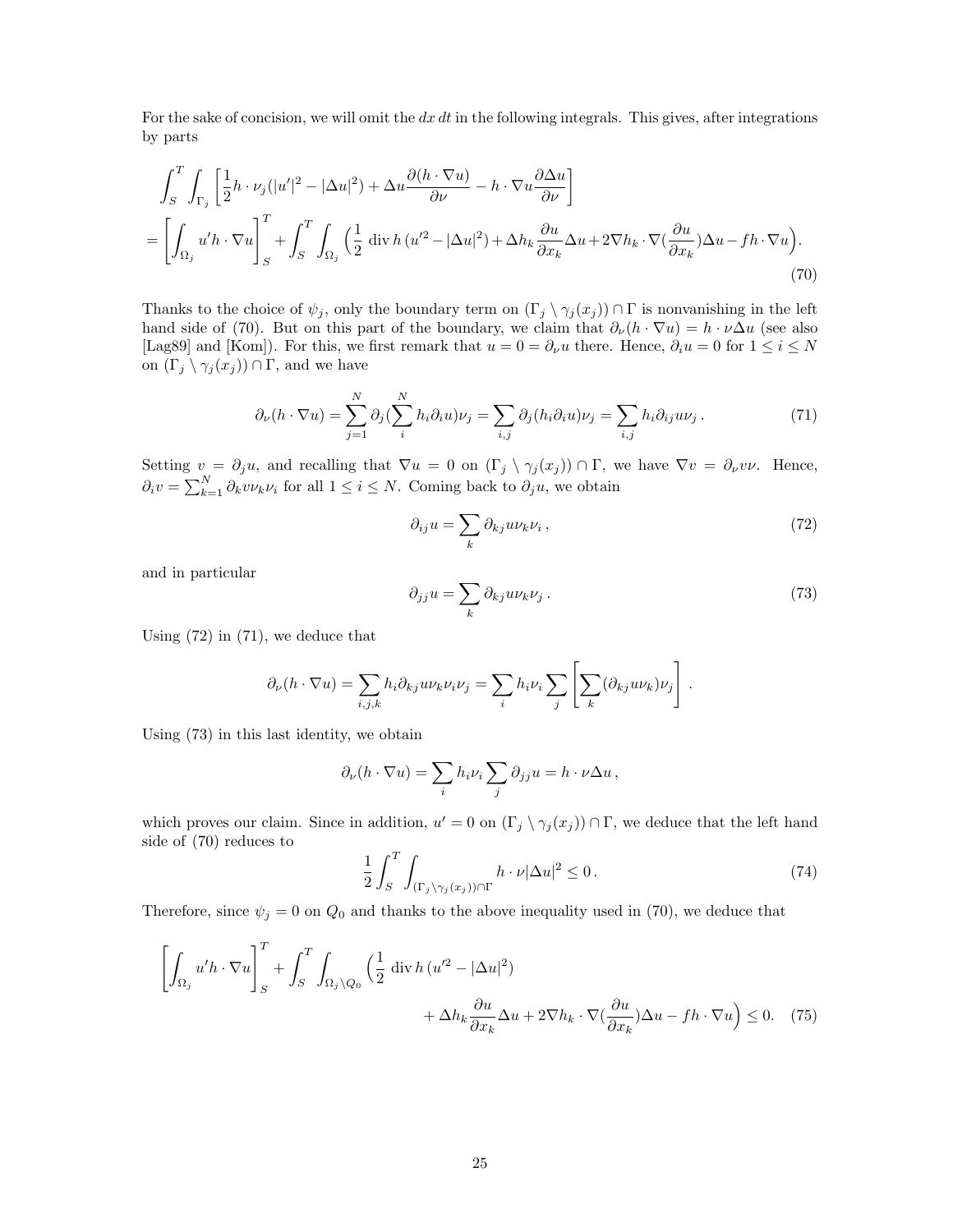Using  $\psi_j = 1$  on  $\overline{\Omega_j} - Q_1$  and summing the resulting inequalities on j, we obtain

$$
\left[\int_{\Omega} u'h \cdot \nabla u\right]_{S}^{T} + \int_{S}^{T} \int_{\Omega \setminus Q_{1}} \left(\frac{1}{2} \left(Nu'^{2} + (2 - N)|\nabla u|^{2}\right) - \int_{S}^{T} \int_{\Omega} fh \cdot \nabla u\right)
$$
\n
$$
\leq -\sum_{j} \int_{S}^{T} \left[\int_{\Omega_{j} \cap Q_{1}} \frac{1}{2} \operatorname{div} h \left(u'^{2} - |\Delta u|^{2}\right) + \Delta h_{k} \frac{\partial u}{\partial x_{k}} \Delta u + 2 \nabla h_{k} \cdot \nabla \left(\frac{\partial u}{\partial x_{k}}\right) \Delta u\right]
$$
\n
$$
\leq C \int_{S}^{T} \int_{\Omega \cap Q_{1}} \left(u'^{2} + |\Delta u|^{2} + |\nabla u|^{2} + \frac{\partial^{2} u}{\partial x_{i} \partial x_{k}} \frac{\partial^{2} u}{\partial x_{i} \partial x_{k}}\right), \quad (76)
$$

where C is a positive constant which depends only on  $\psi_j$  and  $m_j$ . We now use the second multiplier  $u(N-2)/2$  and evaluate the term

$$
\frac{N-2}{2} \int_{S}^{T} \int_{\Omega} u(u'' + \Delta u^{2} - f) = 0.
$$

Hence, one has

$$
\frac{N-2}{2} \left[ \int_{\Omega} uu' \right]_{S}^{T} + \frac{N-2}{2} \int_{S}^{T} \int_{\Omega} |\Delta u|^{2} - u'^{2} - uf = 0. \tag{77}
$$

We set  $M(u) = h \cdot \nabla u + \frac{N-2}{2} u$ . Adding (77) to (76), we obtain

$$
2\int_{S}^{T} e dt \le C \int_{S}^{T} \int_{\Omega \cap Q_{1}} \left[ u'^{2} + |\Delta u|^{2} + |\nabla u|^{2} + \frac{\partial^{2} u}{\partial x_{i} \partial x_{k}} \frac{\partial^{2} u}{\partial x_{i} \partial x_{k}} \right] - \left[ \int_{\Omega} M(u) u' \right]_{S}^{T} + \int_{S}^{T} \int_{\Omega} M(u) f. \tag{78}
$$

We estimate the terms on the right hand side of (78) as follows. First, we have

$$
\left| \left[ \int_{\Omega} M(u)u' \right]_{S}^{T} \right| \leq C(e(S) + e(T)).
$$
\n(79)

Second, we estimate the last term of (78) as follows

$$
\left| \int_{S}^{T} \int_{\Omega} M(u) f \right| \leq \frac{C}{\mu} \int_{S}^{T} \int_{\Omega} |f|^{2} + \mu \int_{S}^{T} e dt \quad \forall \mu > 0.
$$
 (80)

Using (79) and (80) in (78), we obtain for all  $\mu > 0$ :

$$
(2 - \mu) \int_{S}^{T} e \, dt \le C \int_{S}^{T} \int_{\Omega \cap Q_{1}} \left[ u'^{2} + |\nabla u|^{2} + |\Delta u|^{2} + \frac{\partial^{2} u}{\partial x_{i} \partial x_{k}} \frac{\partial^{2} u}{\partial x_{i} \partial x_{k}} \right] + C(e(S) + e(T)) + \frac{C}{\mu} \int_{S}^{T} \int_{\Omega} |f|^{2}.
$$
 (81)

We now have to estimate the first term on the right hand side of  $(81)$ , that we will denote by X:

$$
X = \int_{S}^{T} \int_{\Omega \cap Q_1} \left[ u'^2 + |\nabla u|^2 + |\Delta u|^2 + \frac{\partial^2 u}{\partial x_i \partial x_k} \frac{\partial^2 u}{\partial x_i \partial x_k} \right].
$$

This is where the piecewise multiplier method takes its place.

# Step 1: Estimate of the terms corresponding to second derivatives in space in  $X$ : Since  $\overline{\mathbb{R}^N \setminus Q_2} \cap \overline{Q_1} = \emptyset$ , there exists a function  $\xi \in C_0^{\infty}(\mathbb{R}^N)$  such that

$$
0\leq\xi\leq 1,\quad \xi=1\text{ on }Q_1,\quad \xi=0\text{ on }\mathbb{R}^N\setminus Q_2.
$$

We need the following result, that is proved in [AB06, Proposition 4.1].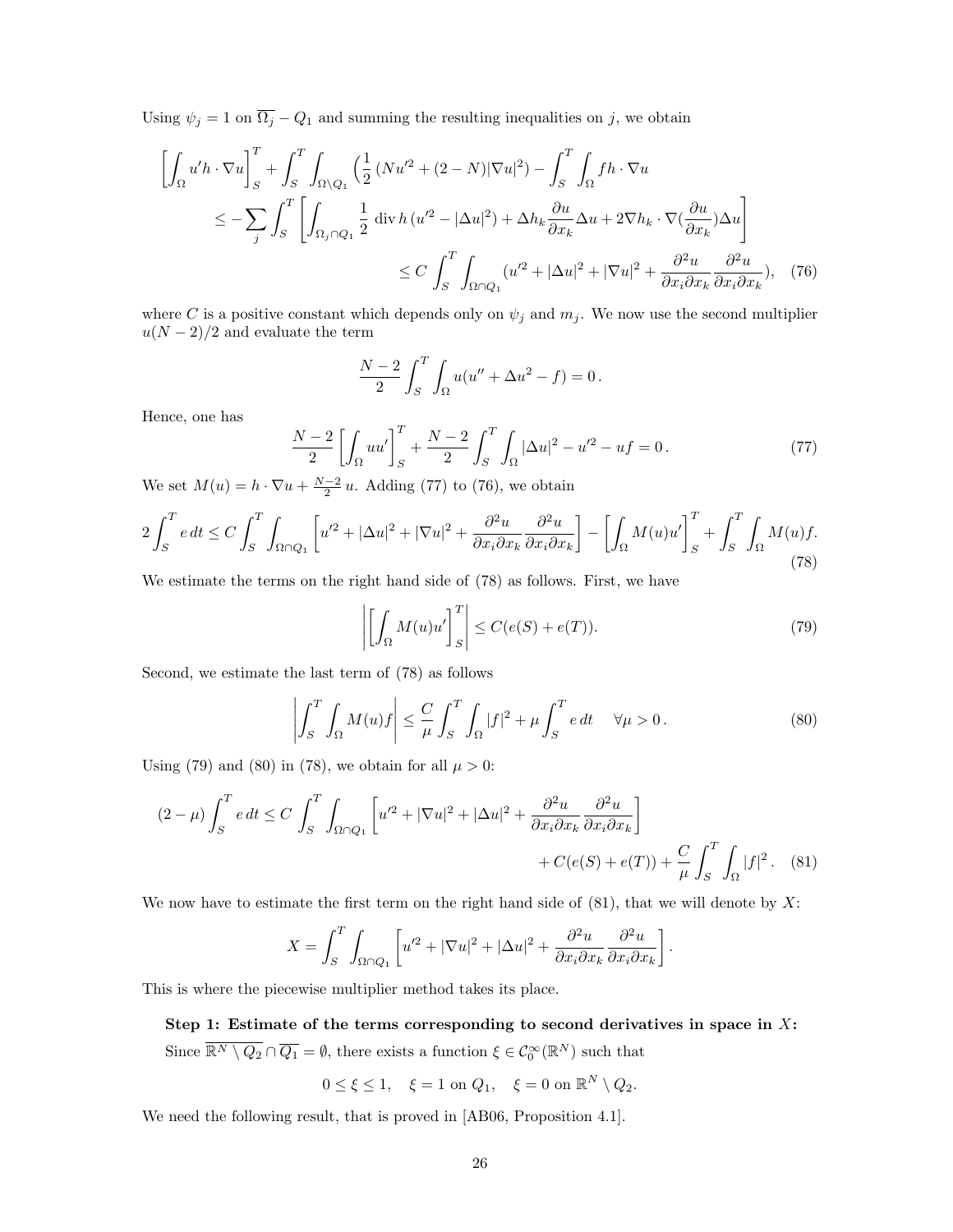**Lemma 4.9.** Let  $\xi$  be defined as above. Then for all  $v \in H_0^2(\Omega)$ , we have

$$
\int_{\Omega} \nabla \xi \cdot \nabla v \,\Delta v = -\int_{\Omega} \frac{\partial^2 \xi}{\partial x_i \partial x_k} \frac{\partial v}{\partial x_i} \frac{\partial v}{\partial x_k} + \frac{1}{2} \int_{\Omega} \Delta \xi |\nabla v|^2. \tag{82}
$$

and

$$
\int_{\Omega} \xi \frac{\partial^2 v}{\partial x_i \partial x_k} \frac{\partial^2 v}{\partial x_i \partial x_k} = \int_{\Omega} \left[ -\frac{\partial^2 \xi}{\partial x_i \partial x_k} \frac{\partial v}{\partial x_i} \frac{\partial v}{\partial x_k} + \Delta \xi |\nabla v|^2 + \xi |\Delta v|^2 \right].
$$
\n(83)

From (83), we deduce that

$$
\int_{\Omega \cap Q_1} \frac{\partial^2 u}{\partial x_i \partial x_k} \frac{\partial^2 u}{\partial x_i \partial x_k} \le \int_{\Omega} \xi |\Delta u|^2 + C \int_{\Omega \cap Q_2} |\nabla u|^2. \tag{84}
$$

We use now the multiplier  $\xi u$  in the first equation of (68), and consider the expression:

$$
\int_{S}^{T} \int_{\Omega} (u'' + \Delta^2 u - f) \xi u \, dx \, dt = 0 \, .
$$

After integrations by parts, this gives

$$
\int_{S}^{T} \int_{\Omega} \xi |\Delta u|^{2} = \int_{S}^{T} \int_{\Omega} \xi |u'|^{2} - 2\nabla \xi \cdot \nabla u \Delta u - u \Delta u \Delta \xi - \left[ \int_{\Omega} \xi u u' \right]_{S}^{T} + \int_{S}^{T} \int_{\Omega} \xi u f.
$$

Using (82) in this last identity, we obtain

$$
\int_{S}^{T} \int_{\Omega} \xi |\Delta u|^{2} = \int_{S}^{T} \int_{\Omega} \left[ \xi |u'|^{2} + 2 \frac{\partial^{2} \xi}{\partial x_{i} \partial x_{k}} \frac{\partial u}{\partial x_{i}} \frac{\partial u}{\partial x_{k}} + \Delta \xi |\nabla u|^{2} + u \Delta u \Delta \xi \right] - \left[ \int_{\Omega} \xi u u' \right]_{S}^{T} + \int_{S}^{T} \int_{\Omega} \xi u f. \quad (85)
$$

On the other hand, one has Ω  $u\Delta u\Delta \xi =$ Ω  $\sqrt{u^2}$  $\frac{d^2}{2}\Delta^2 \xi - |\nabla u|^2 \Delta \xi$ . Using this identity in (85), we obtain

$$
\int_{S}^{T} \int_{\Omega} \xi |\Delta u|^{2} = \int_{S}^{T} \int_{\Omega} \left[ \xi |u'|^{2} + 2 \frac{\partial^{2} \xi}{\partial x_{i} \partial x_{k}} \frac{\partial u}{\partial x_{i}} \frac{\partial u}{\partial x_{k}} - \frac{u^{2}}{2} \Delta^{2} \xi \right] - \left[ \int_{\Omega} \xi u u' \right]_{S}^{T} + \int_{S}^{T} \int_{\Omega} \xi u f.
$$

We estimate the second term on the right hand side of the above inequality as previously (see  $(79)$ ). Moreover, since  $\xi = 1$  on  $Q_1$ , whereas  $\xi = 0$  on  $\mathbb{R}^N \setminus Q_2$ , we deduce that

$$
\int_{S}^{T} \int_{\Omega} \xi |\Delta u|^{2} \le C(e(S) + e(T)) + C \int_{S}^{T} \int_{\Omega \cap Q_{2}} |u'|^{2} + |\nabla u|^{2} + u^{2} + |f|^{2}.
$$
 (86)

Using (86) in (84), we obtain that

$$
\int_{\Omega \cap Q_1} \frac{\partial^2 u}{\partial x_i \partial x_k} \frac{\partial^2 u}{\partial x_i \partial x_k} \le C(e(S) + e(T)) + C \int_S^T \int_{\Omega \cap Q_2} |u'|^2 + |\nabla u|^2 + u^2 + |f|^2,\tag{87}
$$

and

$$
\int_{S}^{T} \int_{\Omega \cap Q_{1}} |\Delta u|^{2} \le C(e(S) + e(T)) + C \int_{S}^{T} \int_{\Omega \cap Q_{2}} |u'|^{2} + |\nabla u|^{2} + u^{2} + |f|^{2}.
$$
 (88)

Using both (87) and (88) in (81), we obtain for all  $\mu > 0$ 

$$
(2 - \mu) \int_{S}^{T} e dt \le C \int_{S}^{T} \int_{\Omega \cap Q_2} \left[ u'^2 + |\nabla u|^2 + |u|^2 \right] + C(e(S) + e(T)) + C\left(1 + \frac{1}{\mu}\right) \int_{S}^{T} \int_{\Omega} |f|^2.
$$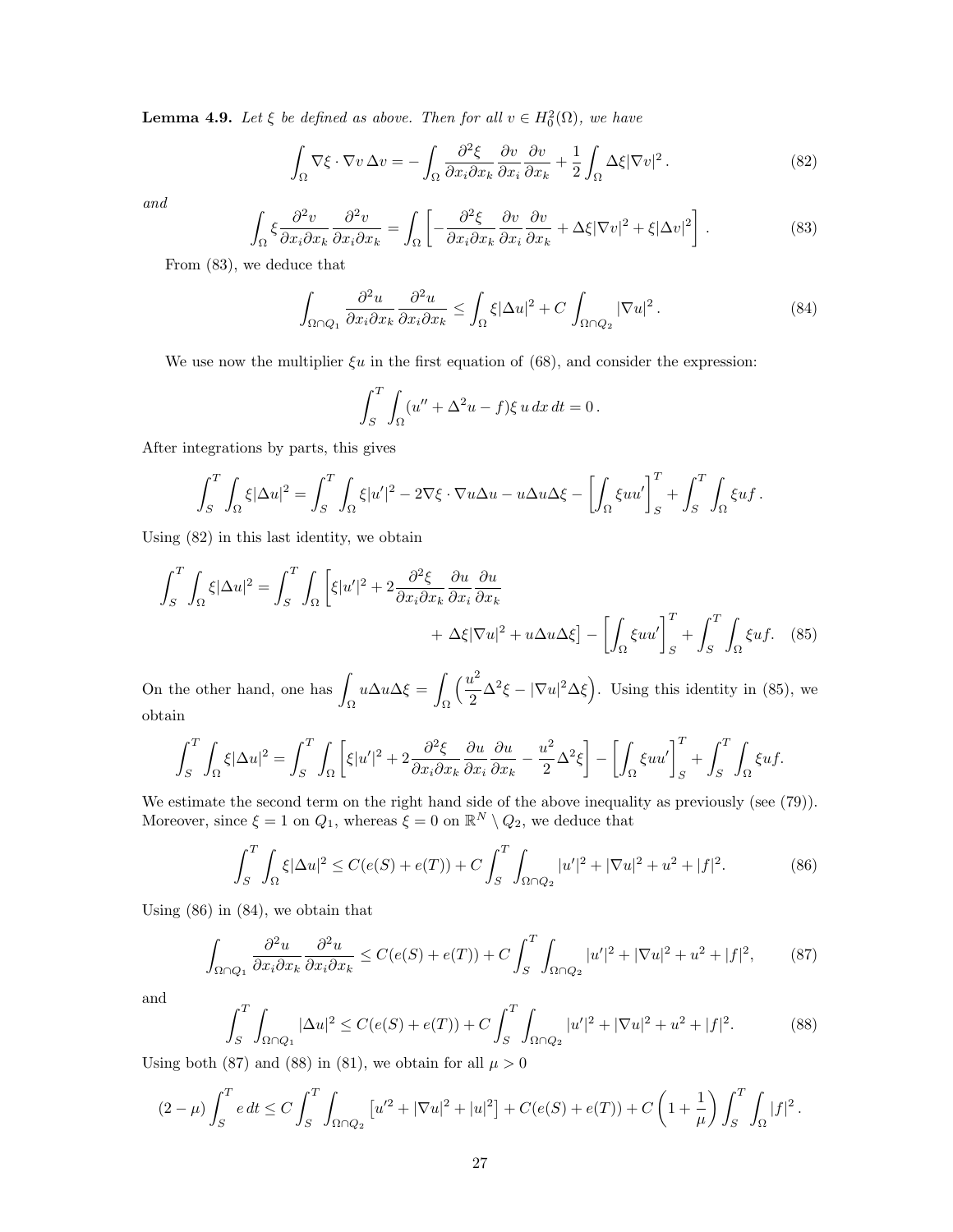### Step 2: Estimate of the terms corresponding to first derivatives in space in  $X$ :

Since  $\overline{\mathbb{R}^N \setminus Q_3} \cap \overline{Q_2} = \emptyset$ , there exists a function  $\beta \in C_0^{\infty}(\mathbb{R}^N)$  such that

$$
0 \le \beta \le 1, \quad \beta = 1 \text{ on } Q_2, \quad \beta = 0 \text{ on } \mathbb{R}^N \setminus Q_3.
$$

We fix t and consider the solution  $\theta$  of the following elliptic problem:

$$
\begin{cases}\n\Delta^2 \theta = \beta \Delta u & \text{in } \Omega, \\
\theta = 0 = \frac{\partial \theta}{\partial \nu} & \text{on } \Gamma.\n\end{cases}
$$

Then, we have

$$
\int_{\Omega} |\Delta \theta|^2 = \int_{\Omega} \theta \, \Delta^2 \theta = \int_{\Omega} u \Delta(\beta \theta) = \int_{\Omega \cap Q_3} u \Big( \beta \Delta \theta + 2 \nabla \beta \cdot \nabla \theta + \theta \Delta \beta \Big) \le C \int_{\Omega \cap Q_3} |u|^2, \tag{89}
$$

and similarly,

$$
\int_{\Omega} |\Delta \theta'|^2 \le C \int_{\Omega \cap Q_3} |u'|^2. \tag{90}
$$

We now consider the multiplier  $\theta$  for (68) and evaluate the expression

$$
\int_{S}^{T} \int_{\Omega} \theta \Big( u'' + \Delta u^2 - f \Big) = 0.
$$

This yields, after integrations by parts,

$$
\int_{S}^{T} \int_{\Omega} \beta u \Delta u - \int_{S}^{T} \int_{\Omega} \theta' u' + \left[ \int_{\Omega} \theta u' \right]_{S}^{T} - \int_{S}^{T} \int_{\Omega} \theta f = 0.
$$

Integrating by parts the first term of this expression, we obtain

$$
\int_{S}^{T} \int_{\Omega} \beta |\nabla u|^{2} = -\int_{S}^{T} \int_{\Omega} \theta' u' + \int_{S}^{T} \int_{\Omega} \frac{\Delta \beta}{2} |u|^{2} + \left[ \int_{\Omega} \theta u' \right]_{S}^{T} + \int_{S}^{T} \int_{\Omega} \theta f.
$$

Since  $\beta = 1$  on  $\Omega \cap Q_2$ , whereas  $\beta = 0$  on  $\Omega \setminus Q_3$ , and thanks to (89), we obtain for all  $\mu > 0$ :

$$
\begin{aligned} \int_S^T\int_{\Omega\cap Q_2}\beta|\nabla u|^2&\leq\frac{\mu}{2}\int_S^T\int_\Omega|u'|^2+\frac{1}{2\mu}\int_S^T\int_\Omega|\theta'|^2\\ &\qquad\qquad+C\int_S^T\int_{\Omega\cap Q_3}|u|^2+C\int_S^T\int_\Omega|f|^2+C(e(S)+e(T)). \end{aligned}
$$

Using, (90) in this last inequality, we deduce that, for all  $\mu > 0$ 

$$
\begin{aligned} \int_S^T\int_{\Omega\cap Q_2}|\nabla u|^2&\leq \mu\int_S^Te+\frac{C}{\mu}\int_S^T\int_{\Omega\cap Q_3}|u'|^2\\ &\qquad \qquad +C\int_S^T\int_{\Omega\cap Q_3}|u|^2+C\int_S^T\int_\Omega|f|^2+C(e(S)+e(T)). \end{aligned}
$$

Finally, putting this into (89), we obtain for all  $\mu > 0$ 

$$
(2 - C\mu) \int_{S}^{T} e dt \le C \int_{S}^{T} \int_{\Omega \cap Q_{3}} |u|^{2} + C \left(1 + \frac{1}{\mu}\right) \int_{S}^{T} \int_{\Omega \cap Q_{3}} u'^{2} + C \left(1 + \frac{1}{\mu}\right) \int_{S}^{T} \int_{\Omega} |f|^{2} + C(e(S) + e(T)). \tag{91}
$$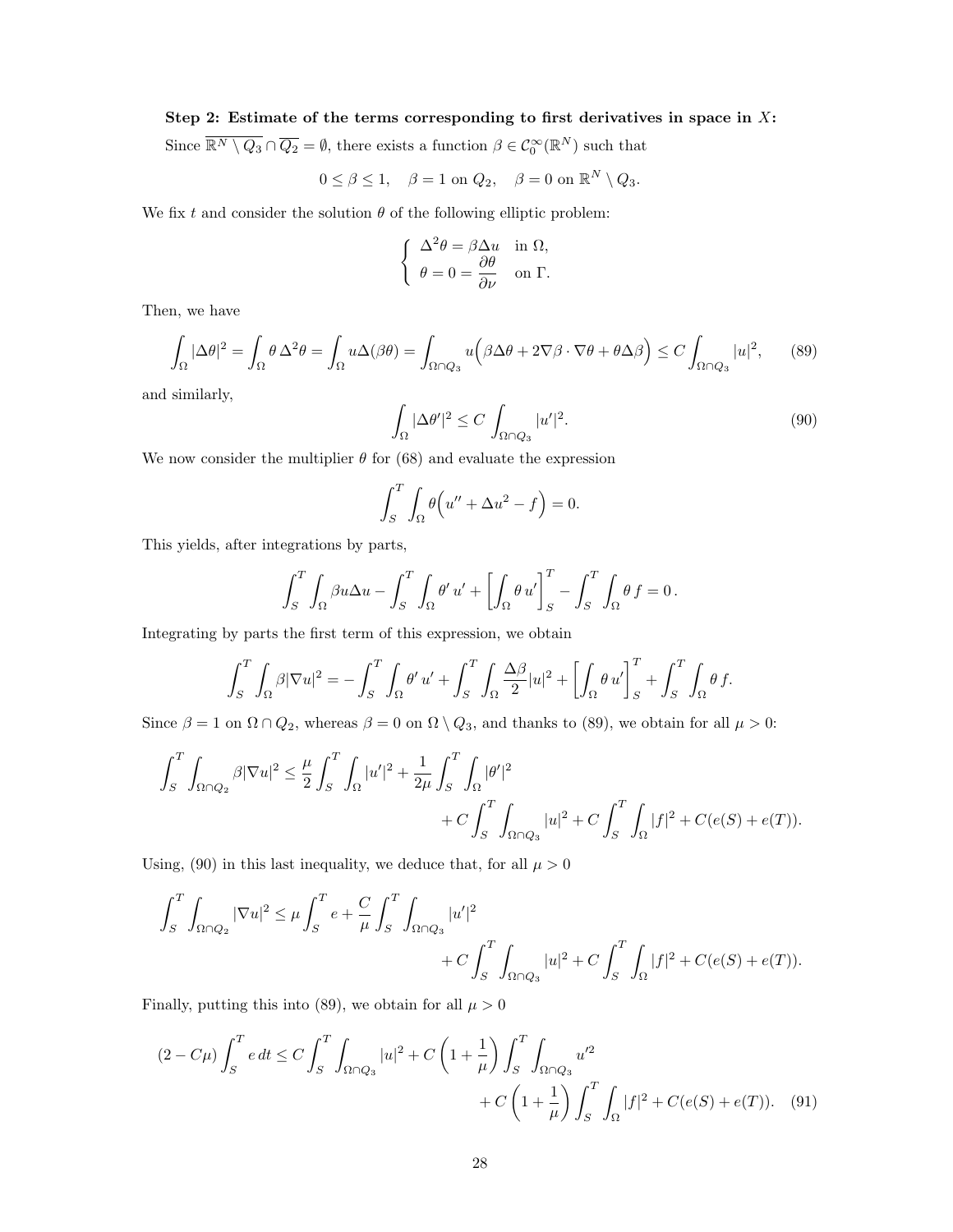### Step 3: Estimate of the zero order terms in  $X$ :

Since  $\overline{\mathbb{R}^N \setminus \omega} \cap \overline{Q_3} = \emptyset$ , there exists a function  $\psi \in C_0^{\infty}(\mathbb{R}^N)$  such that

$$
0 \le \psi \le 1, \quad \psi = 1 \text{ on } Q_3, \quad \psi = 0 \text{ on } \mathbb{R}^N \setminus \omega.
$$

We fix  $t$  and consider the solution  $z$  of the following elliptic problem

$$
\begin{cases}\n\Delta^2 z = \psi u & \text{in } \Omega, \\
z = 0 = \frac{\partial z}{\partial \nu} & \text{on } \Gamma.\n\end{cases}
$$

Then, we have

$$
\int_{\Omega} |\Delta z|^2 \le C \int_{\omega} \psi |u|^2, \quad \text{and} \quad \int_{\Omega} |\Delta z'|^2 \le C \int_{\omega} |u'|^2. \tag{92}
$$

We now consider the multiplier  $z$  for  $(68)$  and evaluate the expression

$$
\int_{S}^{T} \int_{\Omega} z \left( u'' + \Delta u^{2} - f \right) = 0.
$$

This yields

$$
\int_{S}^{T} \int_{\Omega} \psi |u|^2 - \int_{S}^{T} \int_{\Omega} z' u' + \left[ \int_{\Omega} z u' \right]_{S}^{T} - \int_{S}^{T} \int_{\Omega} z f = 0.
$$

Integrating by parts the first term of this expression, we obtain

$$
\int_{S}^{T} \int_{\Omega} \psi |u|^2 = \int_{S}^{T} \int_{\Omega} z' u' - \left[ \int_{\Omega} z u' \right]_{S}^{T} + \int_{S}^{T} \int_{\Omega} z f.
$$

Hence, using (92) to estimate the third and fourth terms on the right hand side of the above equality, we obtain for all  $\eta > 0$ ,  $\mu > 0$ :

$$
\int_{S}^{T} \int_{\Omega} \psi |u|^{2} \leq \frac{\mu}{2} \int_{S}^{T} \int_{\Omega} |u'|^{2} + \eta \int_{S}^{T} \int_{\Omega} |z|^{2} + \frac{c}{\mu} \int_{S}^{T} \int_{\Omega} |z'|^{2} + \frac{c}{\eta} \int_{S}^{T} \int_{\Omega} |f|^{2} + C(e(S) + e(T)).
$$

Using now the definition of the energy, together with (92), we deduce that

$$
(1 - c\eta) \int_{S}^{T} \int_{\Omega} \psi |u|^{2} \leq \mu \int_{S}^{T} e + \frac{c}{\mu} \int_{S}^{T} \int_{\omega} |u'|^{2} + \frac{c}{\eta} \int_{S}^{T} \int_{\Omega} |f|^{2} + C(e(S) + e(T)).
$$

As a consequence, since  $\psi = 1$  on  $Q_3$  and choosing  $\eta$  sufficiently small, we have for all  $\mu > 0$ :

$$
\int_{S}^{T} \int_{\Omega \cap Q_{3}} |u|^{2} \leq c \mu \int_{S}^{T} e + \frac{c}{\mu} \int_{S}^{T} \int_{\omega} |u'|^{2} + c \int_{S}^{T} \int_{\Omega} |f|^{2} + C(e(S) + e(T)).
$$

Using this last estimate in (91), we obtain for all  $\mu > 0$ 

$$
(2 - c\mu) \int_{S}^{T} e dt \le C \left( 1 + \frac{1}{\mu} \right) \int_{S}^{T} \int_{\omega} |u'|^{2} + C \left( 1 + \frac{1}{\mu} \right) \int_{S}^{T} \int_{\Omega} |f|^{2} + C(e(S) + e(T)).
$$

Finally, choosing now  $\mu$  sufficiently small, we have

$$
\int_{S}^{T} e dt \le C(e(S) + e(T)) + C \int_{S}^{T} \int_{\Omega} |f|^{2} + C \int_{S}^{T} \int_{\omega} |u'|^{2},
$$

and the lemma is proved.

 $\Box$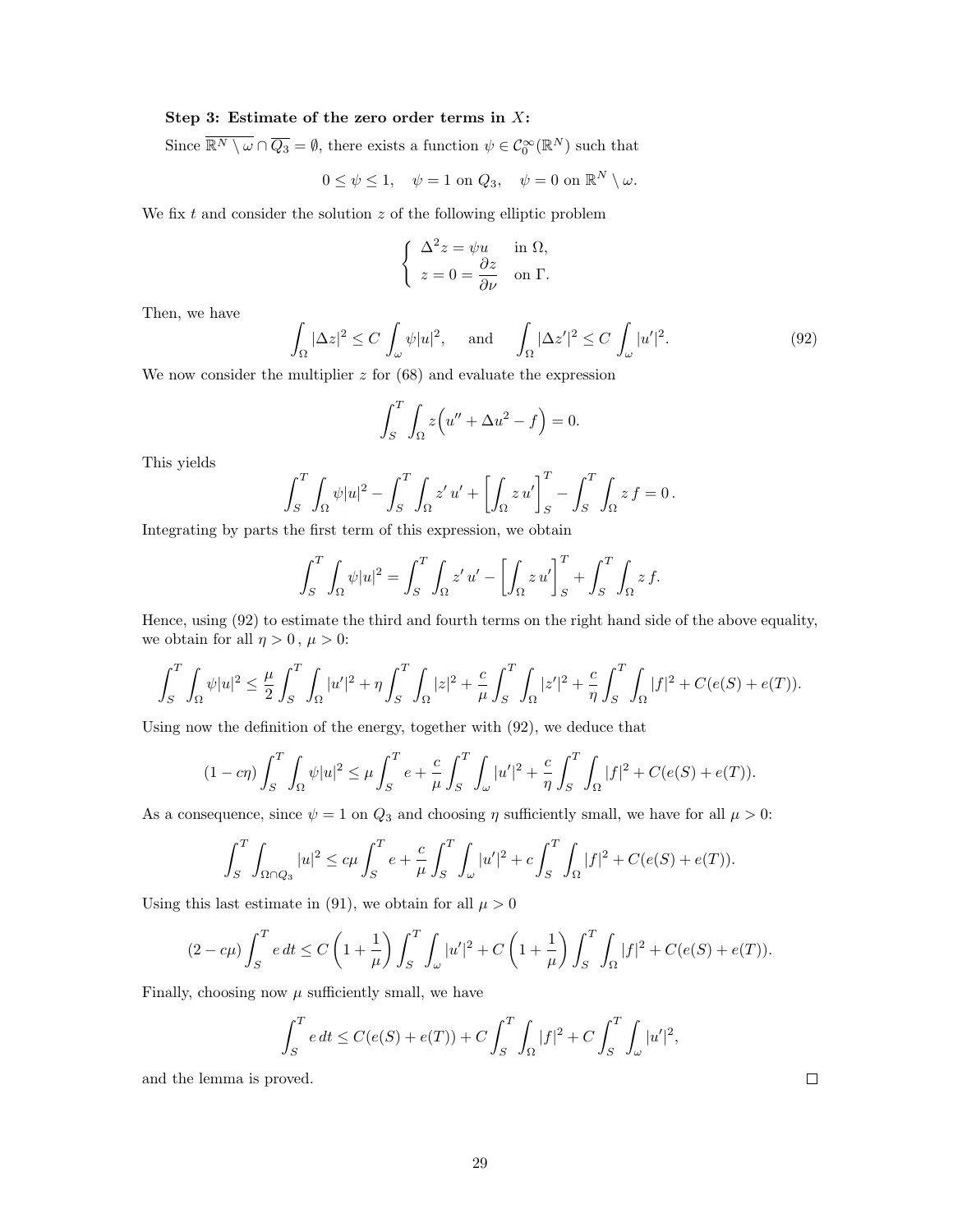# References

- [AB99] F. Alabau-Boussouira. Stabilisation frontière indirecte de systèmes faiblement couplés. C. R. Acad. Sci. Paris Sér I Math, 328:1015–1020, 1999.
- [AB02] F. Alabau-Boussouira. Indirect boundary stabilization of weakly coupled systems. SIAM J. Control Optimization, 41:511–541, 2002.
- [AB03] F. Alabau-Boussouira. A two-level energy method for indirect boundary observability and controllability of weakly coupled hyperbolic systems. SIAM J. Control Optimization, 42:871–906, 2003.
- [AB04] F. Alabau-Boussouira. Une formule générale pour le taux de décroissance des systèmes dissipatifs non linéaires. C. R. Acad. Sci. Paris Sér I Math,  $338:35-40$ , 2004.
- [AB05] F. Alabau-Boussouira. Convexity and weighted integral inequalities for energy decay rates of nonlinear dissipative hyperbolic systems. Appl. Math. and Optimization, 51:61–105, 2005.
- [AB06] F. Alabau-Boussouira. Piecewise multiplier method and nonlinear integral inequalities for petrowsky equation with nonlinear dissipation. J. Evolution Equations, 6:95–112, 2006.
- [ACK02] F. Alabau, P. Cannarsa, and V. Komornik. Indirect internal damping of coupled systems. J. Evolution Equations, 2:127–150, 2002.
- [AKBD06] F. Ammar-Khodja, A. Benabdallah, and C. Dupaix. Null controllability of some reactiondiffusion systems with one control force. J. Math. Anal. Appl., 320:928-943, 2006.
- [BLR92] C. Bardos, G. Lebeau, and J. Rauch. Sharp sufficient conditions for the observation, control, and stabilization of waves from the boundary. SIAM J. Control Optimization, 30:1024–1065, 1992.
- [CR93] F. Conrad and B. Rao. Decay of solutions of the wave equation in a star-shaped domain with nonlinear boundary feedback. Asymptotic Anal., 7:159–177, 1993.
- [GBPG06] M. González-Burgos and R. Pérez-García. Controllability results for some nonlinear coupled parabolic systems by one control force. Asymptotic Analysis, 46:123–162, 2006.
- [Har78] A. Haraux. Semi-groupes linéaires et équations d'évolution linéaires périodiques. Publication du Laboratoire d'Analyse Numérique, Université Pierre et Marie Curie, 78011:123– 162, 1978.
- [Kom] V. Komornik. Exact Controllability and Stabilization. The Multiplier Method, volume 36 of Collection RMA. Masson-John Wiley, Paris-Chicester.
- [KT09] O. Kavian and L. de Teresa. Unique continuation principle for systems of parabolic equations. ESAIM Control Optim. Calc. Var., doi:10.1051/cocv/2008077, 2009.
- [Lag89] J. E. Lagnese. Boundary stabilization of thin plates. *SIAM Studies in Applied Mathe*matics, 10, 1989.
- [Léa10] M. Léautaud. Spectral inequalities for non-selfadjoint elliptic operators and application to the null-controllability of parabolic systems. J. Funct. Anal., 258:2739–2778, 2010.
- [Lio] J. L. Lions. Contrôlabilité exacte et stabilisation de systèmes distribués, volume 1-2 of Collection RMA. Masson, Paris.
- [Liu97] K. Liu. Locally distributed control and damping for the conservative systems. *SIAM, J.* Control Optimization, 35:1574–1590, 1997.